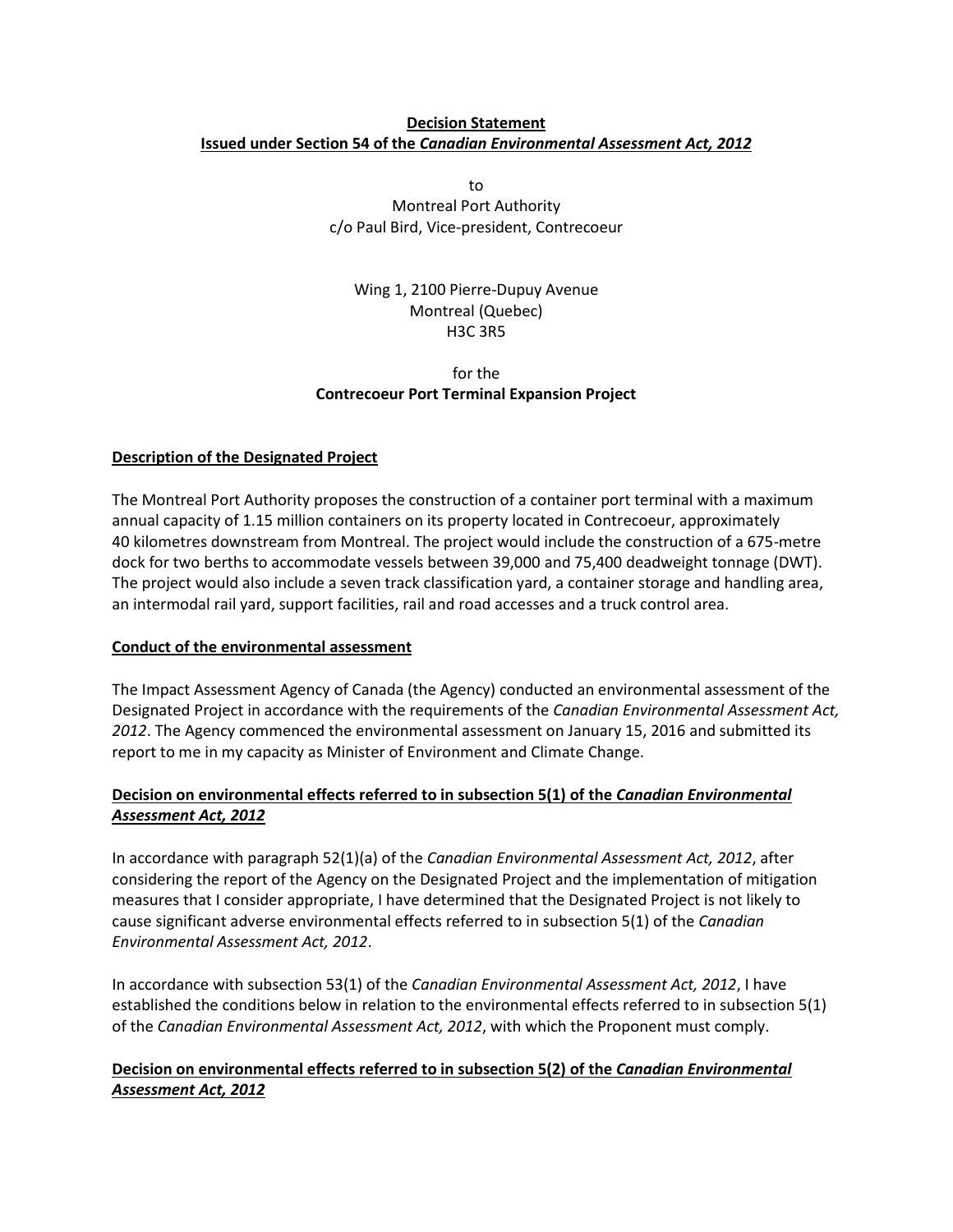The carrying out of the Designated Project may require the following federal authorities to exercise a power or perform a duty or function conferred on them under an Act of Parliament other than the *Canadian Environmental Assessment Act, 2012*:

- The Minister of Fisheries and Oceans may issue authorization(s) under paragraphs 34.4(2)(b) and 35(2)(b) of the *Fisheries Act*;
- The Minister of Fisheries and Oceans and/or the Minister of the Environment may issue an agreement or a permit under section 73 of the *Species at Risk Act*;
- The Montreal Port Authority may exercise the powers conferred under section 28 of the *Canada Marine Act*.

In accordance with paragraph 52(1)(b) of the *Canadian Environmental Assessment Act, 2012*, after considering the report of the Agency on the Designated Project and the implementation of mitigation measures that I consider appropriate, I have determined that the Designated Project is not likely to cause significant adverse environmental effects referred to in subsection 5(2) of the *Canadian Environmental Assessment Act, 2012*.

In accordance with subsection 53(2) of the *Canadian Environmental Assessment Act, 2012*, I have established the conditions below in relation to the environmental effects referred to in subsection 5(2) of the *Canadian Environmental Assessment Act, 2012*, with which the Proponent must comply.

## **Decision Statement under the Impact Assessment Act**

Pursuant to section 184 of the *Impact Assessment Act*, a Decision Statement issued by me under subsection 54(1) of the *Canadian Environmental Assessment Act, 2012* is deemed to be a Decision Statement issued under subsection 65(1) of the *Impact Assessment Act*, other than for the purposes of section 70.

# **Consultation with First Nations**

In establishing the conditions below in relation to the environmental effects referred to in subsections 5(1) and 5(2) of the *Canadian Environmental Assessment Act, 2012*, I took into account the concerns and interests identified in the consultation processes with First Nations. I also considered the measures to address these concerns and interests that have been identified in the environmental assessment and consultation processes. I am satisfied that the consultation processes undertaken are consistent with the honour of the Crown and that the concerns and interests of First Nations are appropriately accommodated for the purpose of issuing this Decision Statement.

# **1 Definitions**

- 1.1 *Adaptive management* means a planned and systematic process for continuously improving environmental management practices by learning about their outcomes.
- 1.2 *Agency* means the Impact Assessment Agency of Canada.
- 1.3 *Baseline* means the environmental conditions prior to initiating construction of the Designated Project.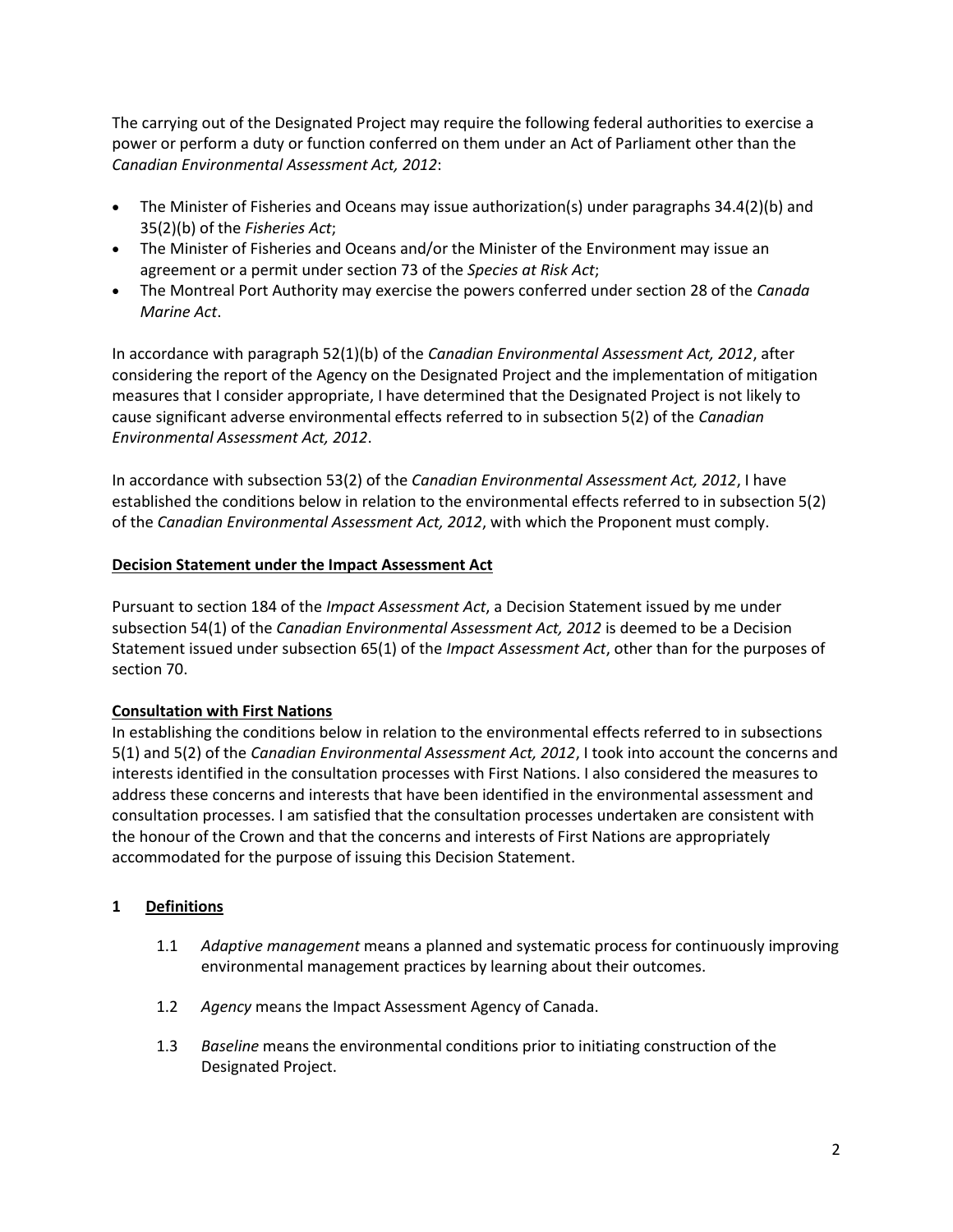- 1.4 *Construction* means the phase of the Designated Project during which the Proponent undertakes the site preparation (including dredging), building or installation of any components of the Designated Project, including periods during which these activities may temporarily cease.
- 1.5 *Critical habitat* means "critical habitat" as defined in subsection 2(1) of the *Species at Risk Act*.
- 1.6 *Days* means calendar days.
- 1.7 *Designated Project* means the Contrecoeur Port Terminal Expansion Project as described in sections 2.3 and 2.4 of the environmental assessment report.
- 1.8 *Designated Project area* means the territory where the Designated Project infrastructures are located, including the area occupied by the new wharf, marshalling yard, intermodal yard, related buildings and road and rail facilities, as identified in Figure 1 of the environmental assessment report.
- 1.9 *Environment and Climate Change Canada* means the Department of the Environment as established under subsection 2(1) of the *Department of the Environment Act*.
- 1.10 *Environmental assessment* means "environmental assessment" as defined in subsection 2(1) of the *Canadian Environmental Assessment Act, 2012*.
- 1.11 *Environmental assessment report* means the report prepared by the Impact Assessment Agency pursuant to subsection 25(2) of the *Canadian Environmental Assessment Act, 2012*  (Canadian Impact Assessment Registry Reference Number 80116).
- 1.12 *Environmental effects* means "environmental effects" as described in section 5 of the *Canadian Environmental Assessment Act, 2012*.
- 1.13 *Fish* means "fish" as defined in subsection 2(1) of the *Fisheries Act.*
- 1.14 *Fish habitat* means "fish habitat" as defined in subsection 2(1) of the *Fisheries Act*.
- 1.15 *Fisheries and Oceans Canada* means the Department of Fisheries and Oceans as established under subsection 2(1) of the *Department of Fisheries and Oceans Act*.
- 1.16 *Follow-up program* means "follow-up program" as defined in subsection 2(1) of the *Canadian Environmental Assessment Act, 2012*.
- 1.17 *Health Canada* means the Department of Health as established under subsection 2(1) of the *Department of Health Act.*
- 1.18 *Heritage value* means the aesthetic, historic, scientific, cultural, social or spiritual importance or significance for past, present or future generations.
- 1.19 *Hydroperiod* means the duration of variations in intensity and frequency of water levels in a given water body or wetland.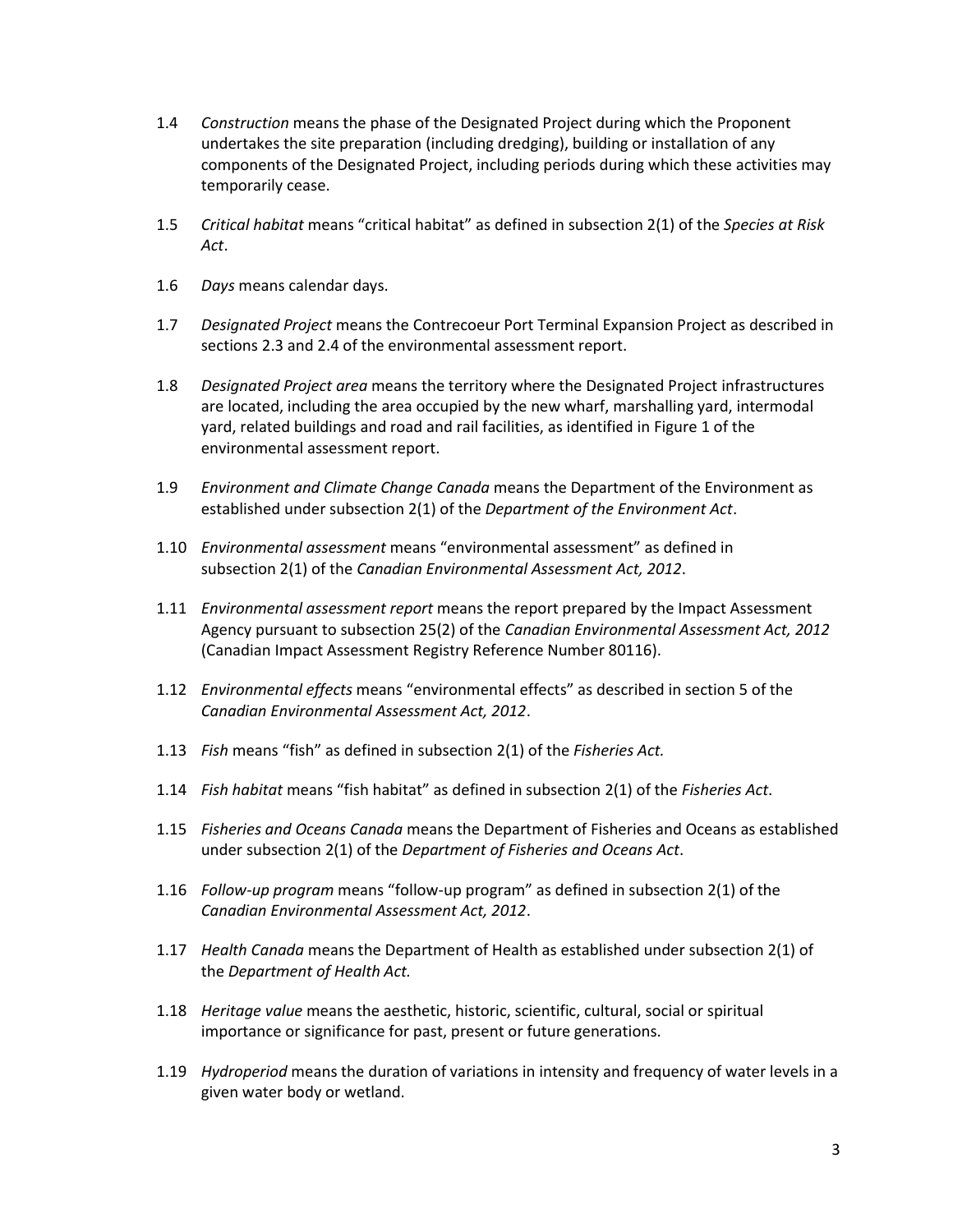- 1.20 *Invasive alien species* means a plant, animal or microorganism that is introduced outside its natural range and whose establishment or spread may pose a threat to the environment, the economy or society.
- 1.21 *Listed species at risk* means a species that is listed on the List of Wildlife Species at Risk set out in Schedule 1 of the *Species at Risk Act*.
- 1.22 *Migratory bird* means "migratory bird" as defined in subsection 2(1) of the *Migratory Birds Convention Act, 1994*.
- 1.23 *Ministère de l'Environnement et de la Lutte contre les changements climatiques* means the Ministère du Développement durable, de l'Environnement et des Parcs, as designated in the *Loi sur le ministère du Développement durable, de l'Environnement et des Parcs* and by Order 1280‐2018 dated October 18, 2018.
- 1.24 *Ministère de la Culture et des Communications* means the Ministère de la Culture et des Communications, as designated in the *Act respecting the Ministère de la Culture et des Communications*.
- 1.25 *Ministère des Forêts, de la Faune et des Parcs* means the Ministère de l'Énergie et des Ressources naturelles, as designated in the *Act respecting the Ministère des Ressources naturelles et de la Faune* and by Order 1290‐2018 of October 18, 2018.
- 1.26 *Mitigation measures* means "mitigation measures" as defined in subsection 2(1) of the *Canadian Environmental Assessment Act, 2012*.
- 1.27 *Monitoring* means observation of the environmental effects of the Designated Project, performed in the context of a follow-up program set out in this Decision Statement in order to verify the accuracy of the environmental assessment and/or determine the effectiveness of any mitigation measure.
- 1.28 *Montreal Port Authority territory* means all land under the management of Montreal Port Authority in Contrecoeur, including the shoreline, as identified in Figure 1 of the environmental assessment report.
- 1.29 *Natural Resources Canada* means the Department of Natural Resources, as established under subsection 3(1) of the *Department of Natural Resources Act*.
- 1.30 *Offsetting plan* means "offsetting plan" as described in Schedule 1 of the *Authorizations Concerning Fish and Fish Habitat Protection Regulations*.
- 1.31 *Operation* means the phase of the Designated Project during which docking and undocking operations and container storage and handling activities take place at the Designated Project site, including periods during which these activities may temporarily cease.
- 1.32 *Parks Canada* means the Parks Canada Agency constituted under section 3 of the *Parks Canada Agency Act.*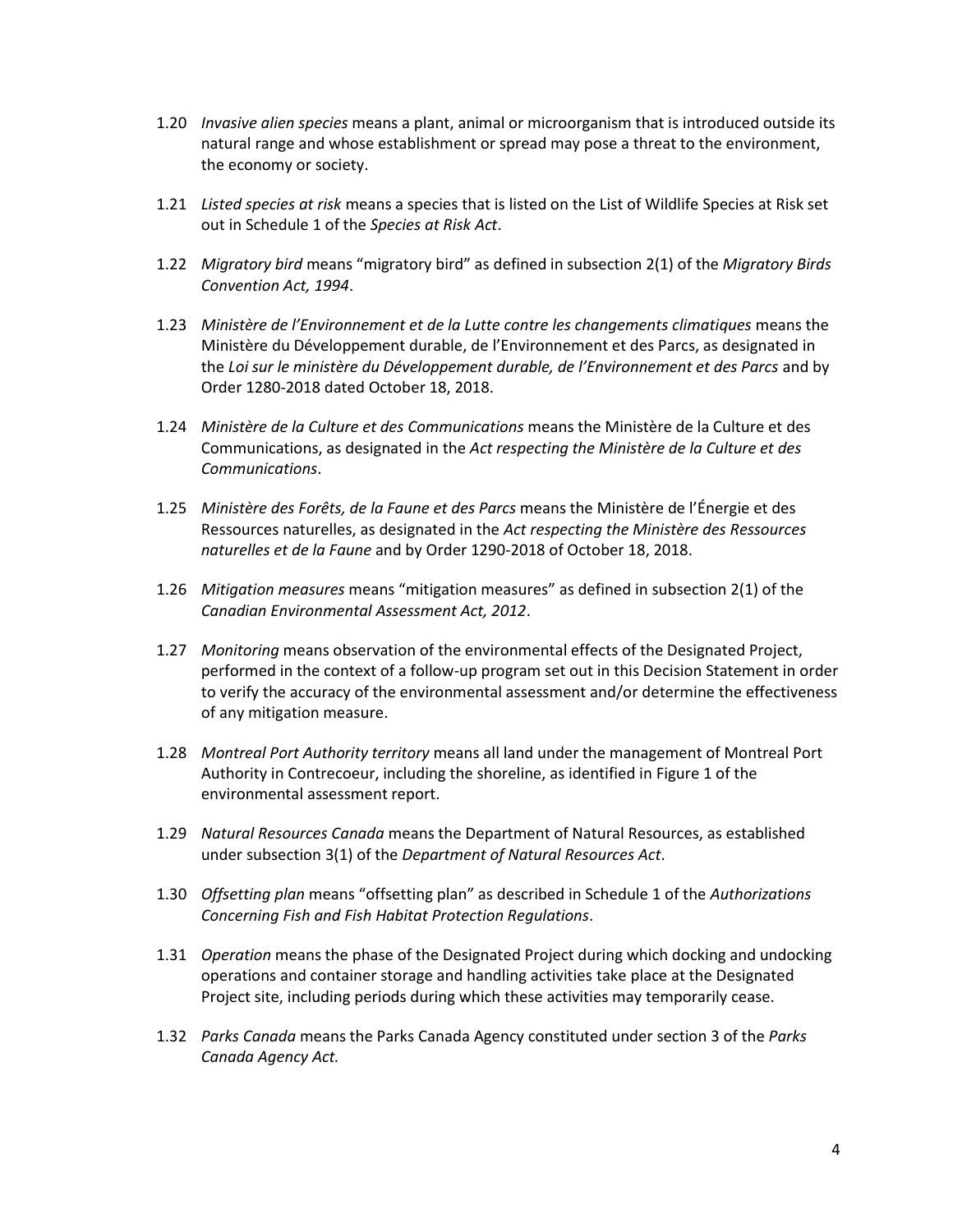- 1.33 *Potentially affected party* means a party identified as such by the Proponent pursuant to condition 9.1.
- 1.34 *Progressive reclamation* means reclamation which is carried out by the Proponent concurrently with all phases of the Designated Project to progressively return any physically disturbed areas to a state as close to the baseline as possible, as soon after the disturbance as practical.
- 1.35 *Proponent* means Montreal Port Authority and its successors or assigns.
- 1.36 *Qualified individual* means someone who, through education, experience and knowledge relevant to a particular matter, provides the Proponent with advice within their area of expertise. Knowledge relevant to a particular matter may include community and Indigenous knowledge.
- 1.37 *Record* means "record" as defined in subsection 2(1) of the *Canadian Environmental Assessment Act, 2012*.
- 1.38 *Relevant authority* means federal, provincial or municipal authority that is in possession of specialist or expert information or knowledge, or that has a responsibility for the administration of a law or regulation, with respect to the subject matter of a condition set out in this Decision Statement.
- 1.39 *Reporting year* means January 1 of a calendar year through December 31 of the same calendar year.
- 1.40 *Structure, site or thing of historical, archaeological, paleontological or architectural significance* means a structure, site or thing that is determined by a qualified individual, on the basis of heritage value, to be associated with an aspect of the history or culture of the people of Canada, including Indigenous groups.
- 1.41 *Wetland* means land that is saturated with water long enough to promote wetland or aquatic processes as indicated by poorly drained soils, hydrophytic vegetation and various kinds of biological activity which are adapted to a wet environment and as further defined in the Canadian Wetland Classification System.
- 1.42 *Wetland functions* means the natural processes and derivation of benefits and values associated with wetland ecosystems, including economic production, fish and wildlife habitat, organic carbon storage, water supply and purification (e.g., groundwater recharge, flood control, maintenance of flow regimes, shoreline erosion buffering), and soil and water conservation, as well as tourism, heritage, recreational, educational, scientific, and aesthetic opportunities.

#### **Conditions**

These conditions are established for the sole purpose of the Decision Statement issued under the *Canadian Environmental Assessment Act, 2012*. They do not relieve the Proponent from any obligation to comply with other legislative or other legal requirements of the federal, provincial, or local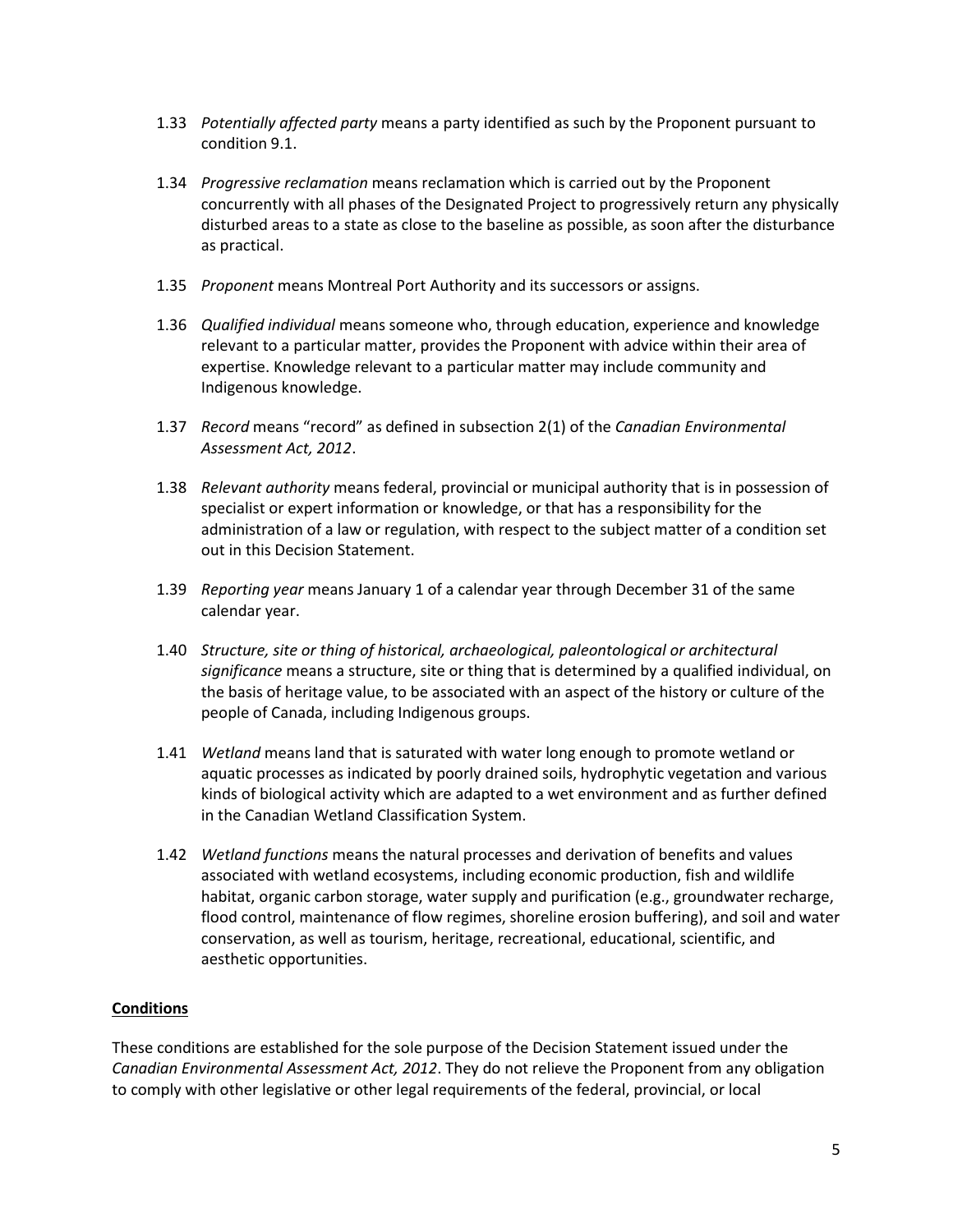governments. Nothing in this Decision Statement shall be construed as reducing, increasing, or otherwise affecting what may be required of the Proponent to comply with all applicable legislative or legal requirements.

# **2 General Conditions**

- 2.1 The Proponent shall ensure that its actions in meeting the conditions set out in this Decision Statement during all phases of the Designated Project are considered in a careful and precautionary manner, promote sustainable development, are informed by the best information and knowledge including community and Indigenous knowledge, available at the time the Proponent takes action, are based on methods and models that are recognized by standard-setting bodies and are undertaken by qualified individuals. It shall also ensure the application of the best economically practicable technologies.
- 2.2 The Proponent, when carrying out the Designated Project, shall do so as defined in 1.7 of this Decision Statement.
- 2.3 The Proponent shall ensure that its actions in meeting the conditions set out in this Decision Statement are taken in a way that is consistent with any applicable recovery strategy and action plans for listed species at risk.

## *Consultation*

- 2.4 The Proponent shall, where consultation is a requirement of a condition set out in this Decision Statement:
	- 2.4.1 provide a written notice of the opportunity for the party or parties being consulted to present their views and information on the subject of the consultation;
	- 2.4.2 provide all information available and relevant to the scope and the subject matter of the consultation and a period of time agreed upon with the party or parties being consulted, not to be less than 15 days, to prepare their views and information;
	- 2.4.3 undertake an impartial consideration of all views and information presented by the party or parties being consulted on the subject matter of the consultation; and
	- 2.4.4 advise in a timely manner the party or parties being consulted on how the views and information received have been considered by the Proponent, including a justification for why the views have, or have not, been integrated.
- 2.5 The Proponent shall, where consultation with the Mohawks of Kahnawà:ke First Nation, the Indigenous Community of Odanak and Wôlinak or the Huron-Wendat Nation is a requirement of a condition set out in this Decision Statement, communicate with each Nation with respect to the manner to satisfy the consultation requirements referred to in condition 2.4, including methods of notification, the type of information and the period of time to be provided when seeking input, the process to be used by the Proponent to undertake impartial consideration of all views and information presented on the subject of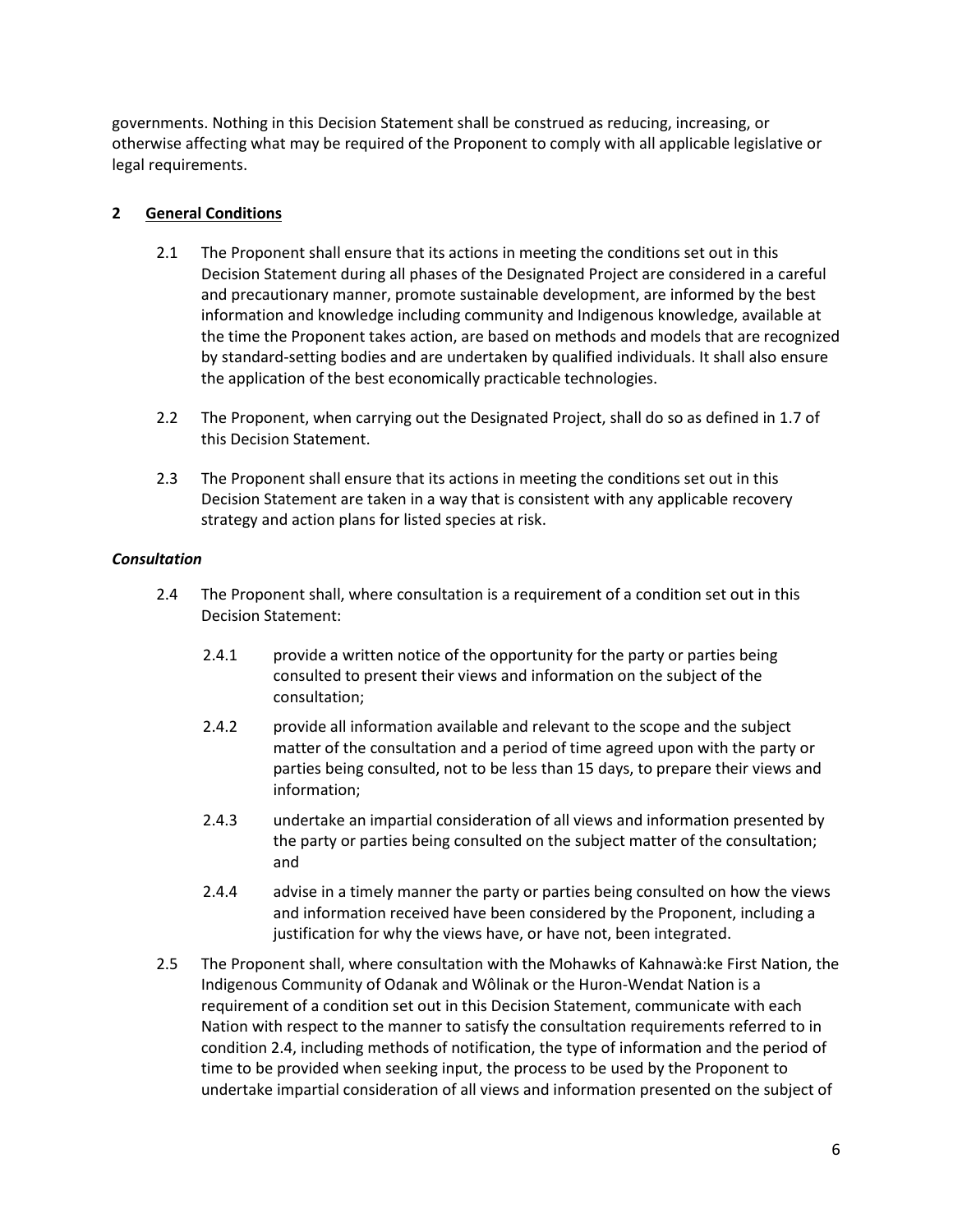the consultation, and the period of time and the means to advise the Mohawks of Kahnawà:ke First Nation, the Indigenous Community of Odanak and Wôlinak or the Huron-Wendat Nation of how their views and information were considered by the Proponent.

#### *Follow-up and Adaptive Management*

- 2.6 The Proponent shall, where a follow-up program is a requirement of a condition set out in this Decision Statement, determine, as part of the development of each follow-up program and in consultation with the party or parties consulted for the development of the followup program, the following information:
	- 2.6.1 the methodology, location, frequency, timing and duration of monitoring associated with the follow-up program;
	- 2.6.2 the scope, content and frequency of reporting of the results of the follow-up program;
	- 2.6.3 the frequency at which the follow-up program must be updated, unless otherwise required through the conditions;
	- 2.6.4 the levels of environmental change relative to baseline that would require the Proponent to implement modified or additional mitigation measure(s), including instances where the Proponent may require Designated Project activities to be stopped; and
	- 2.6.5 the technically and economically feasible mitigation measures to be implemented by the Proponent if monitoring conducted as part of the follow-up program demonstrates that the levels of environmental change referred to in condition 2.6.4 have been reached or exceeded.
- 2.7 The Proponent shall update the information determined for each follow-up program pursuant to condition 2.6 during the implementation of each follow-up program, at the minimum frequency determined pursuant to condition 2.6.3 and in consultation with the party or parties consulted for the development of each follow-up program.
- 2.8 The Proponent shall provide the follow-up programs referred to in conditions 3.34 to 3.40, 4.6, 5.10, 6.19 to 6.22, 7.7, 7.13 to 7.16, 8.2 and 10.10, including the information determined for each follow-up program pursuant to condition 2.6, to the Agency and to the party or parties consulted for the development of each follow-up program prior to the implementation of each follow-up program. The Proponent shall also provide any update made pursuant to condition 2.7 to the Agency and to the party or parties consulted for the development of each follow-up program within 30 days of the follow-up program being updated.
- 2.9 The Proponent shall, where a follow-up program is a requirement of a condition set out in this Decision Statement:
	- 2.9.1 implement the follow-up program according to the information determined pursuant to condition 2.6;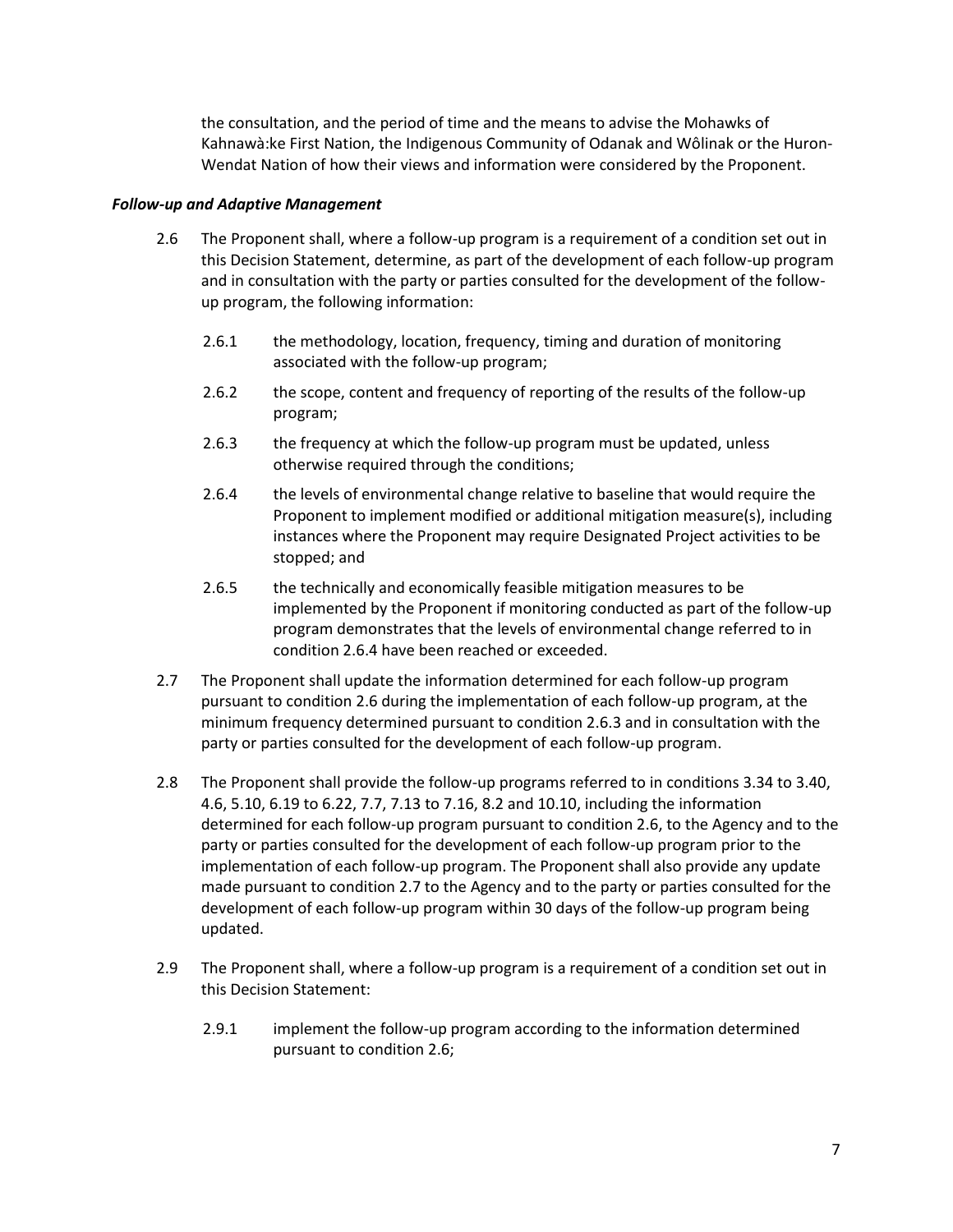- 2.9.2 conduct monitoring and analysis to verify the accuracy of the environmental assessment as it pertains to the particular condition and/or to determine the effectiveness of any mitigation measure;
- 2.9.3 determine whether modified or additional mitigation measure(s) are required based on the monitoring and analysis undertaken pursuant to condition 2.9.2;
- 2.9.4 if modified or additional mitigation measures are required pursuant to condition 2.9.3, develop and implement these mitigation measure(s) in a timely manner and monitor them pursuant to condition 2.9.2. The Proponent shall notify the Agency within 24 hours of any modified or additional mitigation measure being implemented. If the Proponent implements any additional or modified mitigation measure not previously submitted to the Agency pursuant to condition 2.8, the Proponent shall submit a detailed description of the measure(s) to the Agency within seven days of their implementation; and
- 2.9.5 report all results of the follow-up program including all data collected, analyses, and monitoring reports to the Agency no later than March 31 following any reporting year during which the follow-up program is implemented and, subject to information determined pursuant to 2.6.2, to the party or parties being consulted for the development of the follow-up program.
- 2.10 Where consultation with the Mohawks of Kahnawà:ke First Nation, the Indigenous Community of Odanak and Wôlinak or the Huron-Wendat Nation is a requirement of a follow-up program, the Proponent shall discuss the follow-up program with each Nation and shall determine, in consultation with each Nation, opportunities for their participation in the implementation of the follow-up program, including the conduct of monitoring, the analysis and reporting of follow-up results and whether modified or additional mitigation measure(s) are required, as set out in condition 2.9.

# *Annual Reporting*

- 2.11 The Proponent shall, commencing in the reporting year during which the Minister issues the Decision Statement for the Designated Project, prepare an annual report that sets out, for that reporting year:
	- 2.11.1 the activities undertaken by the Proponent to comply with each of the conditions set out in this Decision Statement;
	- 2.11.2 how the Proponent complied with condition 2.1;
	- 2.11.3 for conditions set out in this Decision Statement for which consultation is a requirement, how the Proponent considered any views and information that the Proponent received during or as a result of the consultation;
	- 2.11.4 the information referred to in conditions 2.6 and 2.7 for each follow-up program;
	- 2.11.5 the results of the follow-up program requirements identified in conditions 3.34 to 3.40, 4.6, 5.10, 6.19 to 6.22, 7.7, 7.13 to 7.16, 8.2 and 10.10;
	- 2.11.6 for any plan that is a requirement of a condition set out in this Decision Statement, any updates to the plan made;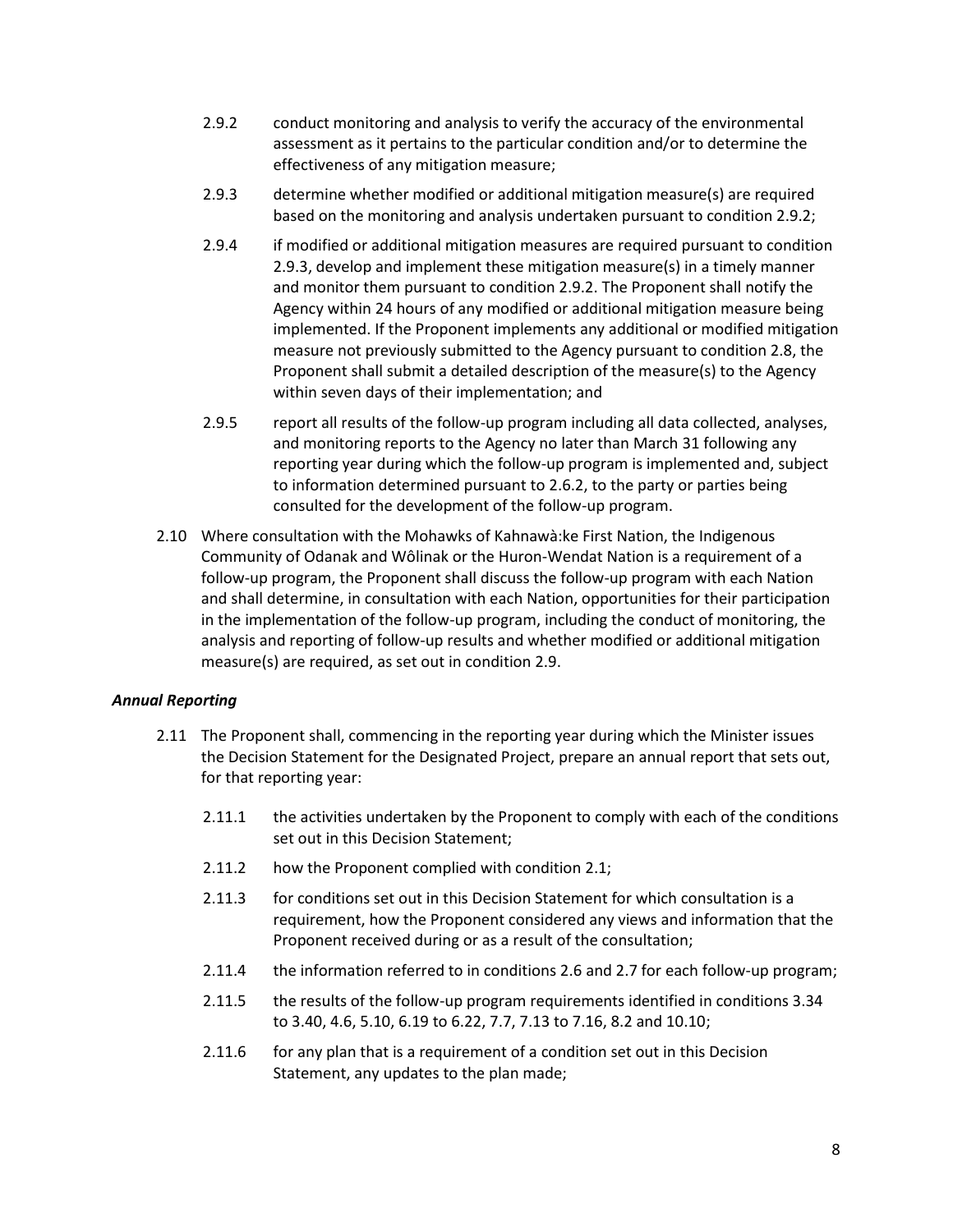- 2.11.7 any modified or additional mitigation measure implemented or proposed to be implemented by the Proponent, as determined pursuant to condition 2.9; and
- 2.11.8 any change to the Designated Project for which the Proponent determined that conditions 2.16 and 2.17 did not apply, including a justification for that determination, and any change to the Designated Project for which the Proponent determined that conditions 2.16 and 2.17 did not apply.
- 2.12 The Proponent shall submit to the Agency the annual report referred to in condition 2.11, including a plain language executive summary in both official languages, no later than March 31 following the reporting year to which the annual report applies.

# *Information Sharing*

- 2.13 The Proponent shall publish on the Internet, or any medium which is publicly available, the annual reports and the executive summaries referred to in conditions 2.11 and 2.12, capture and relocation plan for the hickorynut (*Obovaria olivaria*) referred to in condition 3.20, the offset plan for aquatic grass beds referred to in condition 3.21, the offsetting plan referred to in condition 3.22, the compensation plan for waterbirds referred to in condition 4.4, the compensation plan for wetlands referred to in condition 5.2, the protocol for receiving complaints about noise and vibrations and air quality referred to in condition 7.2 (including the quarterly reports referred to in condition 7.2.4), the communications plan referred to in condition 9.2, the community liaison protocol referred to in condition 9.3, the reports related to accidents and malfunctions referred to in conditions 11.5.4 and 11.5.5, the accident and malfunction communications plan referred to in condition 11.6, the schedules referred to in conditions 12.1 and 12.2, and any update or revision to the above documents, upon submission of these documents to the parties referenced in the respective conditions. The Proponent shall keep these documents publicly available for 15 years following their publication. The Proponent shall notify the Agency, the party or parties referred to in each condition, the Mohawks of Kahnawà:ke First Nation, the Indigenous Community of Odanak and Wôlinak, and the Huron-Wendat Nation of the availability of these documents within 48 hours of their publication.
- 2.14 When the development of any plan is a requirement of a condition set out in this Decision Statement, the Proponent shall submit the plan to the Agency prior to construction, unless otherwise required through the condition.

#### *Change of Proponent*

2.15 The Proponent shall notify the Agency, the Mohawks of Kahnawà:ke First Nation, the Indigenous Community of Odanak and Wôlinak, and the Huron-Wendat Nation in writing no later than 30 days after the day on which there is any transfer of ownership, care, control or management of the Designated Project in whole or in part.

#### *Change to the Designated Project*

2.16 The Proponent shall consult with the Mohawks of Kahnawà:ke First Nation, the Indigenous Community of Odanak and Wôlinak, the Huron-Wendat Nation and relevant authorities prior to notifying the Agency, pursuant to condition 2.17, of any potential change to the Designated Project.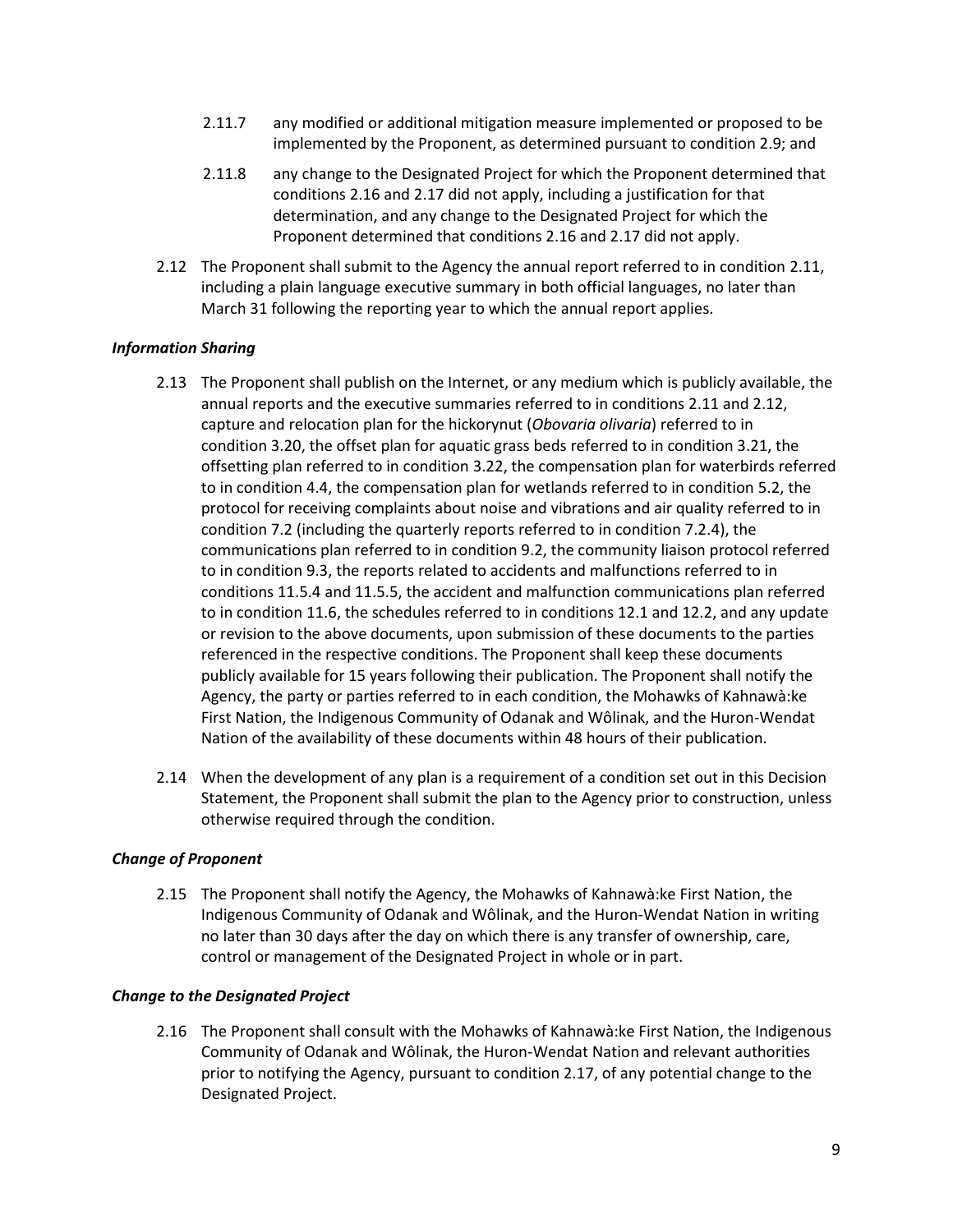2.17 The Proponent shall notify the Agency in writing of any potential change to the Designated Project that would result in a change to the Designated Project description included in this Decision Statement or that may result in adverse environmental effects. In notifying the Agency, the Proponent shall provide a description of the change(s) to the Designated Project, the predicted adverse environmental effects and the proposed mitigation measures and follow-up requirements to be implemented by the Proponent in relation to the predicted adverse environmental effects. The Proponent shall also describe the results of the consultation with the Mohawks of Kahnawà:ke First Nation, the Indigenous Community of Odanak and Wôlinak, the Huron-Wendat Nation and relevant authorities.

## **3 Fish and Fish Habitat**

- 3.1 The Proponent shall conduct construction activities in the aquatic environment outside the growing period of the aquatic grass beds and their use for food by the copper redhorse (*Moxostoma hubbsi*). In doing so, the Proponent shall determine, to the satisfaction of Fisheries and Oceans Canada, the start and end dates of these periods for any year during which construction activities in the aquatic environment take place, and notify the Agency of the dates before undertaking these activities.
- 3.2 The Proponent shall perform the dredging required for the construction by using a dredging method or methods with the least impact to reduce emissions of suspended solids in the water column and reduce potential sediment depositions in the aquatic grass beds located downstream from the Designated Project. The Proponent shall submit the following information to the Agency and relevant authorities before construction, and any update to that information during dredging:
	- 3.2.1 the total volume of sediments that will be dredged;
	- 3.2.2 the dredging method(s) approved by Fisheries and Oceans Canada, including, if more than one method is approved, the areas in which each method will be used and the dredging schedule for each area;
	- 3.2.3 how the dredging method(s) referred to in condition 3.2.2 will make it possible to meet the technical, economic and environmental requirements of the Designated Project and the dredging criteria established during the environmental assessment while minimizing the sediment accumulation rates in the aquatic grass beds; and
	- 3.2.4 the dredged sediment management methods and the water management methods resulting from the dredged sediments, developed in consultation with relevant authorities, that will be implemented by the Proponent in view of the method(s) referred to in condition 3.2.2.
- 3.3 The Proponent shall delineate, prior to dredging required for the construction, areas in the aquatic environment within which access is prohibited, unless required for safety reasons, and shall require and ensure that any person associated with the Designated Project abides with this prohibition. In doing so, the Proponent shall delineate the perimeter of all aquatic grass beds located between the planned terminal and the existing terminal with buoys.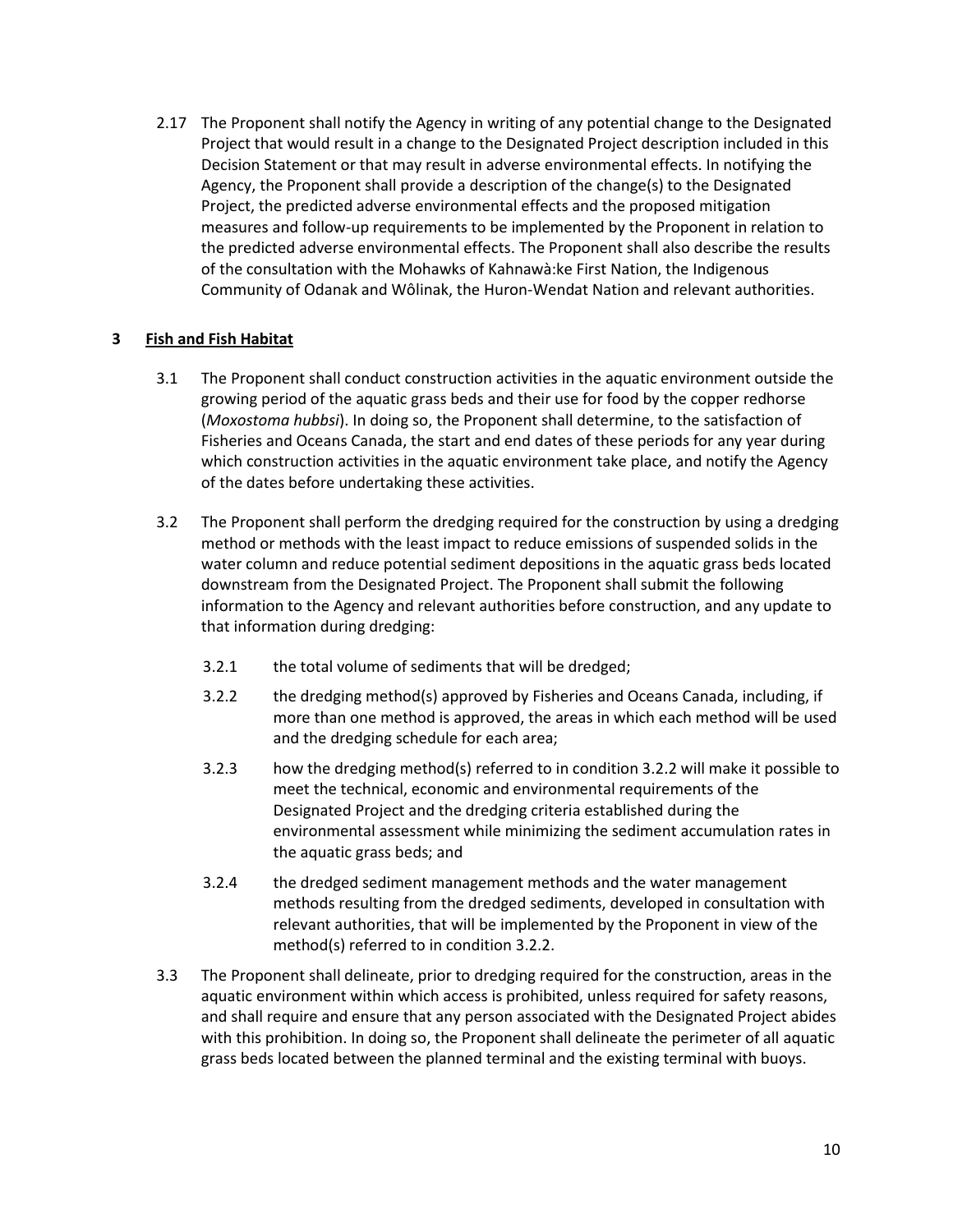- 3.4 The Proponent shall delineate, before construction, the perimeters of all areas in which dredging required for construction will be undertaken. The Proponent shall not undertake dredging outside these areas, except if required for safety reasons, and shall require and ensure that every person associated with the Designated Project comply with this prohibition.
- 3.5 If the Proponent uses hydraulic dredging to perform all or part of the dredging required for construction, the Proponent shall opt for a hydraulic dredging method with the lowest acoustic power technically feasible. At the time the Proponent opts for a dredging method or methods, the Proponent shall submit to the Agency a justification explaining how the chosen hydraulic dredging method meets this requirement and how it compares with other existing methods.
- 3.6 If the Proponent adds additives for water treatment (flocculants and/or coagulants) to any sediment dredged by hydraulic dredging, the Proponent shall opt, in consultation with relevant authorities, for an additive that is the least likely to produce adverse environmental effects on fish and fish habitat and human health. At the time the Proponent opts for an additive, the Proponent shall submit to the Agency a justification explaining how the chosen additive meets this requirement and how it compares with other existing additives.
- 3.7 If the Proponent uses mechanical dredging to perform all or part of the dredging required for construction or maintenance dredging, the Proponent shall install, before dredging begins, a transshipment flap, or any equivalent device, between the barge and the wharf and shall eliminate barge overflow during dredging or transportation of sediments.
- 3.8 The Proponent shall conduct, prior to construction and in consultation with relevant authorities, tests to improve the work methods (including the management of the sediments dredged as part of the Designated Project), so as to mitigate the adverse environmental effects on fish and fish habitat. The Proponent shall submit to the Agency, prior to construction, the test results, including a justification explaining how the Proponent will take into account these results in the development and implementation of any component or activity of the Designated Project associated with the management of the dredged sediments. As part of the tests, the Proponent shall validate:
	- 3.8.1 the lime concentrations and the dewatering periods necessary to obtain the cohesion values required to ensure the long-term stability of the works associated with the management of the dredged sediments; and
	- 3.8.2 the concentrations of suspended solids and contaminants likely to be found in the dewatering and runoff water of the sediment management areas and the treatment process required so that the dewatering and runoff water meets the applicable water quality standards.
- 3.9 The Proponent shall develop and implement measures to manage job site and runoff water to prevent erosion in the Designated Project area and limit the inflow of suspended solids into the aquatic environment, including the St. Lawrence River. The Proponent shall take into account flood, heavy precipitation and frost periods when it develops and implements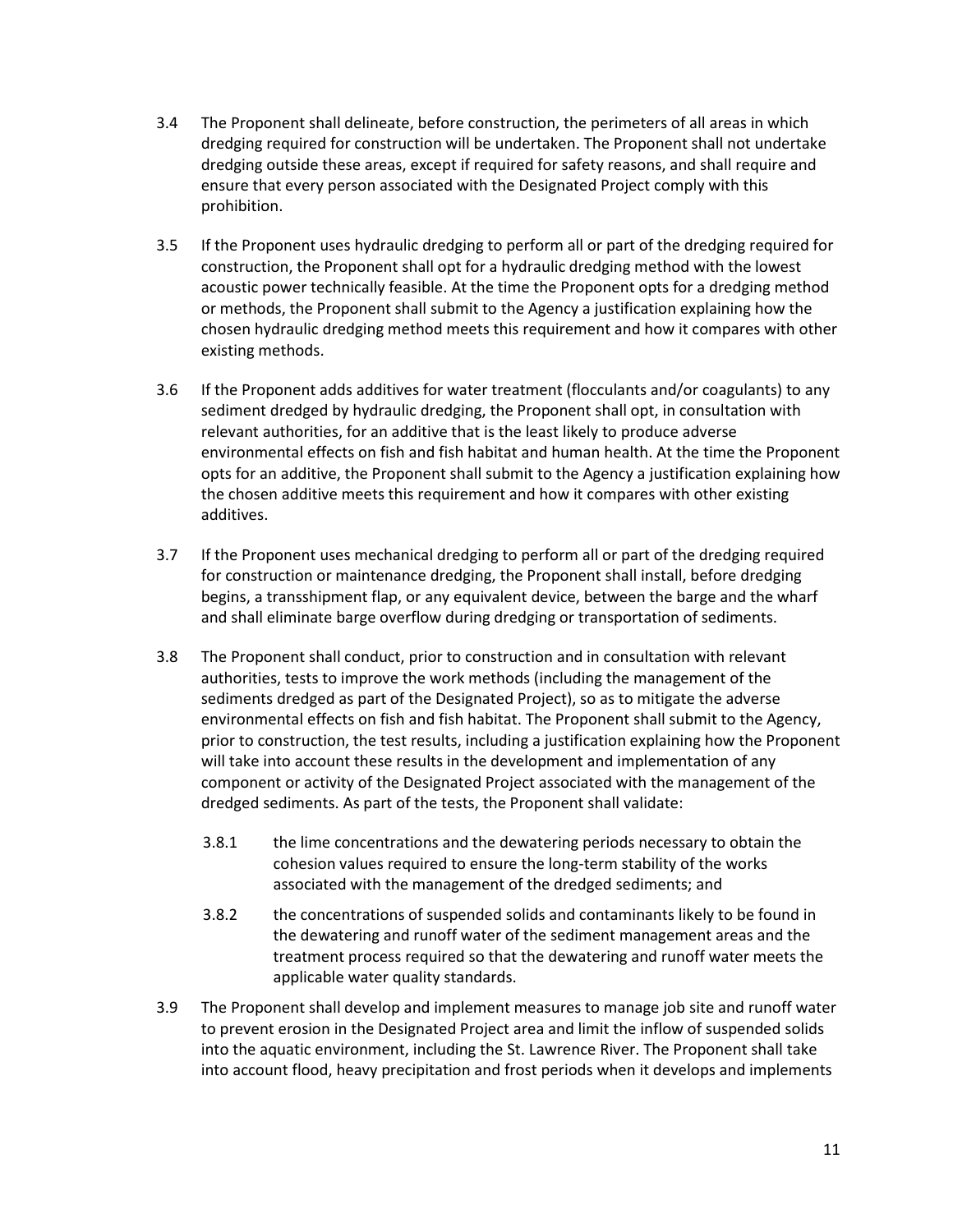the measures, and shall maintain these measures regularly to repair any damaged measure as soon as technically feasible. Among these measures, the Proponent shall:

- 3.9.1 install, from the start of construction, and maintain, depending on the progress of the construction work, a drainage system for runoff water;
- 3.9.2 develop permanent retention ponds and temporary sedimentation ponds;
- 3.9.3 install hydrodynamic separators, or any equivalent device, at the discharge points to the water system; and
- 3.9.4 deploy sediment barriers, or any other equivalent equipment, over a sufficient distance and at the locations considered necessary, including along watercourses and ditches, on the periphery of work areas, at the bottom of embankments and around piles of unconsolidated materials, so as to capture all the runoff water during all phases of the Designated Project.
- 3.10 The Proponent shall minimize vegetation clearing, including clearing on both sides of the high-water line, and any other activity required for site preparation of the Designated Project to the lowest technically feasible extent. The Proponent shall provide to the Agency, before construction, a justification explaining how the projected extent for these activities meets this requirement. The Proponent shall conserve the plant cover in the Designated Project area as long as possible.
- 3.11 The Proponent shall not release any material, rubbish or debris within the natural highwater line, including through the installation of retention devices, and shall immediately remove any material, rubbish or debris deposited accidentally within the natural high-water line.
- 3.12 The Proponent shall store any pile of unconsolidated material at least 30 metres of any water body, unless such material is used for site consolidation, in which case it must be stabilized.
- 3.13 The Proponent shall maintain a vegetated strip along any water body located on Montreal Port Authority territory, with the exception of the locations of the components required for the Designated Project (including erosion and sedimentation control measures). The Proponent shall take into account Quebec's *Protection Policy for Lakeshores, Riverbanks, Littoral Zones and Floodplains* when it establishes and maintains the vegetated strip. The Proponent shall carry out work or activity within the vegetated strip only if necessary for safety reasons or to implement and maintain any component of the Designated Project.
- 3.14 The Proponent shall proceed with washing of cement mixers outside of Montreal Port Authority territory, at an authorized location, unless it is not technically or economically feasible. If the washing of cement mixers must proceed on Montreal Port Authority territory, the Proponent shall implement measures to prevent the wash water from entering the aquatic environment, including by neutralizing it before releasing it into the drainage system or, if it is not neutralized, by disposing of it outside Montreal Port Authority territory, at an authorized location. The Proponent shall neutralize the alkaline curing water coming from the concreting work before its release into the aquatic environment at an authorized location, on the Designated Project site or off-site.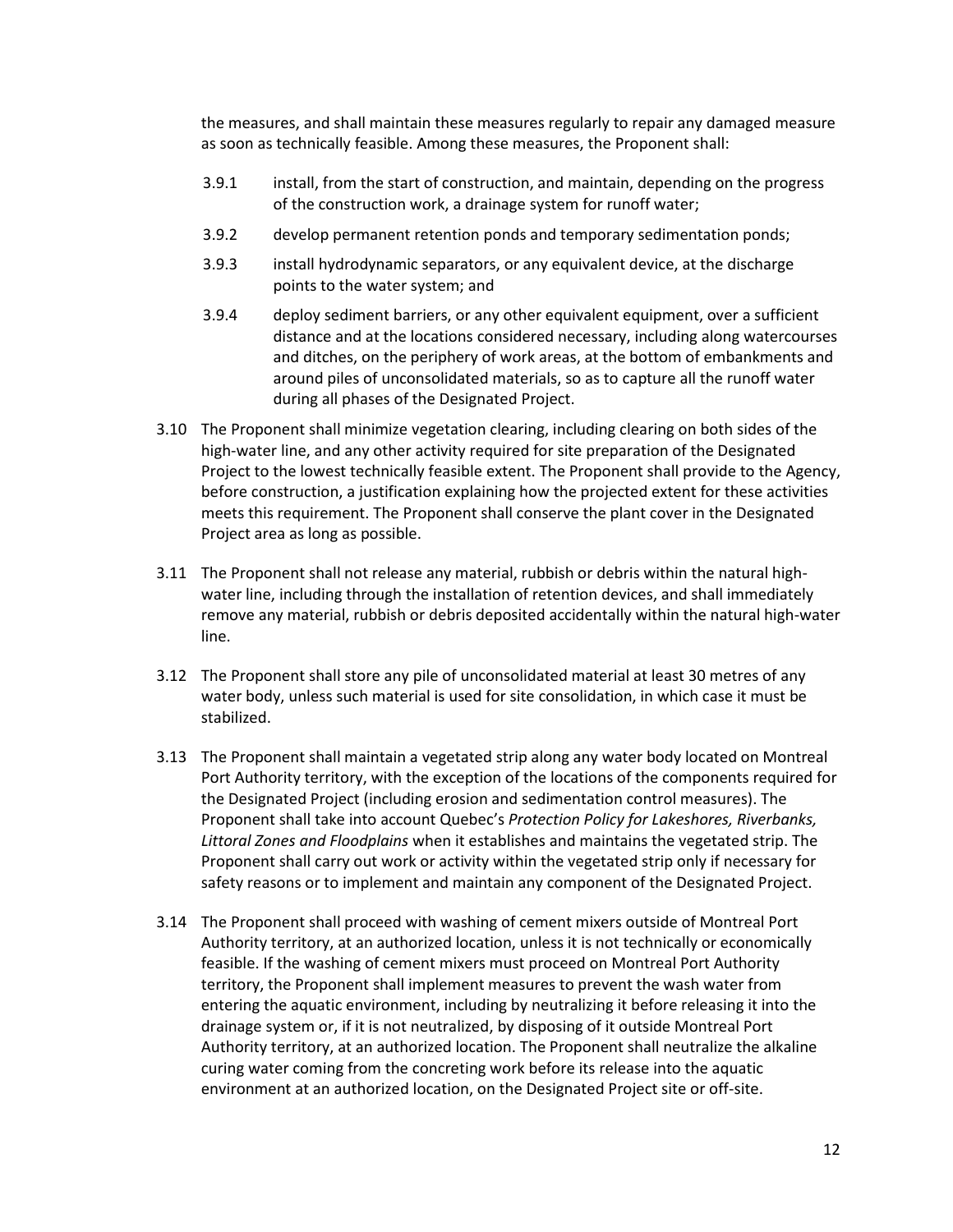- 3.15 The Proponent shall stabilize any temporary structure or facility required for construction and located on the edge of or downstream from any body of water so that it withstands the floods that may occur during construction.
- 3.16 The Proponent shall develop, prior to construction, and implement, measures to stabilize, during any scheduled temporary suspension of construction, bare soils which pose a risk of erosion and sediment transport of suspended solids to the aquatic environment on Montreal Port Authority territory. In doing this, the Proponent shall:
	- 3.16.1 take into account the conditions in the work area, the possible duration any work stoppage and the time of year at which work stoppage may occur when developing the stabilization measures;
	- 3.16.2 submit the stabilization measures to the Agency prior to construction and indicate how the criteria referred to in condition 3.16.1 have been considered in the development of these measures; and
	- 3.16.3 implement the stabilization measures upon the cessation of work and ensure their good working order and effectiveness throughout the period of suspension of work.
- 3.17 For the backfilling of the area behind the wharf associated with the Designated Project, the Proponent shall:
	- 3.17.1 manage the water coming from inside the area behind the wharf before it is released into the aquatic environment, in order to limit the inflow of suspended solids; and
	- 3.17.2 use only clean backfill materials free of fine sediments and other contaminants.
- 3.18 The Proponent shall capture, to the satisfaction of Fisheries and Oceans Canada, any fish that are trapped in any confined area of the Designated Project area and immediately relocate them to an area outside the confined area in a manner consistent with the *Fisheries Act* and its regulations and the *Species at Risk Act*.
- 3.19 The Proponent shall install the piles and sheet piles required for the Designated Project in the aquatic environment in a way to mitigate the adverse environmental effects on fish and fish habitat. In doing this, the Proponent shall:
	- 3.19.1 use vibratory sheet pile driving instead of pile driving, unless it is not technically feasible;
	- 3.19.2 gradually increase the power of the pile driving and sheet piling equipment at the beginning of any pile driving period that is preceded by a period of at least 20 minutes during which pile driving was not carried out; and
	- 3.19.3 recover drilling muds and dispose of this material on land.
- 3.20 The Proponent shall develop, before construction and to the satisfaction of Fisheries and Oceans Canada and in consultation with the Quebec's Ministère des Forêts, de la Faune et des Parcs, the Mohawks of Kahnawà:ke First Nation and the Indigenous Community of Odanak and Wôlinak, and implement a capture and relocation plan for the hickorynut (*Obovaria olivaria*) and any other freshwater mussel that could be negatively affected by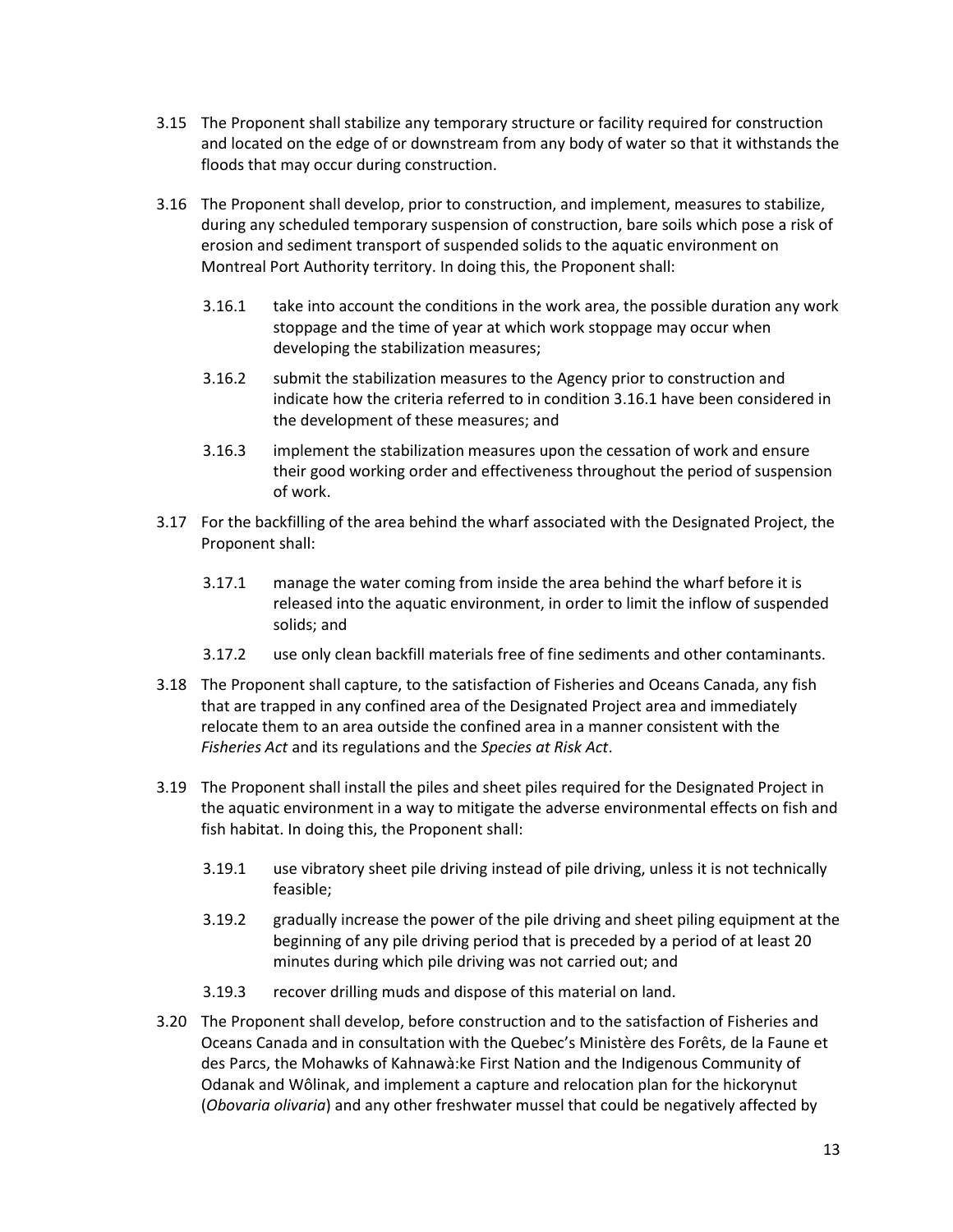construction. As part of the development of the plan, the Proponent shall develop measures to be implemented if it detects alien freshwater mussels during the survey to avoid spreading them in another body of water. The Proponent shall provide the approved plan to the Agency before implementing it. As part of the implementation of the plan, the Proponent shall:

- 3.20.1 conduct, at the beginning of each year during which construction activities in the aquatic environment are held, a survey in the areas of the Designated Project in which the hickorynut (*Obovaria olivaria*) and any other freshwater mussel that could be adversely affected by construction is likely to be present; and
- 3.20.2 if the Proponent detects individuals during any survey conducted pursuant to condition 3.20.1, collect these individuals and relocate them outside these areas, in habitat areas favourable for the species, prior to the beginning of the construction activities in the aquatic environment, or if they are alien freshwater mussels, implement the measures included in the plan for alien freshwater mussels.
- 3.21 The Proponent shall develop, before construction and to the satisfaction of Fisheries and Oceans Canada and in consultation with the Quebec's Ministère des Forêts, de la Faune et des Parcs, the Mohawks of Kahnawà:ke First Nation and the Indigenous Community of Odanak and Wôlinak, and implement an offset plan for the purpose of offsetting the losses of aquatic grass beds constituting the critical habitat for feeding of adult copper redhorse (*Moxostoma hubbsi*). The Proponent shall submit the offsetting plan approved by Fisheries and Oceans Canada to the Agency before implementing it.
	- 3.21.1 The Proponent shall discuss, prior to implementing the offset plan, with the Mohawks of Kahnawà:ke First Nation and the Indigenous Community of Odanak and Wôlinak about the possibilities of their participation in the implementation of the offset plan, and shall allow their participation in implementation.
- 3.22 The Proponent shall develop, prior to construction and to the satisfaction of Fisheries and Oceans Canada and in consultation with the Quebec's Ministère des Forêts, de la Faune et des Parcs, the Mohawks of Kahnawà:ke First Nation and the Indigenous Community of Odanak and Wôlinak, and implement an offsetting plan related to fish and fish habitat. The Proponent shall submit the offsetting plan approved by Fisheries and Oceans Canada to the Agency before implementing it.
	- 3.22.1 The Proponent shall discuss, prior to implementing the offsetting plan, with the Mohawks of Kahnawà:ke First Nation and the Indigenous Community of Odanak and Wôlinak about the possibilities of their participation in the implementation of the offsetting plan, and shall allow their participation in implementation.
- 3.23 For any fish habitat offset measure proposed in any offsetting plan referred to in condition 3.22 that could result in adverse environmental effects that were not taken into account in the environmental assessment, the Proponent shall develop and implement, after consulting the Mohawks of Kahnawà:ke First Nation, the Indigenous Community of Odanak and Wôlinak, and relevant authorities, measures to mitigate these effects. The Proponent shall provide these measures to the Agency before implementing them.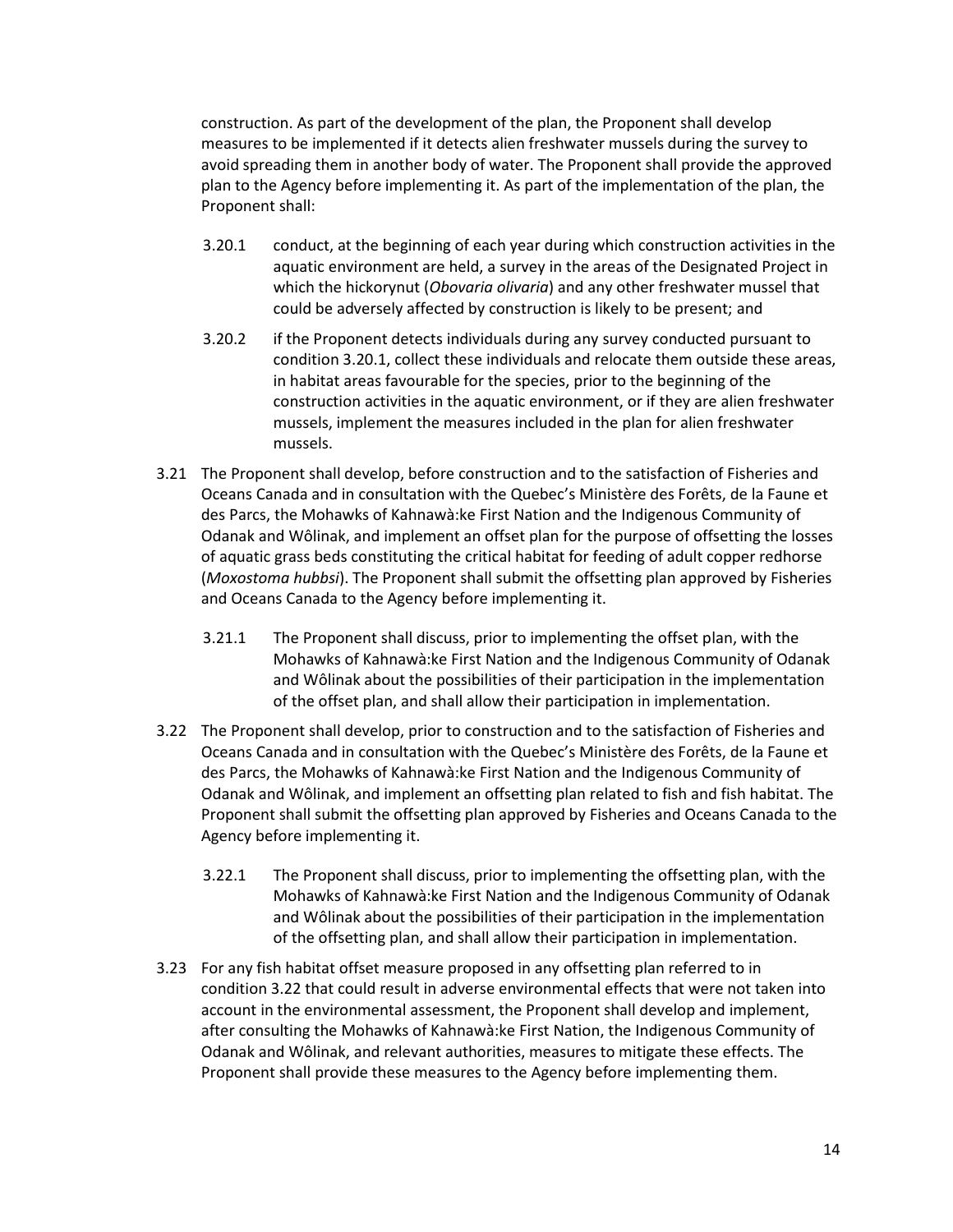- 3.24 The Proponent shall realign the Fossé Noir in a way to mitigate the adverse environmental effects of the Designated Project on fish and fish habitat and any other wildlife species, including by realigning it in its natural channel bed.
- 3.25 The Proponent shall maintain the passage of fish in the channel beds of the streams located on Montreal Port Authority territory, downstream from the pipes required for the Designated Project.
- 3.26 The Proponent shall undertake the progressive reclamation of the areas disturbed by the Designated Project in the aquatic environment, including the areas disturbed by the deployment of the pipes and culverts associated with the Designated Project.
- 3.27 If the Proponent must manage waste snow in Montreal Port Authority territory, the Proponent shall build, at the start of construction, and maintain, during construction and operation, a snow dump in a manner compliant with applicable standards and legislated requirements, including the pollution prevention dispositions of the *Fisheries Act,* the *Environment Quality Act* and the *Canadian Environmental Protection Act,* while taking into account the *Guide d'aménagement des lieux d'élimination de neige* Guide to development of snow disposal sites] of the Quebec's Ministère de l'Environnement et de la Lutte contre les changements climatiques and the *Code of practice: road salts environmental management* of Environment and Climate Change Canada.
- 3.28 The Proponent shall develop, prior to construction, and implement, during construction and operation, measures to mitigate the adverse environmental effects on fish and fish habitat caused by the use of de-icing salts as part of the Designated Project, so as to comply with the standards and legislation in form in the matter of storage of road salts, including by storing salt in a closed dome. The Proponent shall provide these measures to the Agency before implementing them.
- 3.29 The Proponent shall develop, prior to construction, and implement measures to manage soil excavated as part of the Designated Project to mitigate the adverse environmental effects on fish and fish habitat, including by applying the principle of non-degradation of soil to all reused soils and by managing soils that present potential for contamination so that they do not constitute a new source of contamination for the environment. In doing this, the Proponent shall:
	- 3.29.1 perform, prior to construction, a characterization of the soils situated in the final footprint of all the infrastructures built as part of the Designated Project, including the soils of the soil and sediment storage areas;
	- 3.29.2 compare the results of the characterization performed pursuant to condition 3.29.1 with the concentrations present in the soil on which the sediments will be deposited and with the *Canadian Environmental Quality Guidelines* and the *Canada-Wide Standard for Petroleum Hydrocarbons (PHC) in Soil* of the Canadian Council of Ministers of the Environment and, for soil disposed of off-site, the generic soil criteria established in Annex 2 of the *Guide d'intervention – Protection des sols et réhabilitation des terrains contaminés* (Intervention Guide – Soil Protection and Contaminated Sites Rehabilitation) of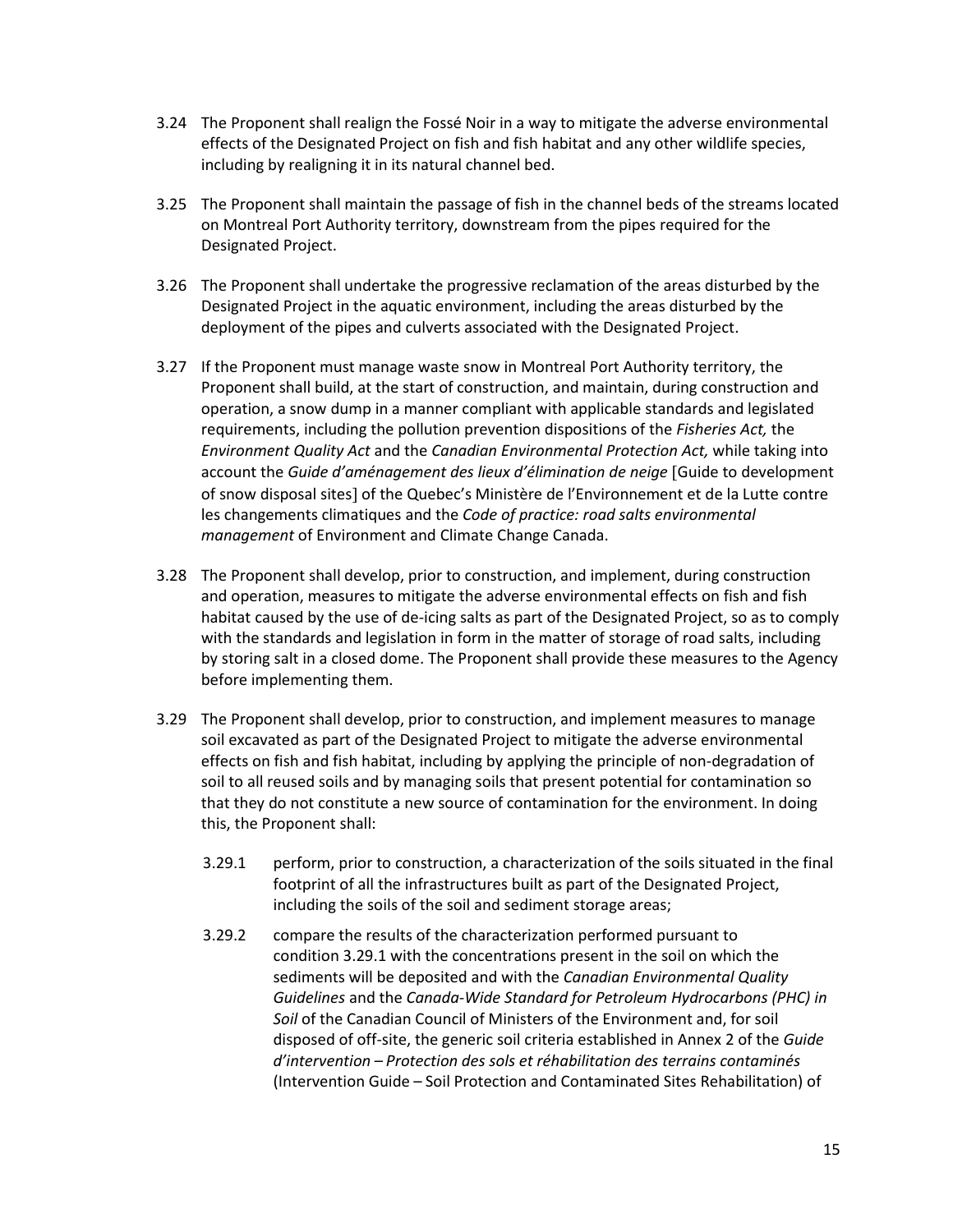the Quebec's Ministère de l'Environnement et de la Lutte contre les changements climatiques;

- 3.29.3 submit to the Agency, prior to construction, the results of the characterization performed pursuant to condition 3.29.1 and the measures developed by the Proponent for the management of the characterized soils, and indicate how the Proponent took into account the comparisons made pursuant to condition 3.29.2 in the development of these measures; and
- 3.29.4 dispose of any soil that requires off-site disposal at a site authorized for this purpose and manage any soil that must be stored temporarily in the Montreal Port Authority territory before being transported off-site so that it does not adversely affect the aquatic environment.
- 3.30 The Proponent shall maintain, during construction, a materials tracking system allowing tracing of the origin or destination of any material required or generated as part of the Designated Project, particularly excavated soil, to ensure it is managed in a manner compliant with applicable rules and requirements.
- 3.31 If the Proponent must add amendments to the sediments for the terrestrial management of the sediments, the Proponent shall identify and use, in consultation with Environment and Climate Change Canada and the provide , amendments that are the least likely to affect adversely the soils and biological receptors that could be in contact with the amended sediments.
- 3.32 The Proponent shall develop, prior to the first maintenance dredging required for the Designated Project, a protocol for characterizing and managing the sediments to be dredged during maintenance dredging. As part of the development of the protocol, the Proponent shall:
	- 3.32.1 identify how the Proponent will carry out the *in situ* characterization of sediments to determine the levels of contamination;
	- 3.32.2 determine the management and disposal methods for sediments, dredged material and dewatering water that the Proponent can use during dredging, taking into account the results of the characterization; and
	- 3.32.3 submit the protocol to the Agency before the first maintenance dredging.
- 3.33 The Proponent shall characterize, before each period of maintenance dredging required for the Designated Project, the sediments to be dredged in keeping with the protocol referred to in condition 3.32. The Proponent shall select and implement methods for managing and disposing of sediments, dredged material and dewatering water, from the methods developed pursuant to condition 3.32.2, taking into account the characterization results, in order to mitigate environmental effects on fish and fish habitat from maintenance dredging.
- 3.34 The Proponent shall develop, prior to construction and in consultation with Fisheries and Oceans Canada, Environment and Climate Change Canada and the Quebec's Ministère des Forêts, de la Faune et des Parcs, and implement a follow-up program to verify the accuracy of the environmental assessment and determine the effectiveness of the mitigation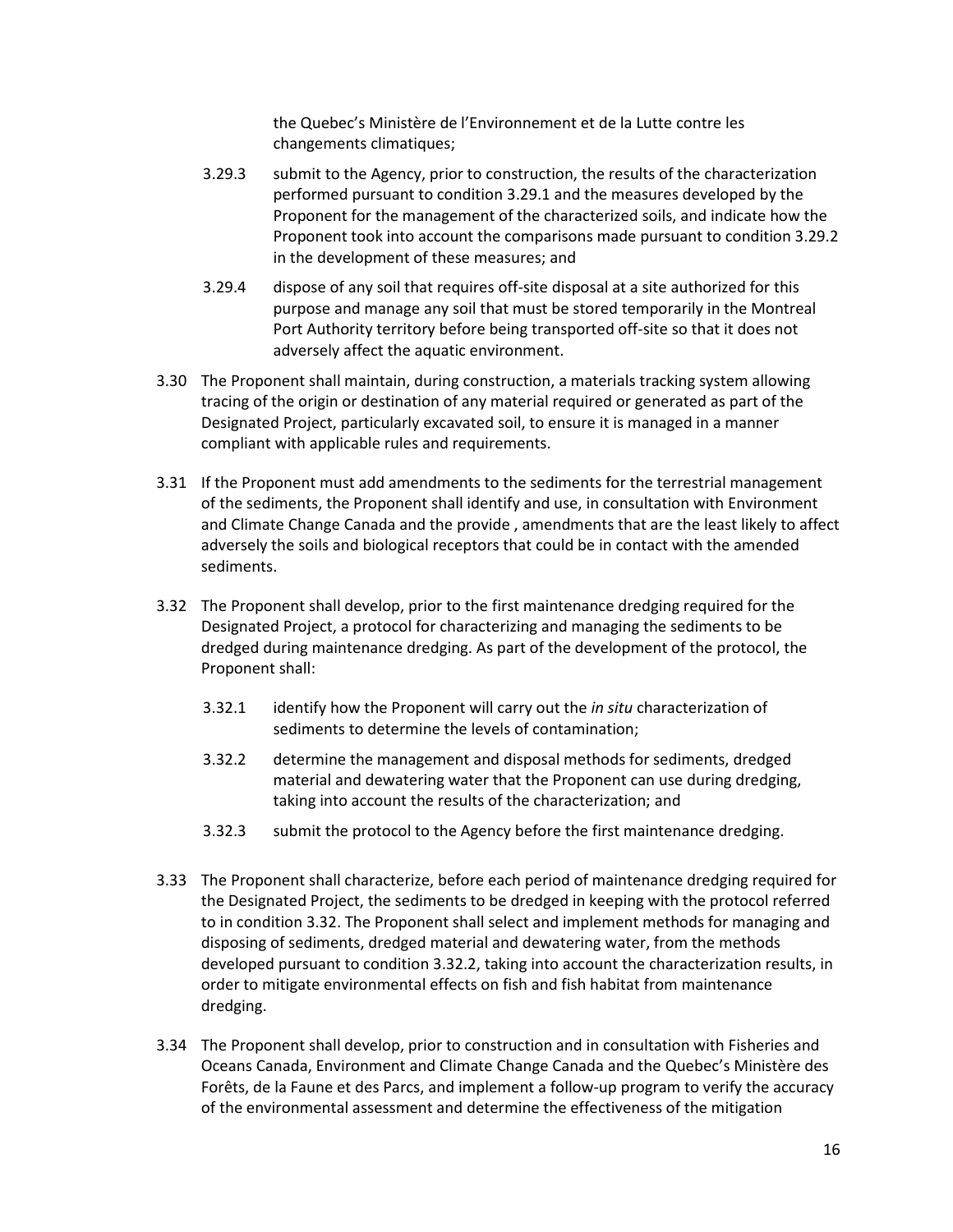measures as it pertains to the adverse environmental effects on fish and fish habitat of suspended solids generated by dredging associated with the Designated Project. The Proponent shall take into account for the *Recommandations pour la gestion des matières en suspension (MES) lors des activités de dragage* recommendations for the management of suspended solids during dredging of the Quebec's Ministère de l'Environnement et de la Lutte contre les changements climatiques and Environment and Climate Change Canada when developing and implementing the follow-up program. As part of the implementation of the follow-up program, the Proponent shall:

- 3.34.1 verify, before the beginning of dredging, that the correlation curve between the turbidity values and the concentrations of suspended solids is representative of the real conditions at the time dredging will take place;
- 3.34.2 monitor regularly, during dredging, the ambient concentrations of suspended solids and the mean concentrations of suspended solids 100 metres and 300 metres from the dredge;
- 3.34.3 review, pursuant to condition 2.7 and according to the progress of dredging, the methodology applied to the monitoring referred to in condition 3.34.2 depending on the progress of dredging (including for the number, frequency and collection times of the surface water samples) and apply the revised methodology, as applicable, for any subsequent monitoring;
- 3.34.4 if the results of the monitoring referred to in condition 3.34.2 demonstrate that the mean concentrations of suspended solids increase by more than five milligrams per litre relative to the ambient concentrations 300 metres from the dredge, develop and implement modified or additional mitigation measures so that the increase does not exceed five milligrams per litre relative to the ambient concentrations at this location; and
- 3.34.5 if the results of the monitoring referred to in condition 3.34.2 demonstrate that the mean concentrations of suspended solids increase by more than 25 milligrams per litre relative to the ambient concentrations 100 metres from the dredge, temporarily stop dredging and develop and implement, in consultation with the parties consulted for the development of the follow-up program, modified or additional mitigation measures. The Proponent shall not resume dredging as long as the mean concentrations, accounting for the implementation of the modified or additional mitigation measures, increase by more than 25 milligrams per litre relative to the ambient concentrations at this location. The Proponent shall notify the Agency as soon as technically feasible of any temporary stop of dredging.
- 3.35 The Proponent shall develop, prior to construction and to the satisfaction of Fisheries and Oceans Canada and in consultation with the Quebec's Ministère des Forêts, de la Faune et des Parcs, the Mohawks of Kahnawà:ke First Nation and the Indigenous Community of Odanak and Wôlinak and the Huron-Wendat Nation, a follow-up program to verify the accuracy of the environmental assessment and determine the effectiveness of the mitigation measures as it pertains to the adverse environmental effects of the dredging required for construction of the Designated Project and the maintenance dredging on the aquatic grass beds. The Proponent shall implement the follow-up program during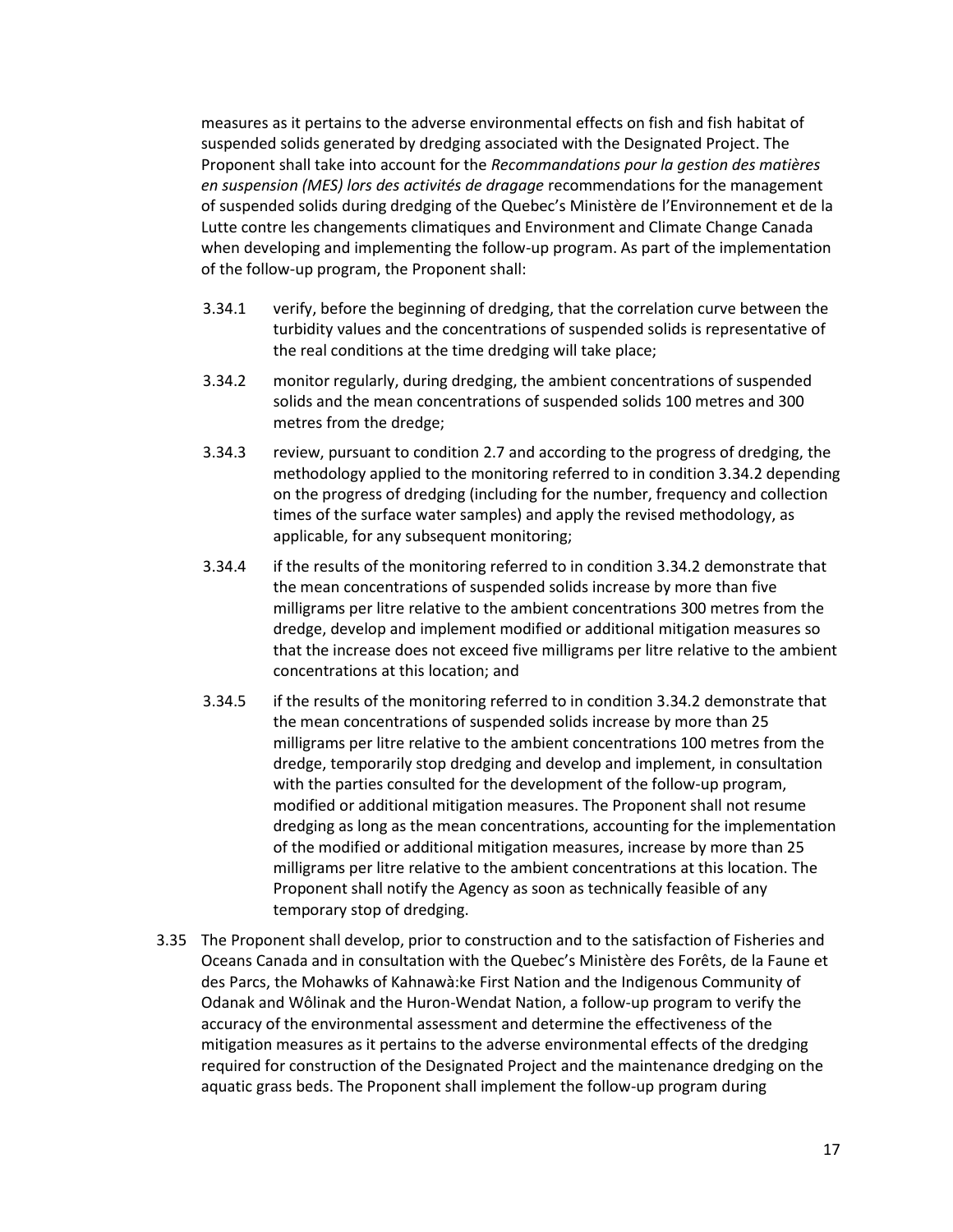construction and for at least the first 20 years of operation. As part of the implementation of the follow-up program, the Proponent shall:

- 3.35.1 monitor, annually during the first five years of monitoring, the aquatic grass beds delineated pursuant to condition 3.3;
- 3.35.2 before the end of the fifth year of monitoring, review, according to the results of the monitoring referred to in condition 3.35.1 and in accordance with condition 2.7, the frequency at which the subsequent monitoring must take place and, if the Proponent determines that a lower frequency can be applied for any subsequent monitoring, apply this revised frequency for the subsequent monitoring;
- 3.35.3 develop and implement modified or additional mitigation measures if the results of the monitoring referred to in condition 3.35.1 demonstrate that modified or additional mitigation measures are necessary to mitigate the adverse environmental effects on the aquatic grass beds, in order to preserve the quality of the habitat; and
- 3.35.4 before the end of the twentieth year of operation, determine, in consultation with the parties consulted for the development of the follow-up program and according to the results of the monitoring referred to in condition 3.35.1 or 3.35.2, if additional monitoring is required. If additional monitoring is required, the Proponent shall update the follow-up program pursuant to condition 2.7 and implement the additional requirements of the follow-up program.
- 3.36 The Proponent shall develop, prior to construction and in consultation with Fisheries and Oceans Canada, the Quebec's Ministère des Forêts, de la Faune et des Parcs, the Mohawks of Kahnawà:ke First Nation, the Indigenous Community of Odanak and Wôlinak and the Huron-Wendat Nation, a follow-up program to verify the accuracy of the environmental assessment and determine the effectiveness of the mitigation measures as it pertains to the adverse environmental effects of the Designated Project on fish and fish habitat. The Proponent shall implement the follow-up program during construction and for at least 20 years after the end of construction. As part of the implementation of the follow-up program, the Proponent shall:
	- 3.36.1 monitor the use by the different fish species of the streams and shoreline of the Montreal Port Authority territory;
	- 3.36.2 update, every five years, the follow-up program in accordance with condition 2.7 and apply to subsequent monitoring any revised information referred to in condition 2.6;
	- 3.36.3 develop and implement modified or additional mitigation measures if the results of the monitoring referred to in condition 3.36.1 demonstrate that modified or additional mitigation measures are necessary to mitigate the adverse environmental effects on fish and fish habitat; and
	- 3.36.4 before the end of the twentieth year after the end of construction, determine, in consultation with the parties consulted for the development of the follow-up program and according to the results of the monitoring referred to in condition 3.36.1, if additional monitoring is required. If additional monitoring is required,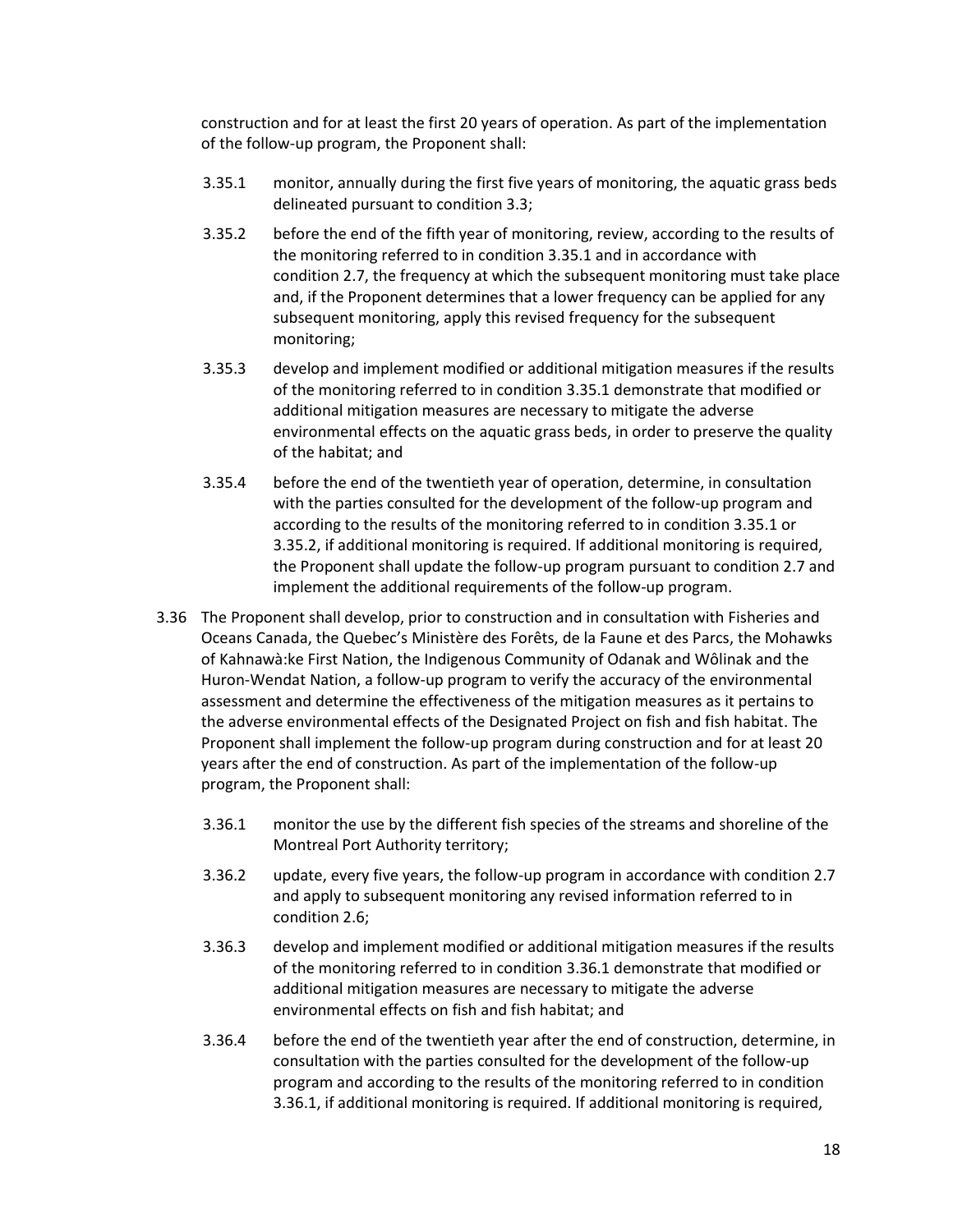the Proponent shall update the follow-up program pursuant to condition 2.7 and implement the additional requirements of the follow-up program.

- 3.37 The Proponent shall develop, prior to construction and in consultation with Fisheries and Oceans Canada, Environment and Climate Change Canada and the Quebec's Ministère de l'Environnement et de la Lutte contre les changements climatiques, a follow-up program to verify the accuracy of the environmental assessment and determine the effectiveness of the mitigation measures as it pertains to the adverse environmental effects on fish and fish habitat of changes to the hydrosedimentary and hydrodynamic regime caused by the building of the new wharf and the dredging required for construction. The Proponent shall implement the follow-up program for at least three years after the end of construction of the new wharf and the end of the dredging. As part of the implementation of the follow-up program, the Proponent shall:
	- 3.37.1 monitor the speed of the currents, the turbidity and the degree of erosion in the sector between the new wharf and the existing wharf by means of appropriate equipment and depending on the type of substrate;
	- 3.37.2 develop and implement modified or additional mitigation measures if the results of the monitoring referred to in condition 3.37.1 demonstrate that modified or additional mitigation measures are necessary to mitigate the adverse environmental effects on fish and fish habitat of changes to the hydrosedimentary and hydrodynamic regime; and
	- 3.37.3 before the end of the third year after the end of construction of the new wharf and the end of the dredging work, determine, in consultation with the parties consulted for the development of the follow-up program and according to the results of the monitoring referred to in condition 3.37.1, if additional monitoring is required. If additional monitoring is required, the Proponent shall update the follow-up program pursuant to condition 2.7 and implement the additional requirements of the follow-up program.
- 3.38 The Proponent shall develop, prior to construction and in consultation with the Canadian Space Agency, Public Works and Procurement Canada, Environment and Climate Change Canada, the Quebec's Ministère de l'Environnement et de la Lutte contre les changements climatiques, the Mohawks of Kahnawà:ke First Nation, the Indigenous Community of Odanak and Wôlinak and the Huron-Wendat Nation, a follow-up program to verify the accuracy of the environmental assessment and determine the effectiveness of the mitigation measures as it pertains to the adverse environmental effects of shore erosion in the Designated Project's zone of influence on fish and fish habitat and on species at risk and their habitat. The Proponent shall implement the follow-up program during construction and during at least the first 20 years of operation. As part of the implementation of the follow-up program, the Proponent shall:
	- 3.38.1 monitor, annually during construction and at least during the first five year of operation, at sites located in the Designated Project's zone of influence, including the shores of the Îles de Contrecoeur National Wildlife Area, and at control sites on which the Designated Project should not have an effect, the evolution over time of the riparian environment, including turbidity, the shoreline, evolution of the aquatic grass beds, marshes, terrestrial vegetation and land use, and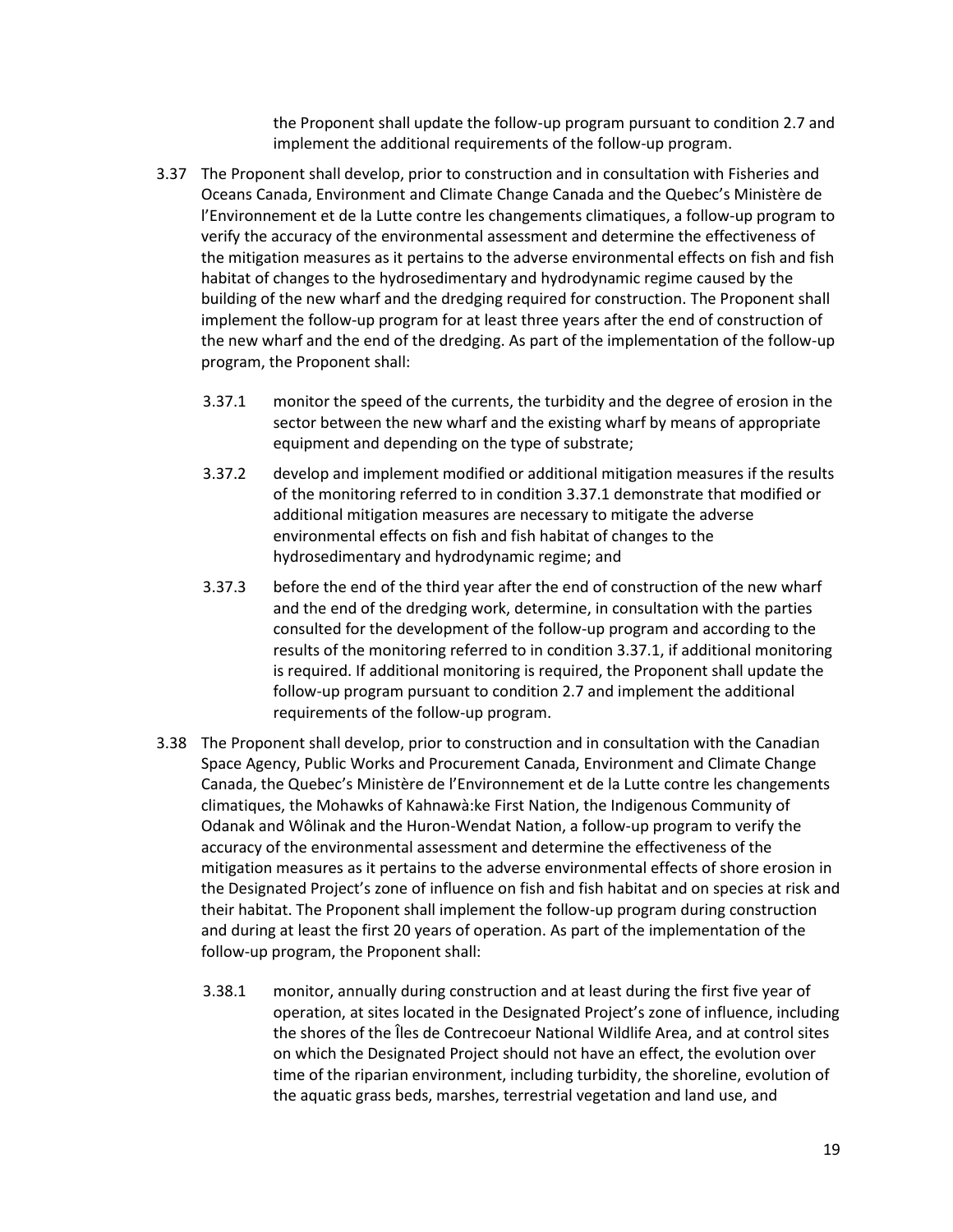augment the information collected in the field with additional information obtained by means of Earth observation technologies;

- 3.38.2 before the end of the fifth year of operation, and every five years thereafter, update the follow-up program in accordance with condition 2.7 and implement the revised follow-up program requirements until the end of the twentieth year of operation, including by conducting monitoring annually. In updating the follow-up program, the Proponent shall determine how the information collected in the field can be augmented with additional information obtained using similar or comparable technologies to the earth observation technologies referred to in condition 3.38.1;
- 3.38.3 develop and implement modified or additional mitigation measures that are under the Proponent's control if the information and the results of the monitoring referred to in conditions 3.38.1 and 3.38.2 demonstrate that modified or additional mitigation measures, particularly protective measures for sensitive areas, are necessary to mitigate the adverse environmental effects of shore erosion in the Designated Project's zone of influence on fish and fish habitat and on species at risk and their habitat; and
- 3.38.4 before the end of the twentieth year of operation, determine, in consultation with the parties consulted for the development of the follow-up program and according to the results of the monitoring referred to in conditions 3.38.1 and 3.38.2, if additional monitoring is required. If additional monitoring is required, the Proponent shall update the follow-up program pursuant to condition 2.7 and implement the additional requirements of the follow-up program.
- 3.39 The Proponent shall develop, prior to construction and in consultation with Fisheries and Oceans Canada, Environment and Climate Change Canada, Health Canada, the Quebec's Ministère de l'Environnement et de la Lutte contre les changements climatiques, the Mohawks of Kahnawà:ke First Nation, the Indigenous Community of Odanak and Wôlinak and the Huron-Wendat Nation, and implement a follow-up program to verify the accuracy of the environmental assessment and determine the effectiveness of the mitigation measures as it pertains to the adverse environmental effects of effluents from the sedimentation and retention ponds associated with the Designated Project on fish and fish habitat and species at risk and their habitat. As part of the development of the follow-up program, the Proponent shall identify the contaminants that will be monitored. As part of the implementation of the follow-up program, the Proponent shall:
	- 3.39.1 monitor, during construction, the quality of the effluents of the sedimentation and retention ponds;
	- 3.39.2 monitor, during operation, the quality of the effluents of the retention ponds;
	- 3.39.3 review, every two years pursuant to condition 2.7, the methodology applied to the monitoring referred to in conditions 3.39.1 and 3.39.2 (including for the sampling frequency) and apply the revised methodology, as applicable, for all subsequent monitoring; and
	- 3.39.4 develop and implement modified or additional mitigation measures if the results of the monitoring referred to in condition 3.39.1 or 3.39.2 demonstrate that modified or additional mitigation measures are necessary to mitigate the adverse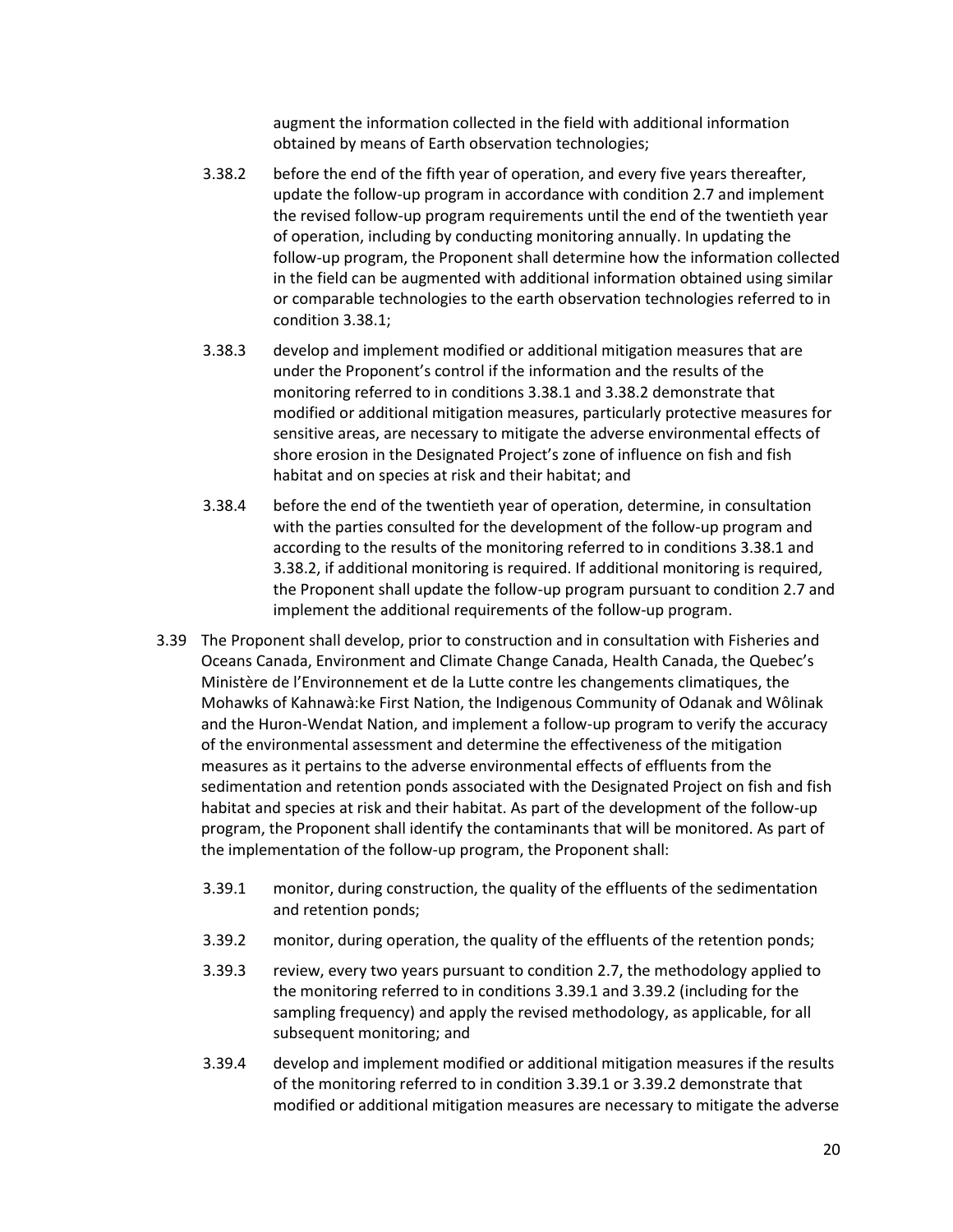environmental effects of effluents the sedimentation and retention ponds on fish and fish habitat and species at risk and their habitat.

- 3.40 The Proponent shall develop, prior to construction and in consultation with Fisheries and Oceans Canada, Environment and Climate Change Canada, Health Canada, the Quebec's Ministère de l'Environnement et de la Lutte contre les changements climatiques, the Mohawks of Kahnawà:ke First Nation, the Indigenous Community of Odanak and Wôlinak and the Huron-Wendat Nation, and implement a follow-up program to verify the accuracy of the environmental assessment and determine the effectiveness of the mitigation measures as it pertains to the adverse environmental effects of changes to surface water quality caused by the Designated Project in the watercourses and ditches upstream and downstream from the Designated Project area on fish and fish habitat and species at risk and their habitat. As part of the development of the follow-up program, the Proponent shall identify the contaminants that will be monitored. As part of the implementation of the follow-up program, the Proponent shall:
	- 3.40.1 monitor surface water quality during construction and operation;
	- 3.40.2 review, every two years pursuant to condition 2.7, the methodology applied to the monitoring referred to in condition 3.40.1 (including for the sampling frequency) and apply the revised methodology, as applicable, for all subsequent monitoring; and
	- 3.40.3 develop and implement modified or additional mitigation measures if the results of the monitoring referred to in condition 3.40.1 demonstrate that modified or additional mitigation measures are necessary to mitigate the adverse environmental effects of changes to surface water quality caused by the Designated Project on fish and fish habitat and species at risk and their habitat.
- 3.41 The Proponent shall implement measures to raise awareness with the operators of ships serving the Designated Project of the importance of observing the voluntary ship speed reductions in force between Sorel-Tracy and Contrecoeur.
- 3.42 The Proponent shall require and ensure that the ships serving the Designated Project procure the services of at least one tugboat for berthing and casting off manoeuvres.
- 3.43 The Proponent shall participate, at the request of a relevant authority, in any regional initiative pertaining to the contribution of the Designated Project to the cumulative environment effects on the copper redhorse (*Moxostoma hubbsi*) that the implementation of the Designated Project, combined with the implementation of other physical activities, past or future, is likely to cause, in the event that there is such an initiative during the construction or operation of the Designated Project.
	- 3.43.1 The Proponent shall implement any mitigation measure that is technically and economically feasible or follow-up program identified through any regional initiative referred to in condition 3.43 and which is under its responsibility.
- 3.44 The Proponent shall participate, at the request of a relevant authority, in any regional initiative pertaining to the contribution of the Designated Project to the cumulative environmental effects of shore erosion on fish and fish habitat and on species at risk and their habitat that the implementation of the Designated Project, combined with the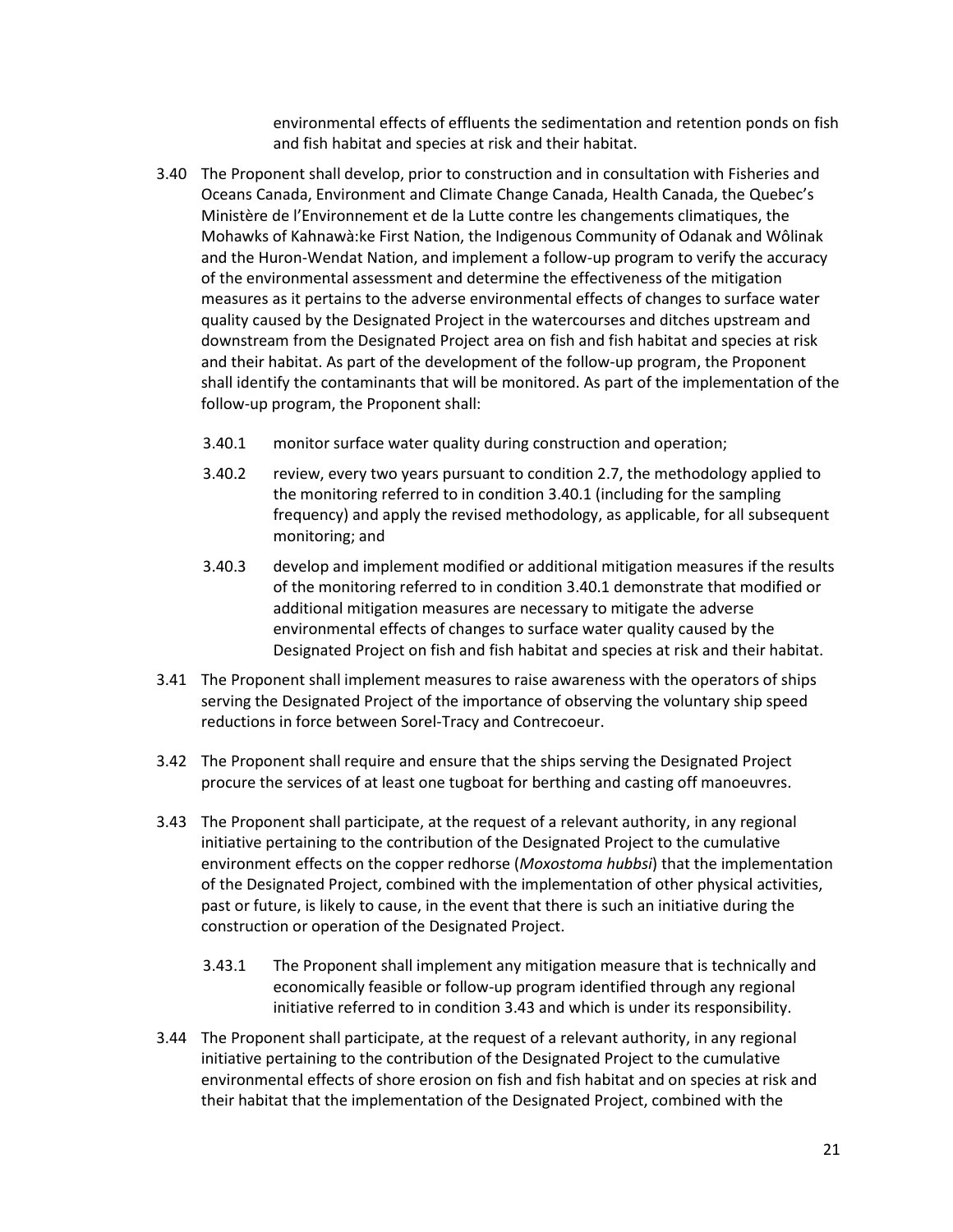implementation of other physical activities, past or future, is likely to cause, in the event that there is such an initiative during the construction or operation of the Designated Project.

3.44.1 The Proponent shall implement any mitigation measure that is technically and economically feasible or follow-up program identified through any regional initiative referred to in condition 3.44 and which is under its responsibility.

## **4 Birds (Including Migratory Birds)**

- 4.1 The Proponent shall carry out the Designated Project in a manner that protects migratory birds and avoids harming, killing or disturbing them or destroying, removing or disturbing their nests or eggs. For this purpose, the Proponent shall meet Environment and Climate Change Canada's *Avoidance Guidelines* in order to reduce the risk to migratory birds. The Proponent's actions when carrying out the Designated Project shall comply with the *Migratory Birds Convention Act, 1994,* the *Migratory Birds Regulations* and the *Species at Risk Act*.
- 4.2 In reference to birds other than migratory birds, the Proponent shall undertake no activity associated with the Designated Project that could hinder their nesting, in order to avoid the destruction of nests, eggs and chicks. In doing so, the Proponent shall:
	- 4.2.1 determine the dates of the nesting periods for every year during which activities associated with the Designated Project that could hinder nesting of birds are carried out and submit these dates, including a justification for these dates, to the Agency before carrying out any activity; and
	- 4.2.2 if it is not technically feasible to carry out any activity that is potentially harmful to nesting outside the nesting periods determined pursuant to condition 4.2.1 during a given year, submit a justification to the Agency and develop and implement additional mitigation measures to avoid the adverse effects on birds during nesting. The Proponent shall submit these measures to the Agency before implementing them.
- 4.3 The Proponent shall install, prior to construction and in consultation with Environment and Climate Change Canada and the Quebec's Ministère des Forêts, de la Faune et des Parcs, artificial nest boxes in Montreal Port Authority territory to offset the loss of nesting sites for bank swallows (*Riparia riparia*) at the location of the proposed wharf. The Proponent shall perform maintenance on the nest boxes annually and maintain their accessibility and integrity during construction and operation.
- 4.4 The Proponent shall develop, in consultation with the Quebec's Ministère des Forêts, de la Faune et des Parcs, and implement a plan to compensate habitat losses for waterbirds attributed to the Designated Project in the Îles de Verchères Waterfowl Concentration Area. The Proponent shall submit the definitive plan to the Agency no later than one year after this Decision Statement is issued and implement it according to the schedule established pursuant to condition 4.4.2. As part of the development of the compensation plan, the Proponent shall: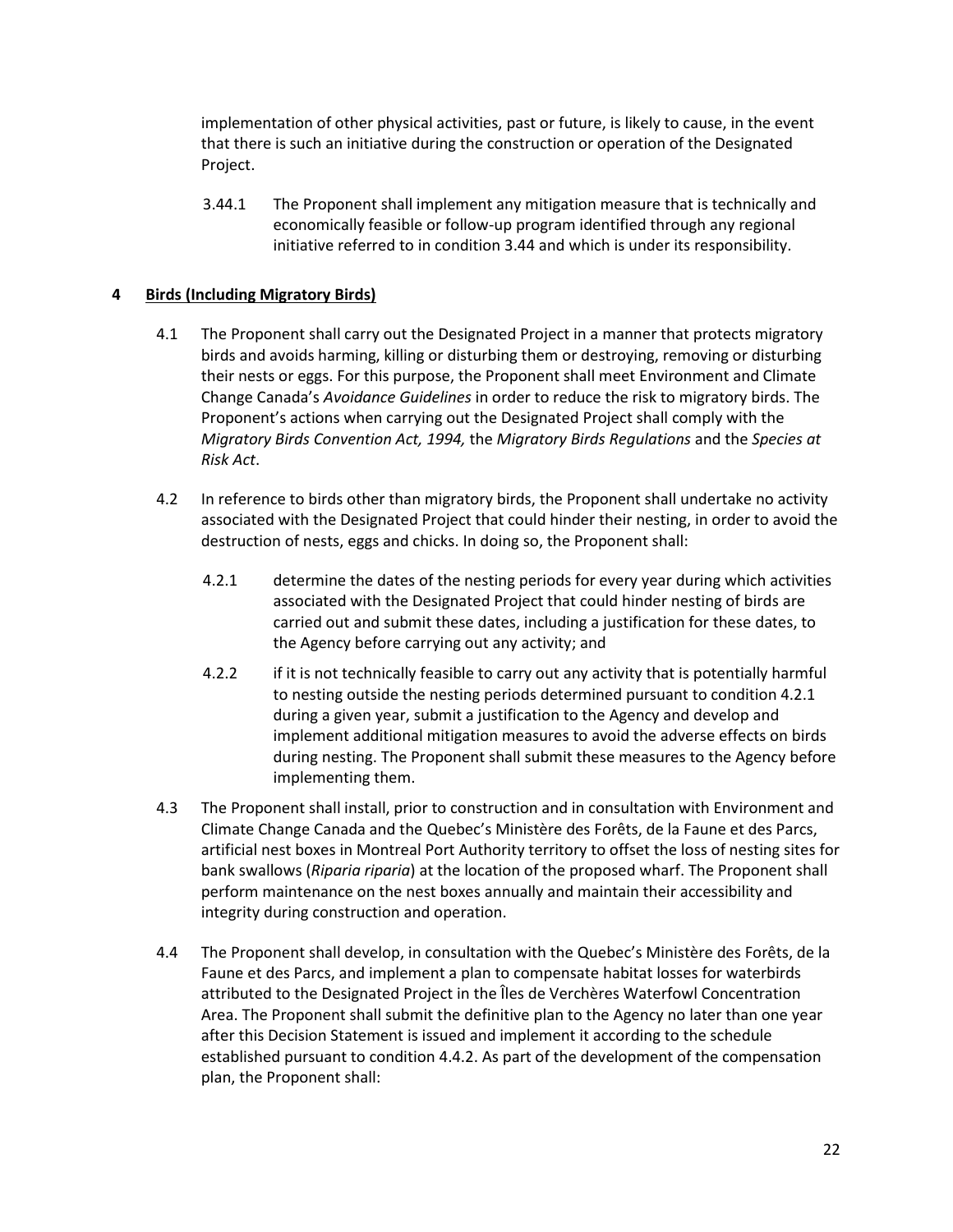- 4.4.1 take into account the *Lignes directrices pour la conservation des habitats fauniques* guidelines for the conservation of wildlife habitats of the Quebec's Ministère des Forêts, de la Faune et des Parcs;
- 4.4.2 establish a schedule for the implementation of the plan; and
- 4.4.3 demonstrate how offsetting measures implemented by the Proponent under the plan will compensate losses in the Concentration Area, in terms of the area affected by the Designated Project and the habitat functions lost or degraded.
- 4.5 The Proponent shall develop, prior to construction and in consultation with the Mohawks of Kahnawà:ke First Nation, the Indigenous Community of Odanak and Wôlinak, the Huron-Wendat Nation and relevant authorities, and implement a plan to compensate the losses of forested bird habitat caused by the Designated Project. The Proponent shall conduct the reforestation required as part of the implementation of the plan outside of areas likely to be deforested as part of other future potential projects in the region and in areas that maintain connectivity with habitat not affected by the Designated Project. The Proponent shall maintain the reforested areas during construction and operation.
- 4.6 The Proponent shall develop, prior to construction and in consultation with Environment and Climate Change Canada, the Quebec's Ministère des Forêts, de la Faune et des Parcs, the Mohawks of Kahnawà:ke First Nation, the Indigenous Community of Odanak and Wôlinak and the Huron-Wendat Nation, and implement a follow-up program to verify the accuracy of the environmental assessment and determine the effectiveness of mitigation measures implemented by the Proponent to avoid adverse environmental effects to birds (including migratory birds) that frequent the territory of Montreal Port Authority, the heronry on Île Bouchard and the Îles de Verchères Waterfowl Concentration Area, including the mitigation measure implemented in accordance with conditions 4.1 to 4.5. As part of the development of the follow-up program, the Proponent shall identify the bird species to be monitored, including valued and special status species. As part of the implementation of the follow-up program, the Proponent shall:
	- 4.6.1 monitor noise levels (including impulse noises) in the heronry on Île Bouchard. In doing this, the Proponent shall:
		- 4.6.1.1 perform this monitoring before construction, during construction when sheet piles are deployed and for at least 10 years after the start of operation; and
		- 4.6.1.2 if high impulse noises are measured in the heronry between April and August, monitor the use of the heronry by birds to determine if this noise is adversely affecting it;
	- 4.6.2 monitor the use by bank swallows (*Riparia riparia*) of the study area for the follow-up on the bank swallow (*Riparia riparia*) described in Appendix L of the Response to Information Request Round 2 from the Agency (Canadian Impact Assessment Registry Reference Number 80116, Document Number 136), including the use of the nest boxes installed pursuant to condition 4.3. The Proponent shall carry out this monitoring annually during construction and during the first three years after the end of construction and then every five years thereafter during operation;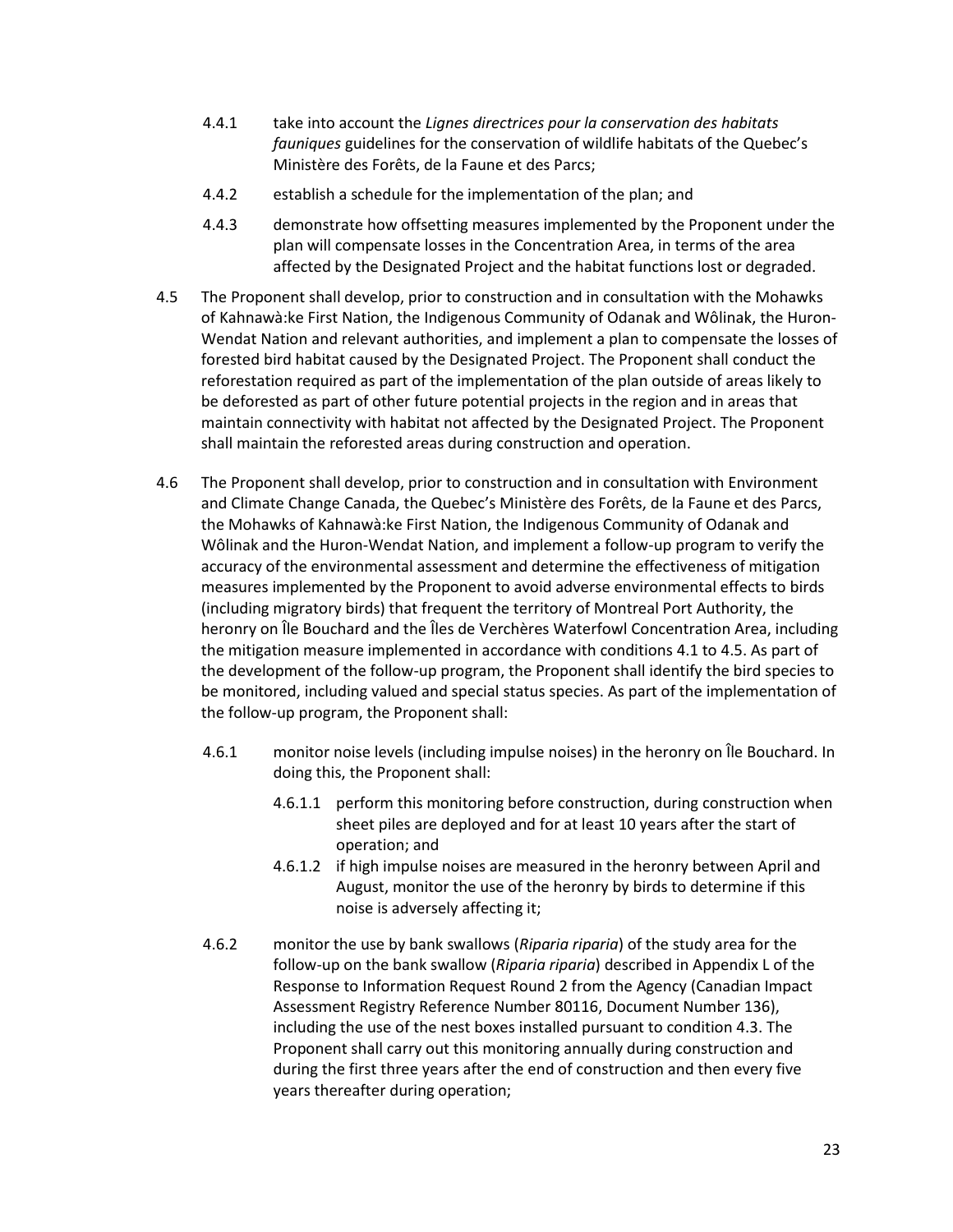- 4.6.3 monitor, in spring and fall migration periods during construction and for at least 10 years after the start of operation, the use by waterfowl of the portion of the Îles de Verchères Waterfowl Concentration Area included in the zone to be surveyed indicated in Figure 3.4 of the document *Recommendations arising from the analysis performed in the context of the environmental assessment conducted by the Impact Assessment Agency of Canada for the Contrecoeur Port Terminal Expansion Project on the territory of Ville de Contrecoeur for the Montreal Port Authority from* the Quebec's Ministère de l'Environnement et de la Lutte contre les changements climatiques (Canadian Impact Assessment Registry Reference Number 80116, Document Number 152);
- 4.6.4 monitor the integrity and use by waterbirds of the compensation measures implemented as part of the compensation plan referred to in condition 4.4;
- 4.6.5 monitor, from the beginning of reforestation and for at least three years following the end of any reforestation, the integrity and use by forest birds of the areas reforested as part of the compensation plan referred to in condition 4.5;
- 4.6.6 develop and implement modified or additional mitigation measures if the results of the monitoring referred to in conditions 4.6.1, 4.6.2, 4.6.3, 4.6.4 or 4.6.5 demonstrate that modified or additional mitigation measures are required to mitigate the environmental effects of the Designated Project on birds (including migratory birds), their eggs and their nests; and
- 4.6.7 before the end of the tenth year of operation, determine, in consultation with the parties consulted for the development of the follow-up program and according to the results of the monitoring referred to in condition 4.6.1, 4.6.3, 4.6.4 or 4.6.5, if additional monitoring is required. If additional monitoring is required, the Proponent shall update the follow-up program pursuant to condition 2.7 and implement the additional requirements of the follow-up program.

# **5 Wetlands**

- 5.1 The Proponent shall implement the Designated Project in a manner that avoids adverse environmental effects of the Designated Project on wetlands and wetland functions. To avoid adverse effects, the Proponent shall maintain wetlands and their functions over minimizing adverse effects on wetlands and their functions. When the loss of wetlands and their functions cannot be avoided, the Proponent shall mitigate the adverse effects on wetlands and their functions instead of compensating for affected wetlands and their functions.
- 5.2 In the case of the adverse environmental effects of the Designated Project on wetlands and their functions located in the Designated Project area that cannot be avoided or mitigated pursuant to condition 5.1, the Proponent shall develop, prior to construction and in consultation with Environment and Climate Change Canada, the Quebec's Ministère de l'Environnement et de la Lutte contre les changements climatiques, the Mohawks of Kahnawà:ke First Nation, the Indigenous Community of Odanak and Wôlinak, the Huron-Wendat Nation, and any other stakeholder involved in conservation of the wetlands identified by the Proponent, and implement an offsetting plan for wetlands and their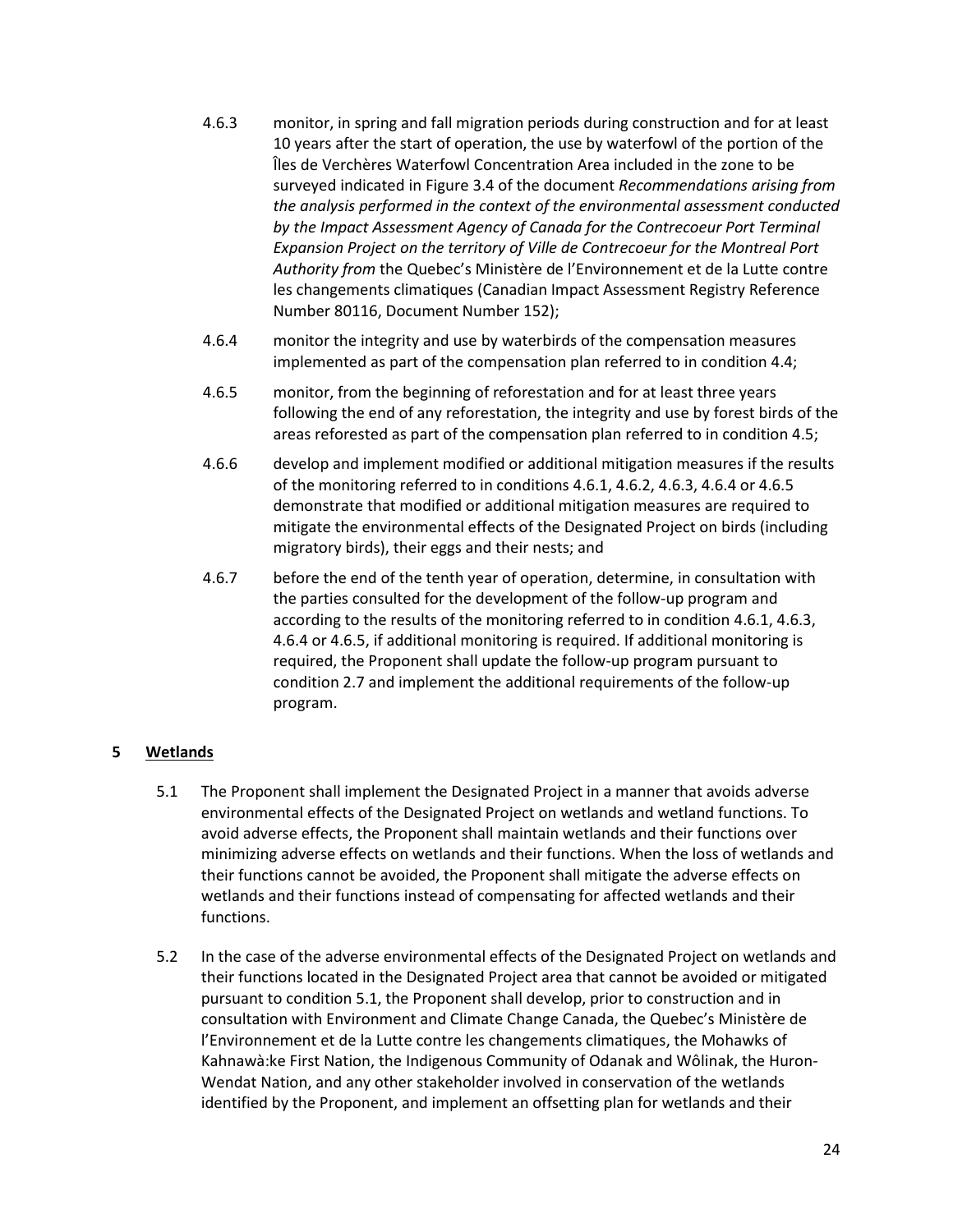functions that seeks to improve or create wetland functions and that complies with the *Federal Policy on Wetland Conservation*. In doing this, the Proponent shall:

- 5.2.1 conduct, as part of the development of the offsetting plan, surveys of all the potential sites where the Proponent plans to implement the offsetting plan, in order to determine the area, wetland functions and restoration potential of each site;
- 5.2.2 select, taking account of the results of the surveys carried out pursuant to condition 5.2.1, one or more definitive site(s) on which the Proponent will implement the offsetting plan, to be located in the southwestern watershed of the St. Lawrence River, as close as possible to the Designated Project;
- 5.2.3 submit the results of the surveys conducted pursuant to condition 5.2.1, including an explanation of how the definitive site(s) selected pursuant to condition 5.2.2 will allow the offsetting of all the wetlands and their functions affected by the Designated Project to the Agency and the parties consulted for the development of the offsetting plan no later than 30 days after the completion of the survey report, and the definitive offsetting plan prior to construction; and
- 5.2.4 implement the offsetting plan at the definitive site(s) selected pursuant to condition 5.2.2 before the wetlands in the Designated Project area are affected, unless this is not technically or economically feasible. If it is not technically or economically feasible to complete the implementation of the offsetting plan before the wetlands in the Designated Project area are affected, the Proponent shall provide a justification for this to the Agency prior to construction and shall complete the implementation of the offsetting plan within three years after the start of construction.
- 5.3 The Proponent shall discuss, as part of the development of the offsetting plan referred to in condition 5.2, with the Mohawks of Kahnawà:ke First Nation, the Indigenous Community of Odanak and Wôlinak and the Huron-Wendat Nation about the opportunities for their participation in the implementation of the plan. The Proponent shall allow the First Nations to participate in the implementation of the offsetting plan.
- 5.4 The Proponent shall delineate and maintain, during construction, the perimeters of all the residual wetlands in the plant community study area identified in Figure 8 of the environmental assessment report with high-visibility tape, within one metre of the boundary of all the wetlands, and shall not undertake any construction or storage activity associated with the Designated Project within the delineated areas.
- 5.5 The Proponent shall delineate and maintain, during construction, the perimeters of all the wetlands in the plant community study area identified in Figure 8 of the environmental assessment report that will be backfilled as part of the Designated Project, based on the maximum encroachment distance, using high-visibility tape different from the tape used pursuant to condition 5.4.
- 5.6 The Proponent shall install, at the start of construction, sediment barriers to prevent the deposition of sediment from the work sites in the residual wetlands in the plant community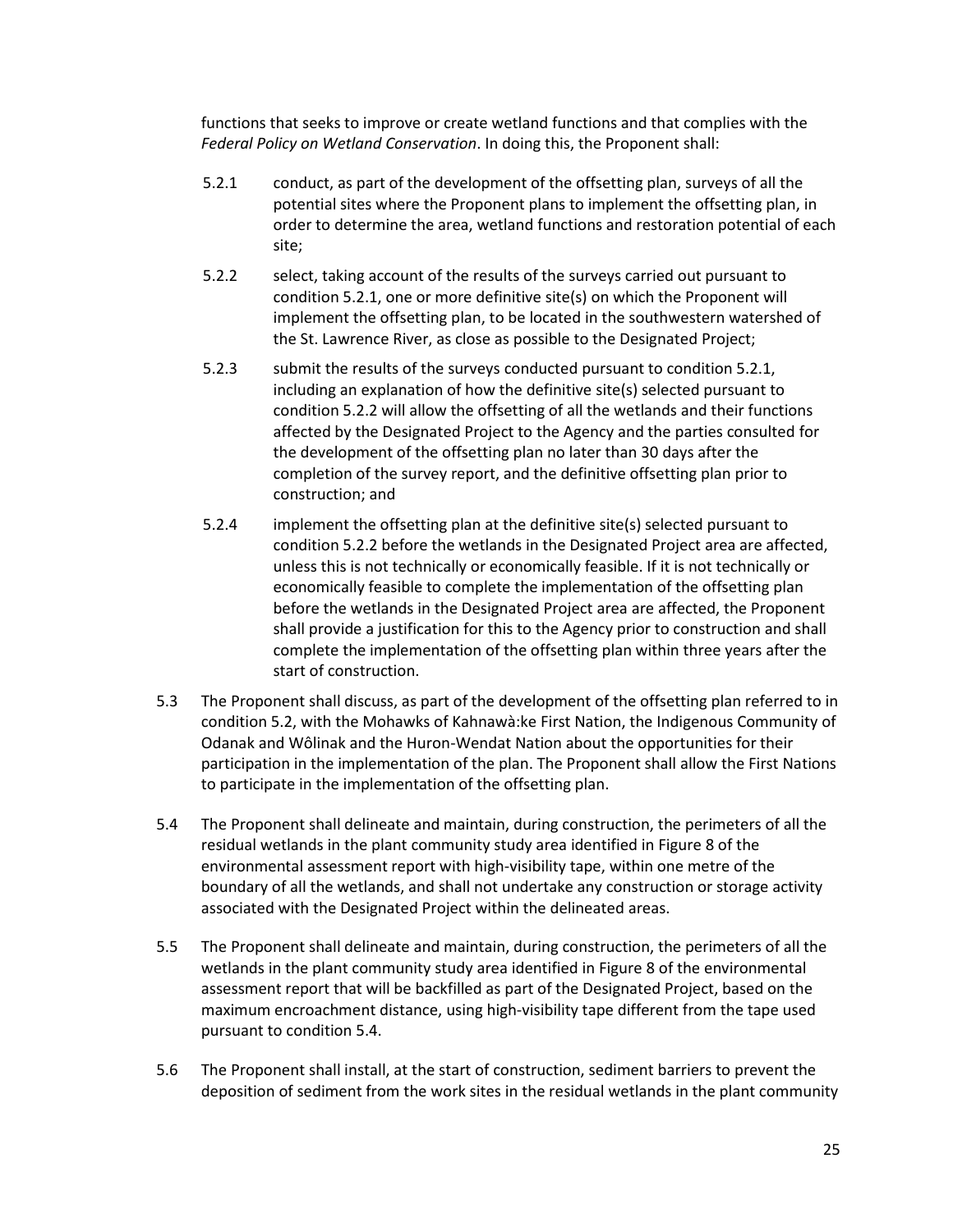study area identified in Figure 8 of the environmental assessment report, including by installing a sediment barrier at the base of any backfilled embankment located in or near a wetland. The Proponent shall maintain the barriers functional during construction and remove them manually at the end of construction. When removing the barriers, the Proponent shall dispose of any accumulated sediment outside of any watercourse, shoreline, floodplain or wetland.

- 5.7 The Proponent shall stabilize, during operation, all surfaces located in the plant community study area identified in Figure 8 of the environmental assessment report that are likely to be a source of sediments that could be deposited in residual wetlands.
- 5.8 The Proponent shall develop, prior to construction and in consultation with Environment and Climate Change Canada, Natural Resources Canada and the Quebec's Ministère de l'Environnement et de la Lutte contre les changements climatiques, measures to prevent the Designated Project from causing the drainage, through a drainage ditch associated with the Designated Project, of any residual wetland that is in the plant community study area identified in Figure 8 of the environmental assessment report. The Proponent shall implement these measures during construction. The Proponent shall provide these measures to the Agency before implementing them.
- 5.9 The Proponent shall maintain, during construction and operation, the baseline drainage upstream (in terms of inflow) and downstream (in terms of effluent) of residual wetlands located in the plant community study area identified in Figure 8 of the environmental assessment report, in order to maintain the wetland functions, unless not technically feasible.
	- 5.9.1 If maintaining drainage in accordance with condition 5.9 is not technically feasible, the Proponent shall restore drainage as soon as technically feasible.
- 5.10 The Proponent shall develop, prior to construction and in consultation with Environment and Climate Change Canada, the Quebec's Ministère de l'Environnement et de la Lutte contre les changements climatiques, the Mohawks of Kahnawà:ke First Nation, the Indigenous Community of Odanak and Wôlinak and the Huron-Wendat Nation, and implement a follow-up program to verify the accuracy of the environmental assessment and determine the effectiveness of the mitigation measures as it pertains to the environmental effects of the Designated Project on residual wetlands and the engineered wetlands referred to in condition 5.2 and their functions. As part of the implementation of the follow-up program, the Proponent shall:
	- 5.10.1 monitor, during construction and operation, the wetland functions, hydrological conditions and the presence of invasive alien plant species in the residual wetlands in the plant community study area identified in Figure 8 of the environmental assessment report;
	- 5.10.2 monitor wetland functions, the area and the presence of invasive alien plant species in the engineered wetlands at the selected site(s) as part of the implementation of the offsetting plan referred to in condition 5.2;
	- 5.10.3 develop and implement modified or additional mitigation measures if the results of the monitoring referred to in conditions 5.10.1 or 5.10.2 demonstrate that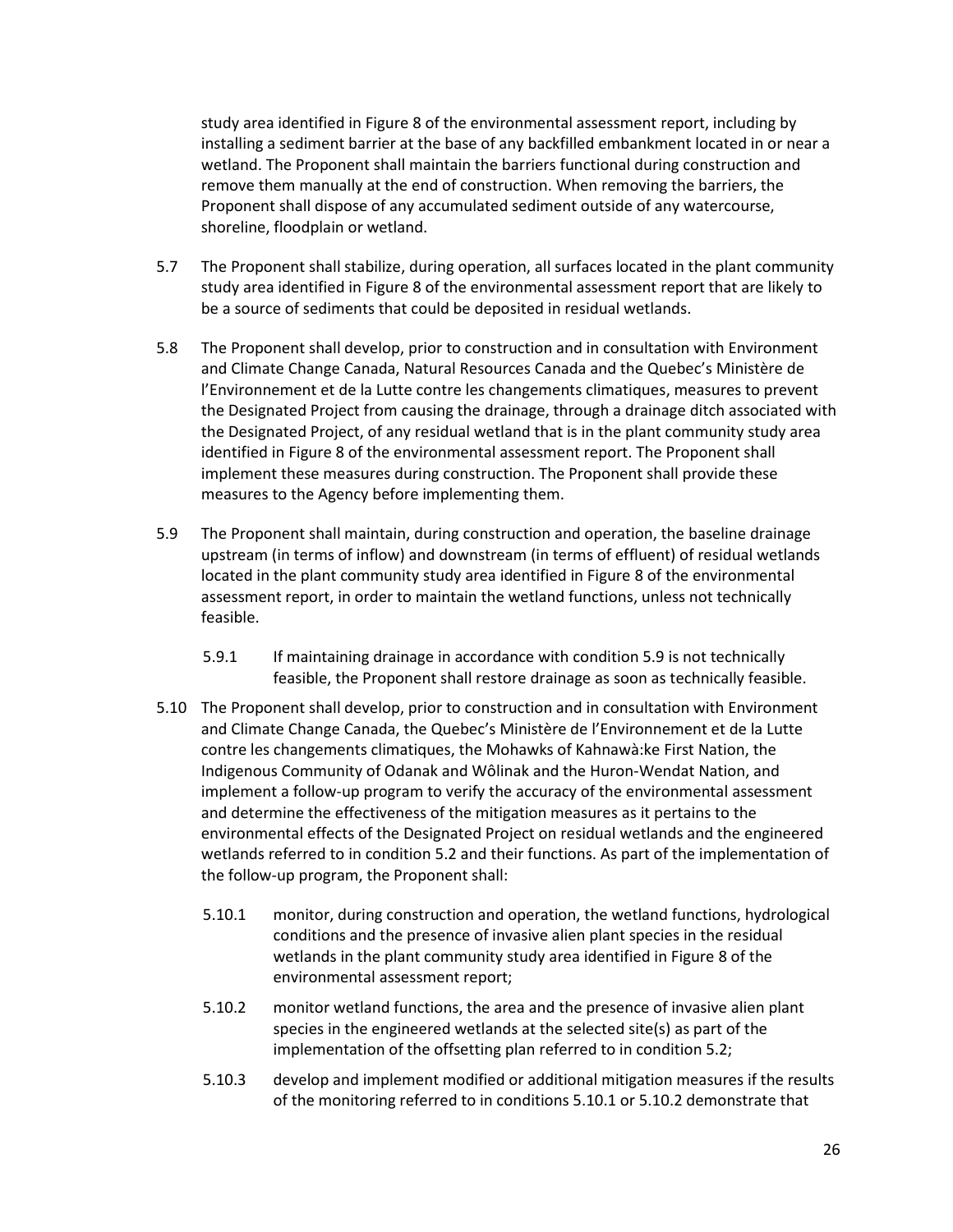modified or additional mitigation measures are required to mitigate the adverse environmental effects of the Designated Project on wetlands and their functions; and

- 5.10.4 before the end of the fifth year following the implementation of the offsetting plan referred to in condition 5.2, determine, in consultation with the parties consulted for the development of the follow-up program and according to the results of the monitoring referred to in conditions 5.10.1 and 5.10.2, if additional monitoring of the residual or engineered wetlands or their functions is required. If additional monitoring of any of the wetlands is required, the Proponent shall update the follow-up program pursuant to condition 2.7 and implement the additional requirements of the follow-up program.
- 5.11 The Proponent shall participate, at the request of a relevant authority, in any regional initiative pertaining to the contribution of the Designated Project to the cumulative environment effects on conservation of wetlands and their functions that the implementation of the Designated Project, combined with the implementation of other physical activities, past or future, is likely to cause, in the event that there is such an initiative during the construction or operation of the Designated Project.
	- 5.11.1 The Proponent shall implement any mitigation measure that is technically and economically feasible or follow-up program identified through any regional initiative referred to in condition 5.11 and which is under its responsibility.

## **6 Special status Species**

- 6.1 The Proponent shall delineate, prior to the start of tree clearing, the areas in the Designated Project area where tree clearing will take place and shall not undertake any tree clearing outside these areas, unless required for health and safety reasons.
- 6.2 The Proponent shall delineate, prior to construction, the areas colonized by invasive alien plant species.
- 6.3 The Proponent shall develop, prior to construction, measures to limit the introduction and spread of invasive alien plant species in Montreal Port Authority territory, including the residual wetlands, and implement them during construction, including by:
	- 6.3.1 requiring third-party contractors associated with the Designated Project to use granular backfill materials from sources that are free of invasive alien plant species;
	- 6.3.2 cleaning the machinery used in areas colonized by invasive alien plant species delineated pursuant to condition 6.2 in washing stations that are located in sectors not conducive to the germination of invasive alien plant species and that are 30 metres or more from any wetland or watercourse before using this machinery outside these habitats; and
	- 6.3.3 eliminating all visible invasive alien species at the work site of the designated project by burying them in a ditch, at least 2 metre deep and under at least 1 metre of clean materials or, if on-site burial is not technically or economically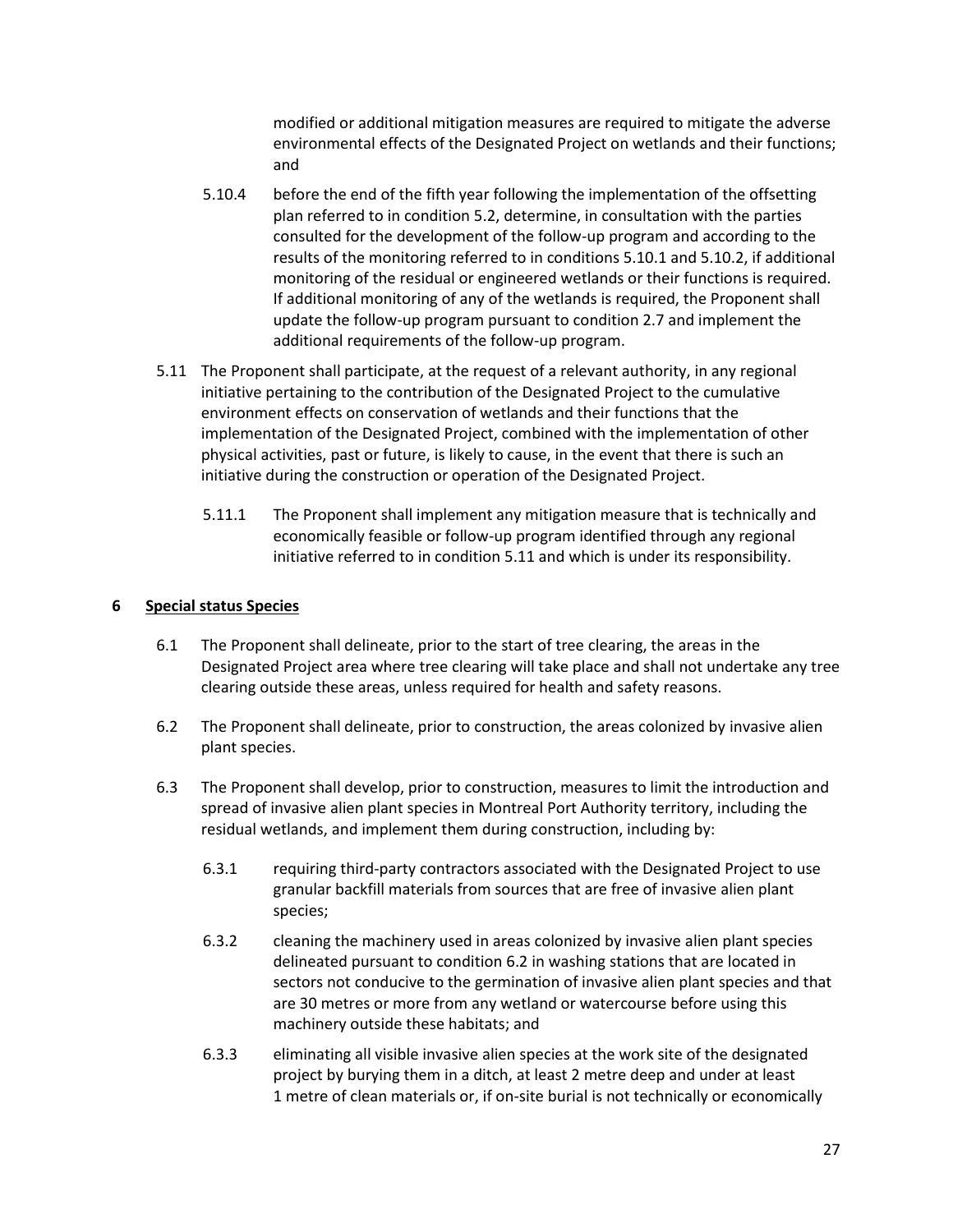feasible due to the burial depth recommended for a given species, disposing of this species off-site in a technical landfill site operated pursuant to the *Environment Quality Act*.

- 6.4 The Proponent shall undertake the progressive reclamation of areas disturbed by the Designated Project. For the revegetation efforts involved in progressive reclamation, the Proponent shall use plant species that support the creation of breeding and feeding habitats for the monarch butterfly (*Danaus plexippus*), including milkweeds and native deciduous species.
- 6.5 The Proponent shall carry out the construction work associated with the addition of rail access to the Designated Project outside the breeding season for the western chorus frog (*Pseudacris triseriata*).
- 6.6 The Proponent shall install, to the satisfaction of Environment and Climate Change Canada and in consultation with the Quebec's Ministère des Forêts, de la Faune et des Parcs, and maintain, from the start of construction diversion fencing on the south side of Route 132, between Stream 2 and Montée Lapierre, and on the east and west sides of Montée Lapierre, as indicated by the Proponent on Map 55-1 submitted in response to Information Request CEAA-2-55 (Canadian Impact Assessment Registry Reference Number 80116, Document Number 136), to prevent movements by the western chorus frog (*Pseudacris triseriata*) toward the Designated Project area and to encourage movements by the western chorus frog (*Pseudacris triseriata*) toward the culvert indicated in Map 55-1. In doing so, the Proponent shall:
	- 6.6.1 take steps, prior to construction, to obtain authorization from the owners of the lots adjacent to Montée Lapierre to install the diversion fencing on their lots and inform the Agency of the results of these efforts prior to construction;
	- 6.6.2 ensure the diversion fencing remains functional at all times during the period between freeze and thaw;
	- 6.6.3 ensure the diversion fencing remains clear of any vegetation so as to prevent the western chorus frog (*Pseudacris triseriata*) from crossing the fence; and
	- 6.6.4 assess, before the end of construction, if the diversion fencing must be maintained in whole or in part to prevent the movements of the western chorus frog (*Pseudacris triseriata*) toward the Designated Project area and encourage its movements toward the culvert during operation and, as applicable, maintain the diversion fencing in whole or in part during operation. If the Proponent determines that the diversion fence may be removed in whole or in part at the end of construction, the Proponent shall submit a justification of this determination to the Agency before the end of construction.
- 6.7 The Proponent shall install, at the start of construction and to the satisfaction of Environment and Climate Change Canada, and maintain, during construction and operation, structures allowing maintenance of water levels on the breeding sites of the western chorus frog (*Pseudacris triseriata*) located on Montreal Port Authority territory during the critical life stage of the species.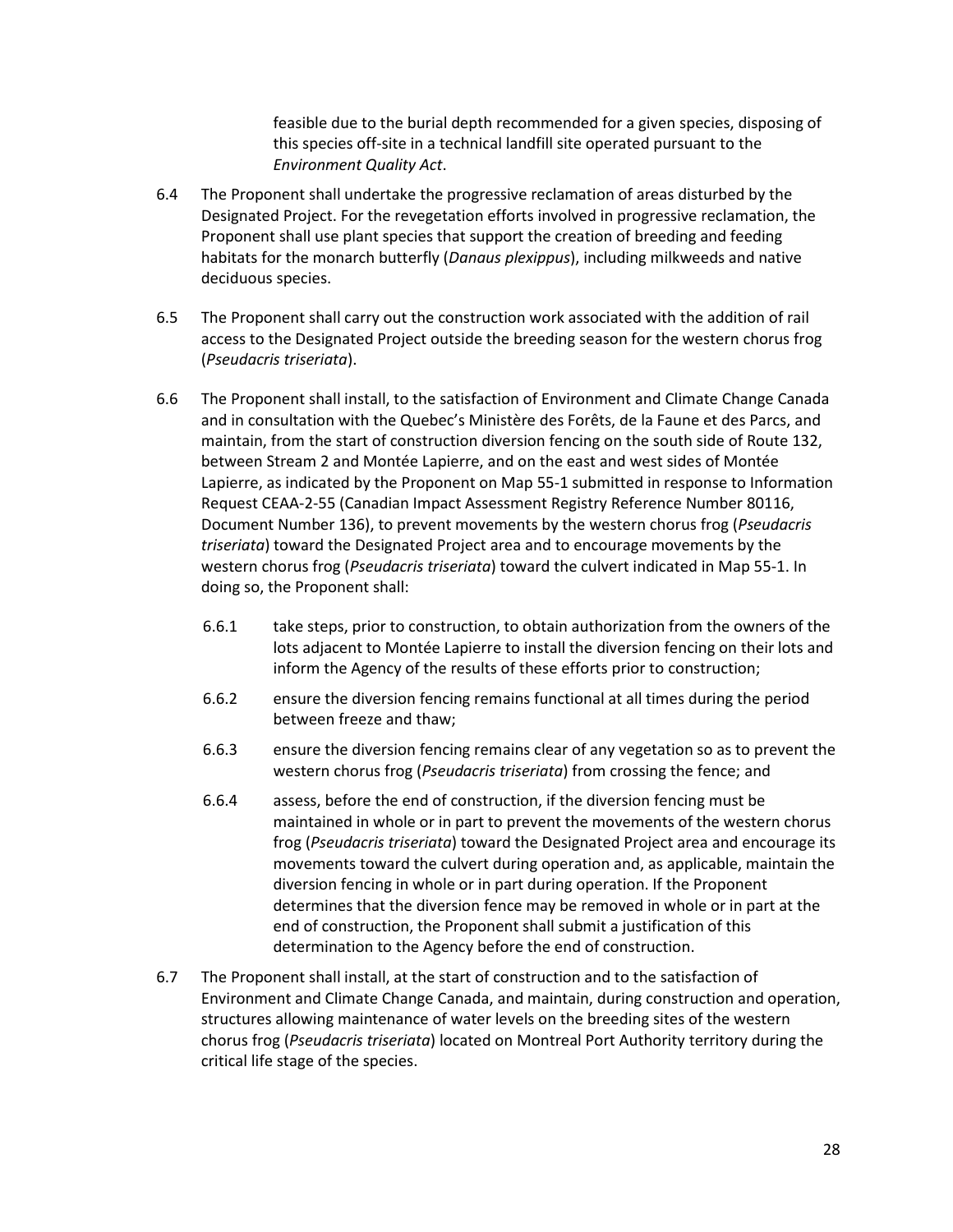- 6.8 The Proponent shall install, at the start of construction and to the satisfaction of Environment and Climate Change Canada, and maintain, during construction and operation, links between the breeding sites of the western chorus frog (*Pseudacris triseriata*) in order to encourage movements of the species on Montreal Port Authority territory, including by the implementation of sills and buffer zones along the watercourses.
- 6.9 The Proponent shall develop and implement measures, in consultation with Environment and Climate Change Canada and the Quebec's Ministère des Forêts, de la Faune et des Parcs, to reduce mortality risks to the northern map turtle (*Graptemys geographica*), midland painted turtle (*Chrysemys picta marginata*) and snapping turtle (*Chelydra serpentina*) caused by the Designated Project in terrestrial and aquatic habitats. The Proponent shall provide these measures to the Agency before implementing them. Among these measures, the Proponent shall:
	- 6.9.1 install and maintain, during any activity associated with the Designated Project likely to result in mortality of the northern map turtle (*Graptemys geographica*), midland painted turtle (*Chrysemys picta marginata*) or snapping turtle, (*Chelydra serpentina*), exclusion fences to prevent individuals from accessing the work areas and bare ground areas associated with the Designated Project area;
	- 6.9.2 install, at the start of construction of the wharf associated with the Designated Project, and maintain, during wharf construction, an aquatic barrier to prevent the northern map turtle (*Graptemys geographica*), midland painted turtle (*Chrysemys picta marginata*) and snapping turtle (*Chelydra serpentina)* from accessing the work area; and
	- 6.9.3 periodically inspect the exclusion fences installed pursuant to condition 6.9.1 and the aquatic barrier installed pursuant to condition 6.9.2 and repair any damaged portion of the fencing or barrier as soon as technically feasible.
- 6.10 The Proponent shall develop and implement, prior to any construction activity in Streams 1 and 2, the Fossé Noir, ditches (areas 4A and 4B) and the backfilled area of shoreline near the wharf, a capture and relocation program to remove all northern map turtles (*Graptemys geographica*), midland painted turtles (*Chrysemys picta marginata*) and snapping turtles (*Chelydra serpentina*) observed in any of these areas and relocate them, before the onset of hibernation and pursuant to wildlife care protocols, to a suitable habitat determined by the Proponent in consultation with the Quebec's Ministère des Forêts, de la Faune et des Parcs, taking into account the habitat requirements necessary for each species to complete its biological cycle (including feeding, hibernation and egg laying).
- 6.11 If a northern map turtle (*Graptemys geographica*), midland painted turtle (*Chrysemys picta marginata*) or snapping turtle (*Chelydra serpentina*) is observed inside any exclusion area surrounded by exclusion fencing or an aquatic barrier installed pursuant to condition 6.9, the Proponent shall:
	- 6.11.1 capture the turtle as soon as technically feasible and relocate it pursuant to the relocation requirements referred to in condition 6.10; and
	- 6.11.2 determine how the turtle accessed the exclusion area and, as soon as technically feasible, implement any corrective measure required to prevent future access.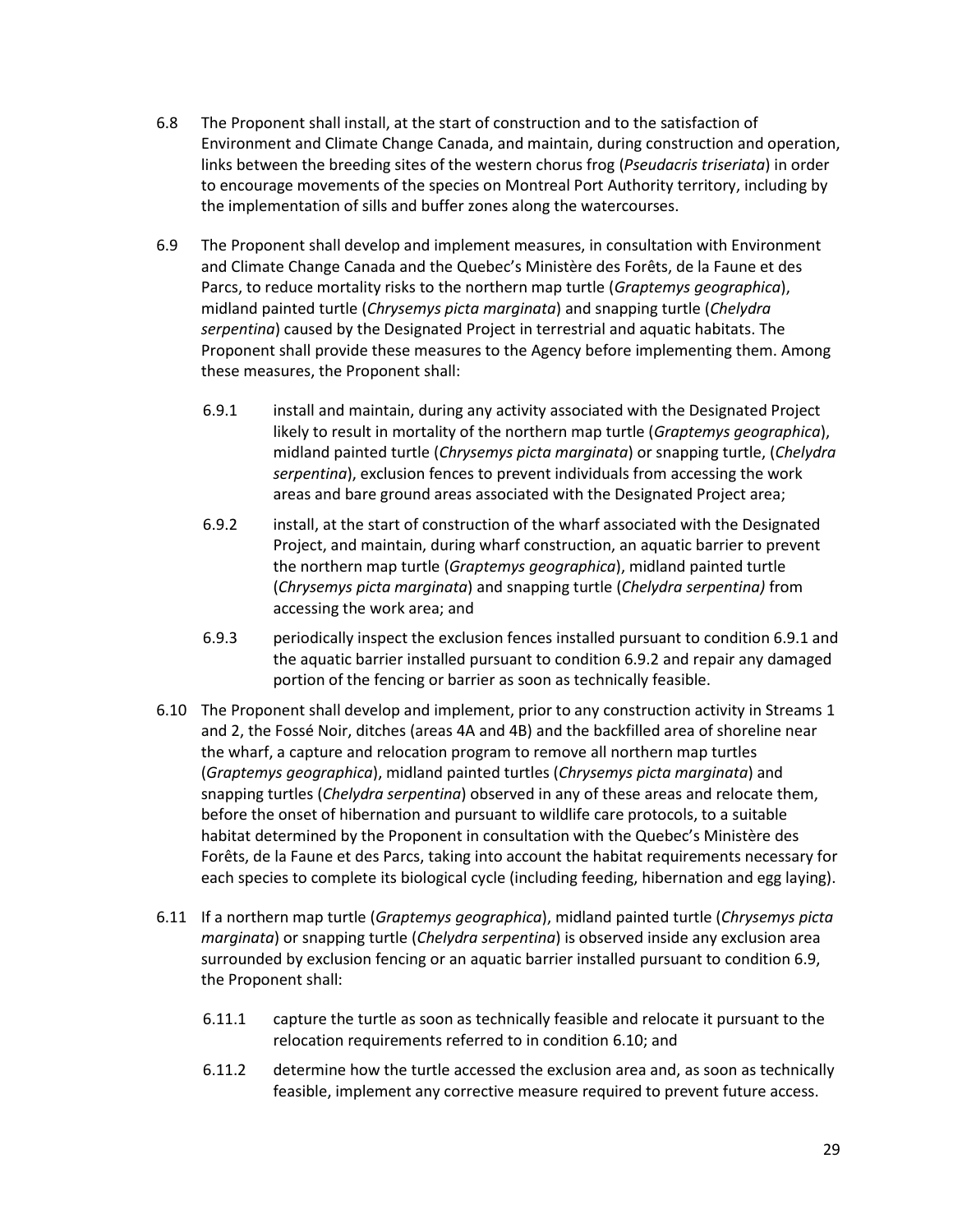- 6.12 The Proponent shall maintain, during operation, the integrity and accessibility of the remaining egg-laying sites used by the northern map turtle (*Graptemys geographica*), midland painted turtle (*Chrysemys picta marginata*) and snapping turtle (*Chelydra serpentina*) in Montreal Port Authority territory, including by limiting the spread of invasive alien plant species in egg-laying sites.
- 6.13 The Proponent shall offer, at least annually, to all employees and contractors associated with the Designated Project during construction and operation of the Designated Project, awareness training on the measures to be taken to protect the northern map turtle (*Graptemys geographica*), midland painted turtle (*Chrysemys picta marginata*) and snapping turtle (*Chelydra serpentina*), including the reporting of all turtle observations on Montreal Port Authority territory. The Proponent shall document the participation of employees and contractors to the training.
- 6.14 The Proponent shall implement and maintain, during operation, structures to deter the northern map turtle (*Graptemys geographica*), midland painted turtle (*Chrysemys picta marginata*) and snapping turtle (*Chelydra serpentina*) from laying their eggs in areas that pose a risk to turtles, located in Montreal Port Authority territory.
	- 6.14.1 The Proponent shall ensure that the structures referred to in condition 6.14 remain functional at all times and repair any defective structure as soon as technically practicable.
- 6.15 The Proponent shall control the lighting required for the Designated Project activities, including its direction, duration of use, intensity, spectrum colour and glare, so as to mitigate the adverse environmental effects on the northern myotis (*Myotis septentrionalis*), little brown myotis (*Myotis lucifugus*) and tri-colored bat (*Perimyotis subflavus*) of sensory disturbances due to light, while complying with operational health and safety requirements.
- 6.16 The Proponent shall develop, prior to construction and in consultation with Environment and Climate Change Canada and the Quebec's Ministère des Forêts, de la Faune et des Parcs, measures to offset potential habitat losses for the northern myotis (*Myotis septentrionalis*), little brown myotis *(Myotis lucifugus*) and tri-coloured bat (*Perimyotis subflavus*) caused by the Designated Project, and implement these measures. The Proponent shall provide these measures to the Agency before implementing them. Among these measures, the Proponent shall:
	- 6.16.1 install, before the start of tree clearing required for the Designated Project, and maintain, during construction and operations, bat condominiums on Montreal Port Authority territory; and
	- 6.16.2 establish, before operation, and maintain, during operation, linear woodlands in Montreal Port Authority territory.
- 6.17 The Proponent shall delineate, at the beginning of construction, areas of potential habitat for the monarch butterfly (*Danaus plexippus*) in Montreal Port Authority territory outside the work site and shall not undertake any construction activity within the delineated areas.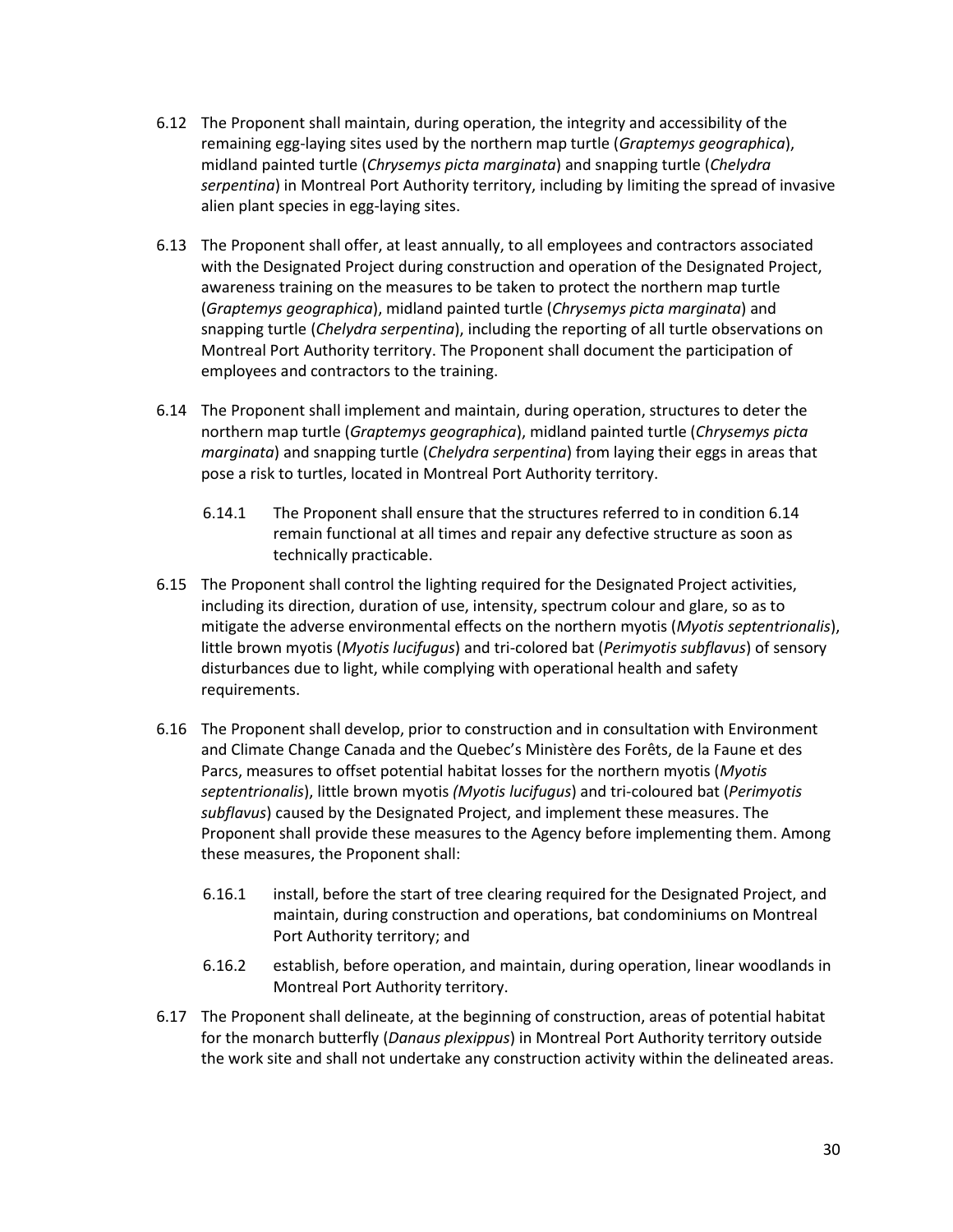- 6.18 The Proponent shall transplant, at the beginning of construction, colonies of ostrich fern (*Matteuccia struthiopteris*) and bloodroot (*Sanguinaria canadensis*) found in Montreal Port Authority territory to an area not affected by the Designated Project located outside of the critical habitat of the western chorus frog (*Pseudacris triseriata*). In doing so, the Proponent shall:
	- 6.18.1 transplant the plants to areas containing the species' preferred habitat; and
	- 6.18.2 maintain the transplanted colonies during construction and operation.
- 6.19 The Proponent shall develop, prior to construction, a follow-up program to verify the accuracy of the environmental assessment and determine the effectiveness of the mitigation measures related to the progressive reclamation carried out pursuant to condition 6.4. The Proponent shall implement the follow-up program during construction and during at least the first five years of operation. As part of the implementation of the follow-up program, the Proponent shall:
	- 6.19.1 monitor annually, at the end of the growing season, the establishment (including in terms of area occupied and mortality) of the plant species used by the Proponent to revegetate areas where the Proponent has carried out progressive reclamation, including species that support the creation of habitats for the monarch butterfly (*Danaus plexippus*), including milkweeds and native deciduous species;
	- 6.19.2 monitor annually, at the end of the growing season, the establishment of invasive alien plant species in areas where the Proponent has carried out progressive reclamation;
	- 6.19.3 develop and implement modified or additional mitigation measures if the results of the monitoring referred to in conditions 6.19.1 or 6.19.2 demonstrate that modified or additional mitigation measures are required; and
	- 6.19.4 before the end of the fifth year of operation, determine, based on the results of the monitoring referred to in conditions 6.19.1 and 6.19.2, if additional monitoring is required. If additional monitoring is required, the Proponent shall update the follow-up program pursuant to condition 2.7 and implement the additional requirements of the follow-up program.
- 6.20 The Proponent shall develop, prior to construction and in consultation with the Mohawks of Kahnawà:ke First Nation, the Indigenous Community of Odanak and Wôlinak, the Huron-Wendat Nation, Environment and Climate Change Canada and the Quebec's Ministère des Forêts, de la Faune et des Parcs, and implement a follow-up program to verify the accuracy of the environmental assessment and determine the effectiveness of the mitigation measures as it pertains to the adverse environmental effects on the western chorus frog (*Pseudacris triseriata*) caused by the Designated Protect. The Proponent shall implement the follow-up program during construction and operation. As part of the implementation of the follow-up program, the Proponent shall:
	- 6.20.1 monitor annually, every spring, the hydroperiod and water quality in the breeding sites of the western chorus frog (*Pseudacris triseriata*) identified during the development of the follow-up program;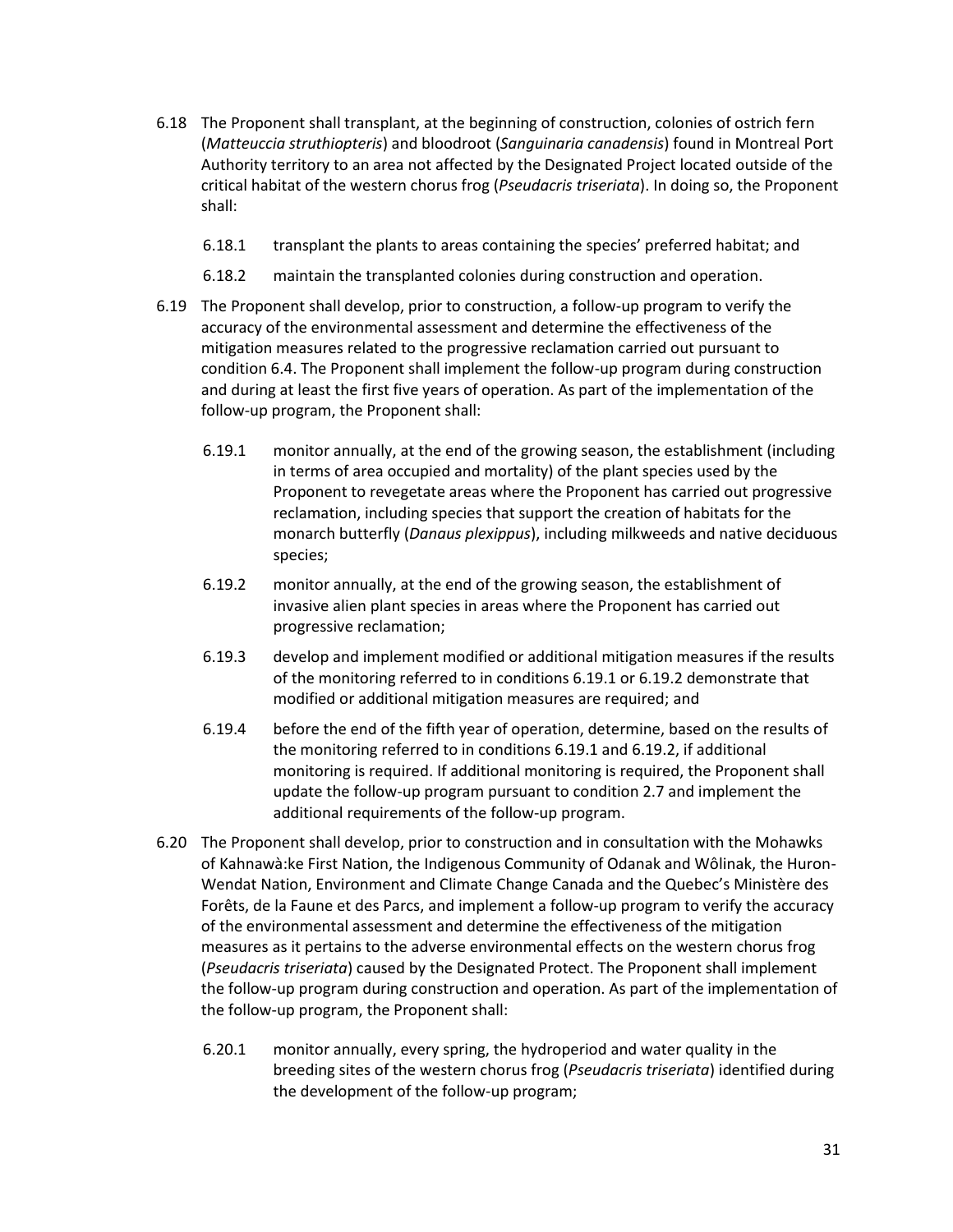- 6.20.2 monitor the presence of the western chorus frog (*Pseudacris triseriata*) in the Montreal Port Authority territory and, every year in spring, monitor the breeding activities of the western chorus frog (*Pseudacris triseriata*) at the breeding sites of the western chorus frog (*Pseudacris triseriata*) identified during the development of the follow-up program;
- 6.20.3 monitor annually the quality of terrestrial habitat, including plant succession and the presence of invasive alien plant species, for the western chorus frog (*Pseudacris triseriata*) on Montreal Port Authority territory, including in the buffer zones established in accordance with condition 6.8 and the revegetated strip established pursuant to condition 6.26; and
- 6.20.4 develop and implement modified or additional mitigation measures if the results of the monitoring referred to in conditions 6.20.1, 6.20.2 or 6.20.3 demonstrate that modified or additional mitigation measures are required to mitigate the adverse environmental effects of the Designated Project on the western chorus frog (*Pseudacris triseriata*), including to ensure that breeding sites retain sufficient water levels for tadpole metamorphosis and to maintain the open herbaceous habitats preferred by the species.
- 6.21 The Proponent shall develop, prior to construction and in consultation with the Mohawks of Kahnawà:ke First Nation, the Indigenous Community of Odanak and Wôlinak, the Huron-Wendat Nation, Environment and Climate Change Canada and the Quebec's Ministère des Forêts, de la Faune et des Parcs, and implement a follow-up program to verify the accuracy of the environmental assessment and determine the effectiveness of the mitigation measures as it pertains to the adverse environmental effects on the northern map turtle (*Graptemys geographica*), midland painted turtle (Chrysemys picta marginata) and snapping turtle (Chelydra serpentina) caused by the Designated Project. The Proponent shall implement the follow-up program during construction and operation. As part of the implementation of the follow-up program, the Proponent shall:
	- 6.21.1 monitor, during the egg-laying periods of the northern map turtle (*Graptemys geographica*), midland painted turtle (Chrysemys picta marginata) and snapping turtle (Chelydra serpentina), turtle mortality on the roadways in Montreal Port Authority territory;
	- 6.21.2 monitor the egg-laying activities of the northern map turtle (*Graptemys geographica*), midland painted turtle (*Chrysemys picta marginata*) and snapping turtle (*Chelydra serpentina*) on the residual egg-laying sites maintained in accordance with condition 6.12 and in the risk area referred to in condition 6.14;
	- 6.21.3 monitor, outside the egg-laying periods of the northern map turtle (*Graptemys geographica*), midland painted turtle (Chrysemys picta marginata) and snapping turtle (Chelydra serpentina), the use by turtles, particularly juveniles, of the Montreal Port Authority territory;
	- 6.21.4 before the end of the fifth year of operation, review, according to the results of the monitoring referred to in conditions 6.21.1, 6.21.2 and 6.21.3 and in accordance with condition 2.7, the frequency at which the subsequent monitoring must take place and, if the Proponent determines that a lower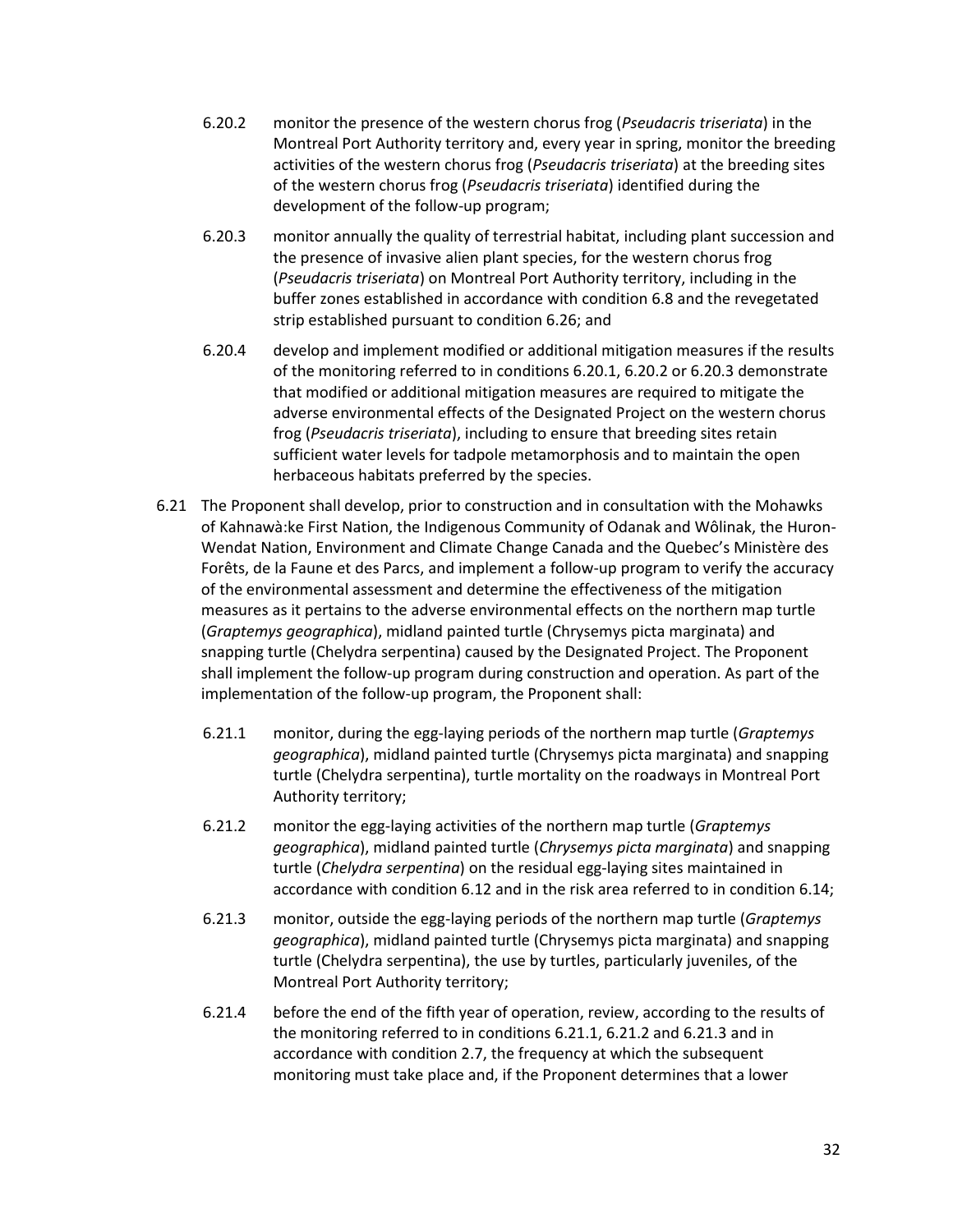frequency can be applied for any subsequent monitoring, apply this revised frequency for the subsequent monitoring; and

- 6.21.5 develop and implement modified or additional mitigation measures if the results of the monitoring referred to in conditions 6.21.1, 6.21.2 or 6.21.3 demonstrate that modified or additional mitigation measures are required to mitigate the adverse environmental effects attributed to the Designated Project on the northern map turtle (*Graptemys geographica*), midland painted turtle (Chrysemys picta marginata) or snapping turtle (Chelydra serpentina).
- 6.22 The Proponent shall develop, prior to construction and in consultation with the Mohawks of Kahnawà:ke First Nation, the Indigenous Community of Odanak and Wôlinak, the Huron-Wendat Nation, Environment and Climate Change Canada and the Quebec's Ministère des Forêts, de la Faune et des Parcs, and implement a follow-up program to verify the accuracy of the environmental assessment and determine the effectiveness of the mitigation measures as it pertains to the adverse environmental effects on the northern myotis (*Myotis septentrionalis*), little brown myotis *(Myotis lucifugus*) and tri-colored bat (*Perimyotis subflavus*) caused by the Designated Project. The Proponent shall implement the follow-up program before construction, during construction and during at least the first six years of operation. As part of the implementation of the follow-up program, the Proponent shall:
	- 6.22.1 monitor the use by the northern myotis (*Myotis septentrionalis*), little brown myotis *(Myotis lucifugus*) and tri-colored bat (*Perimyotis subflavus*) of the bat houses installed pursuant to condition 6.16.1, including during the breeding season for bats;
	- 6.22.2 conduct acoustic surveys within a radius of no more than one kilometre from the Designated Project area identified by the Proponent in Map 59-1 submitted in response to Information Request CEAA-2-59 (Canadian Impact Assessment Registry Reference Number 80116, Document Number 136). The Proponent shall conduct the acoustic surveys at a minimum of four recording stations, on at least 20 nights at each station, to be divided between bats' breeding and migration periods;
	- 6.22.3 develop and implement modified or additional mitigation measures if the results of the monitoring referred to in conditions 6.22.1 or 6.22.2 demonstrate that modified or additional mitigation measures are required to mitigate the adverse environmental effects of the Designated Project on the northern myotis (*Myotis septentrionalis*), little brown myotis *(Myotis lucifugus*) and tri-coloured bat (*Perimyotis subflavus*); and
	- 6.22.4 before the end of the sixth year of operation, determine if additional monitoring is required, in consultation with the parties consulted for the development of the follow-up program and according to the results of the monitoring referred to in conditions 6.22.1 and 6.22.2. If additional monitoring is required, the Proponent shall update the follow-up program pursuant to condition 2.7 and implement the additional requirements of the follow-up program.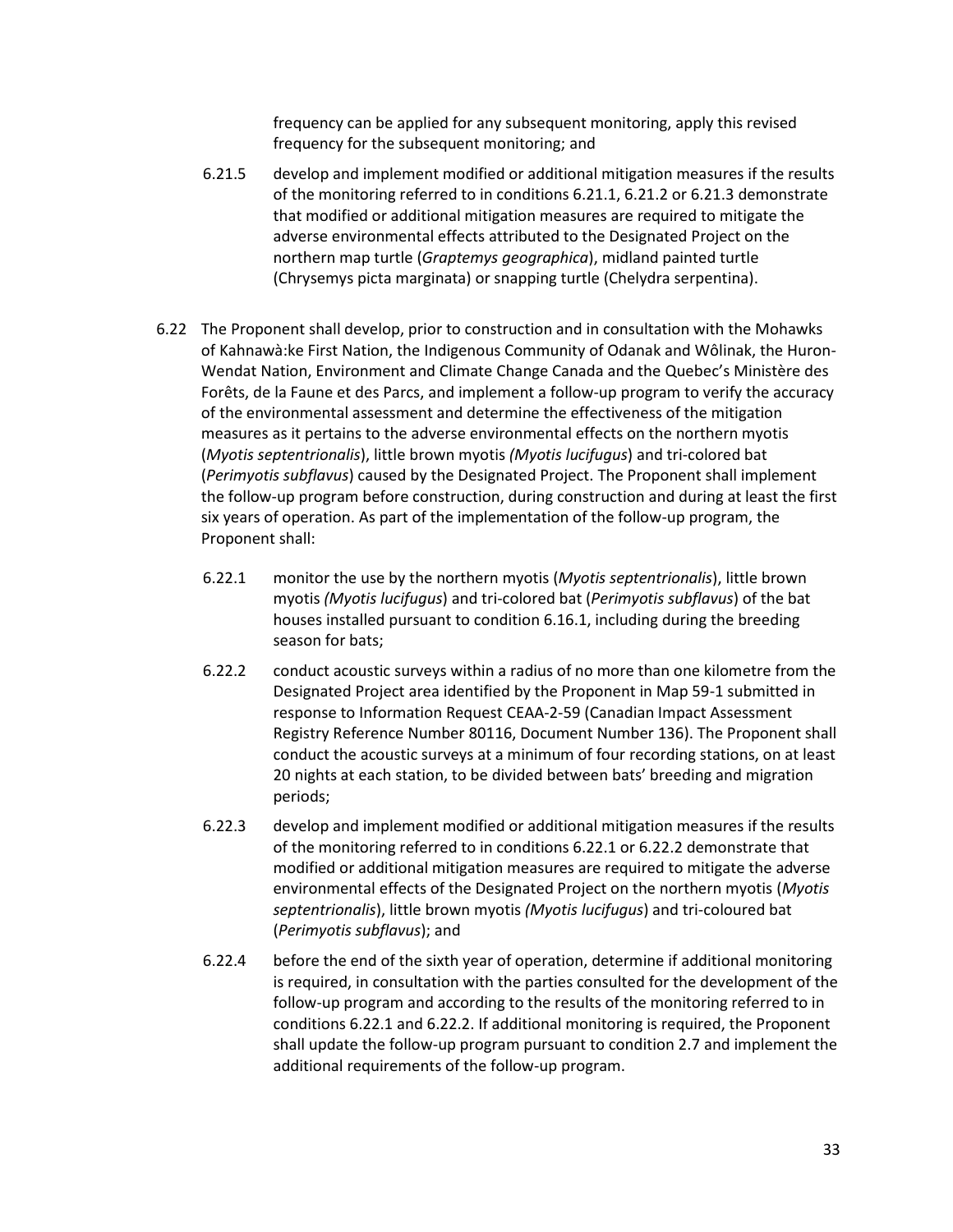- 6.23 The Proponent shall develop, prior to construction, and implement a follow-up program to verify the accuracy of the environmental assessment and determine the effectiveness of the mitigation measures as it pertains to the adverse environmental effects on the ostrich fern (*Matteuccia struthiopteris*) and the bloodroot (*Sanguinaria canadensis*), including the transplantings performed in accordance with condition 6.18.
- 6.24 The Proponent shall establish speed limits not exceeding 30 kilometres/hour on the roadways on Montreal Port Authority territory and require and ensure that all persons abide by these speed limits.
- 6.25 The Proponent shall participate, at the request of a relevant authority, in any regional initiative pertaining to the monitoring, assessment or management of the cumulative environmental effects on the western chorus frog (*Pseudacris triseriata*) that the implementation of the Designated Project, in combination with the implementation of other past or future physical activities, is likely to cause, including any initiative established pursuant to the Government of Canada's Recovery Strategy for the Western Chorus Frog (Pseudacris triseriata), Great Lakes/St. Lawrence – Canadian Shield Population, in Canada, in the event that there is such an initiative during the construction or operation of the Designated Project.
	- 6.25.1 The Proponent shall implement any mitigation measure that is technically and economically feasible or follow-up program identified through any regional initiative referred to in condition 6.25 and which is under its responsibility.
- 6.26 The Proponent shall establish and maintain, from the beginning of construction and in consultation with Environment and Climate Change Canada, a revegetated strip of at least 10 metres wide in the area along the ditches bordering the Canadian National Railway tracks, as indicated by the Proponent in Map 57-2 submitted in response to Information Request CEAA-2-57 (Canadian Impact Assessment Registry Reference Number 80116, Document Number 136). The Proponent shall implement measures to hasten the naturalization of this revegetated strip, including by seeding a mixture of native plants with a similar composition as the adjacent natural habitats to create meadows.

# **7 Human Health**

- 7.1 The Proponent shall identify, prior to construction and in consultation with relevant authorities, the human receptors likely to be affected by the environmental effects on human health from exposure to noise and vibrations and by air-quality changes caused by the Designated Project. The Proponent shall submit the list of human receptors to the Agency prior to construction.
- 7.2 The Proponent shall develop, prior to construction and in consultation with the potentially affected parties, a protocol for receiving complaints as it pertains to exposure to noise and vibrations and to air-quality changes caused by the Designated Project. The Proponent shall implement the protocol during construction and operation. Prior to construction, the Proponent shall submit the protocol to the Agency and the parties consulted for the development of the protocol. As part of the implementation of the protocol, the Proponent shall: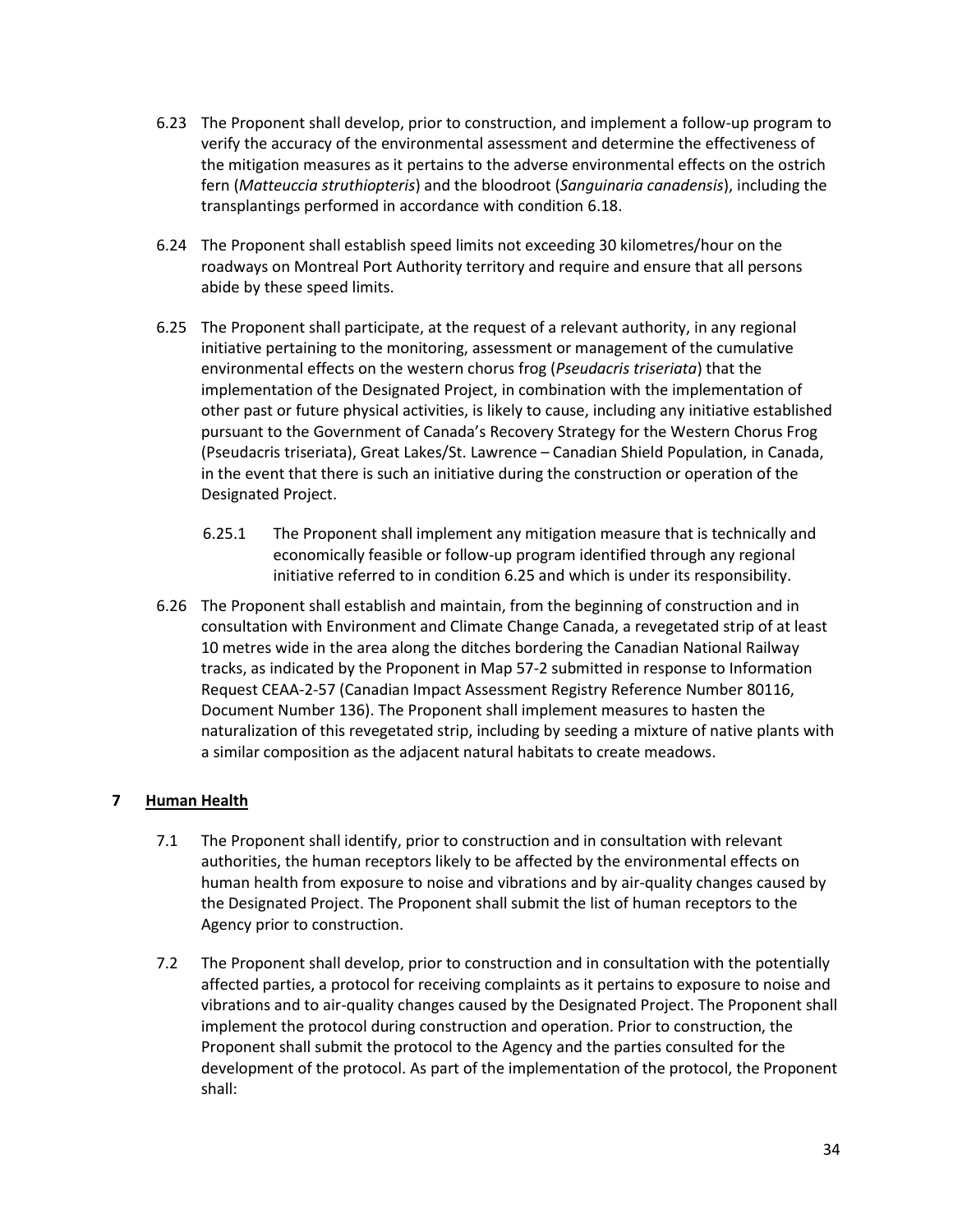- 7.2.1 communicate the details of the protocol, including the method for submitting a complaint, to the parties consulted for the development of the protocol, pursuant to the procedures determined during the development of the protocol;
- 7.2.2 take note of any complaint attributable to the Designated Project as quickly as possible, or within 48 hours of receiving the complaint, and implement any corrective measure under the control of the Proponent as soon as technically feasible in response to any complaint received, which may include modified or additional mitigation measures;
- 7.2.3 account for the results of the follow-up program about noise referred to in condition 7.7 or the follow-up programs about air quality referred to in conditions 7.13 and 7.14 when it determines if any corrective action is necessary; and
- 7.2.4 submit a summary report each quarter of the complaints received during the quarter and any corrective action taken to the Agency and to the parties potentially affected (including the time interval taken by the Proponent to take note of any complaint received in accordance with condition 7.2.2 and the time interval taken by the Proponent to implement any corrective action).

## *Noise and Vibrations*

- 7.3 The Proponent shall not exceed the noise limits set out in the *Lignes directrices relativement aux niveaux sonores provenant d'un chantier de construction industriel*  guidelines for noise levels from an industrial construction site and the *Note d'instructions 98‐ 01 sur le bruit* noise instructions of the Quebec's Ministère de l'Environnement et de la Lutte contre les changements climatiques during, respectively, construction and operation.
- 7.4 The Proponent shall implement, during construction, measures to mitigate noise and vibrations caused by the Designated Project that take into account for the mitigation measure described in Appendix H of the Health Canada document *Guidance for Evaluating Human Health Impacts in Environmental Assessment*, including by:
	- 7.4.1 using broadband backup alarms that meet safety requirements for the vehicles and equipment operated by the Proponent as part of the Designated Project;
	- 7.4.2 using programmed deceleration lifting beams;
	- 7.4.3 operating vehicles and equipment equipped with anti-noise and anti-vibration systems and by keeping these systems in good working order through a regular inspection and maintenance program;
	- 7.4.4 installing the generators and compressors required for the Designated Project away from human receptors likely to be affected by noise and vibrations identified pursuant to condition 7.1;
	- 7.4.5 establishing a speed limit for trains not to exceed 15 kilometres/hour within Montreal Port Authority territory and requiring and ensuring that all trains abide by this speed limit; and
	- 7.4.6 prohibiting banging of the rear panels of trucks when unloading materials.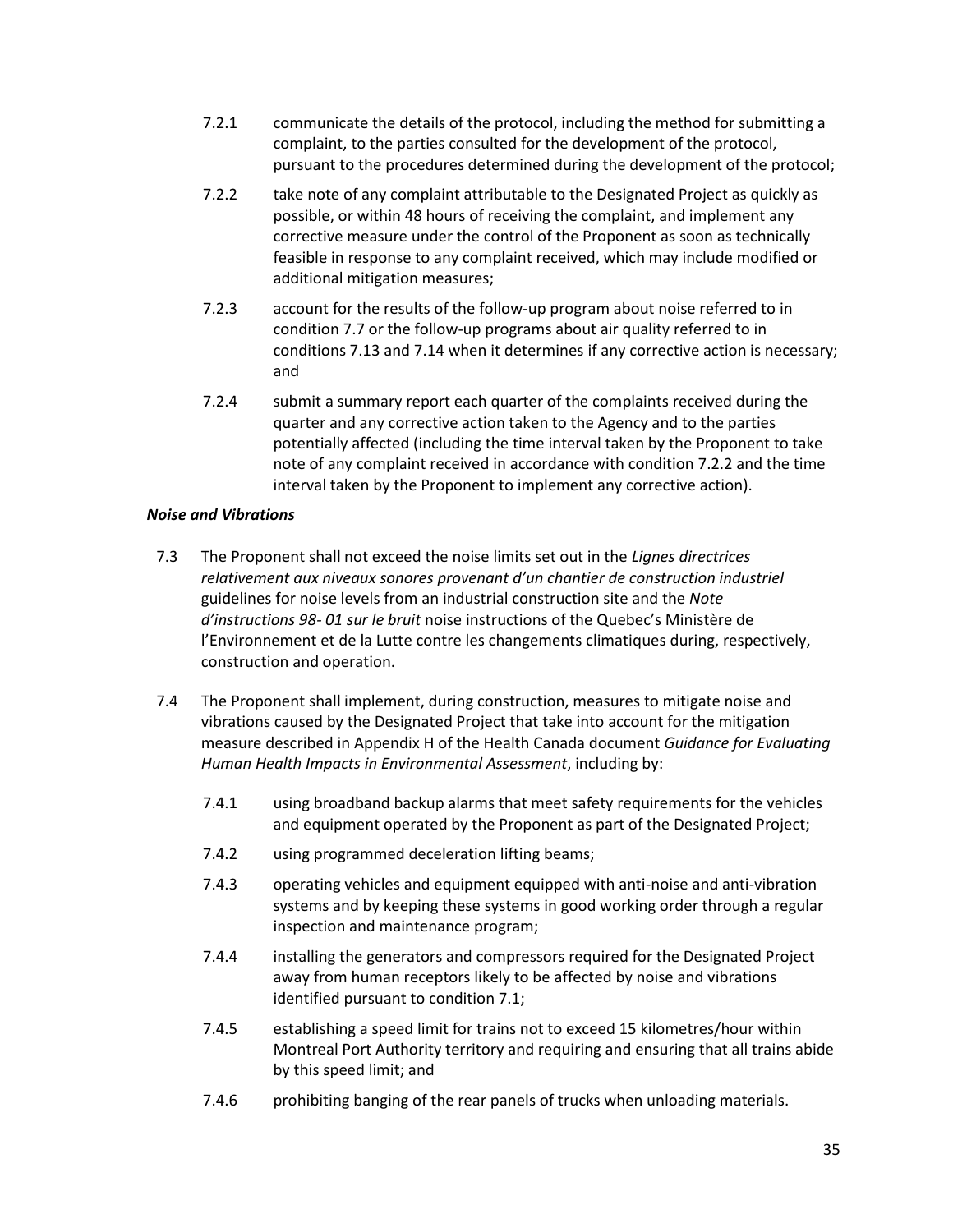- 7.5 The Proponent shall limit pile-driving activities and any other activity associated with the Designated Project that causes tonal or pulsing sounds to Mondays through Fridays during the day (7:00 a.m. to 7:00 p.m.), except if this is not technically or economically feasible. If the Proponent must carry out any pile-driving activity or any other activity that causes tonal or pulsing sounds from Mondays through Fridays in the evening or at night (7:00 p.m. to 7:00 a.m.), or on Saturdays, Sundays or statutory holidays, the Proponent shall notify the community before carrying out the activity, in accordance with the communications plan implemented pursuant to condition 9.2.
- 7.6 If the Proponent must use hammering rather than vibration to install the sheet piles, the Proponent shall develop and implement modified or additional mitigation measures to ensure that noise levels remain the same as those projected by the Proponent for construction in Appendix C of the response to the first round of Information Request (Canadian Impact Assessment Registry Reference Number 80116, Document Number 126).
- 7.7 The Proponent shall develop, prior to construction and in consultation with Health Canada and other relevant authorities, and implement a follow-up program to verify the accuracy of the environmental assessment and determine the effectiveness of the mitigation measures as it pertains to the adverse environmental effects of changes in the acoustic environment on human health (including sleep) caused by the Designated Project. In determining the information referred to in condition 2.6 for the follow-up program, the Proponent shall take account the dredging method(s) chosen pursuant to condition 3.2. As part of the implementation of the follow-up program, the Proponent shall:
	- 7.7.1 monitor noise levels, using sonometers equipped with windscreens, during construction and operation, including noise levels in real time felt by the human receptors likely to be affected by noise and vibrations identified in accordance with condition 7.1, pulsing sounds and low-frequency noises;
	- 7.7.2 develop and implement modified or additional mitigation measures if the results of the monitoring referred to in condition 7.7.1 demonstrate that modified or additional mitigation measures are required to mitigate the adverse environmental effects of changes in the acoustic environment on human health (including sleep) caused by the Designated Project.

# *Air Quality*

- 7.8 The Proponent shall implement, during all phases of the Designated Project, measures to reduce dust emissions attributed to the Designated Project. The Proponent shall take into account whether current weather conditions are conducive to dust emissions (including drought or sustained winds) when implementing these measures. As part of these measures, the Proponent shall:
	- 7.8.1 favour, during construction, the use of paved roadways to access the Designated Project area;
	- 7.8.2 regularly clean and/or wet surfaces in the Designated Project area in order to reduce dust emissions from surfaces;
	- 7.8.3 maintain the riprap along unpaved roadways in the Designated Project area;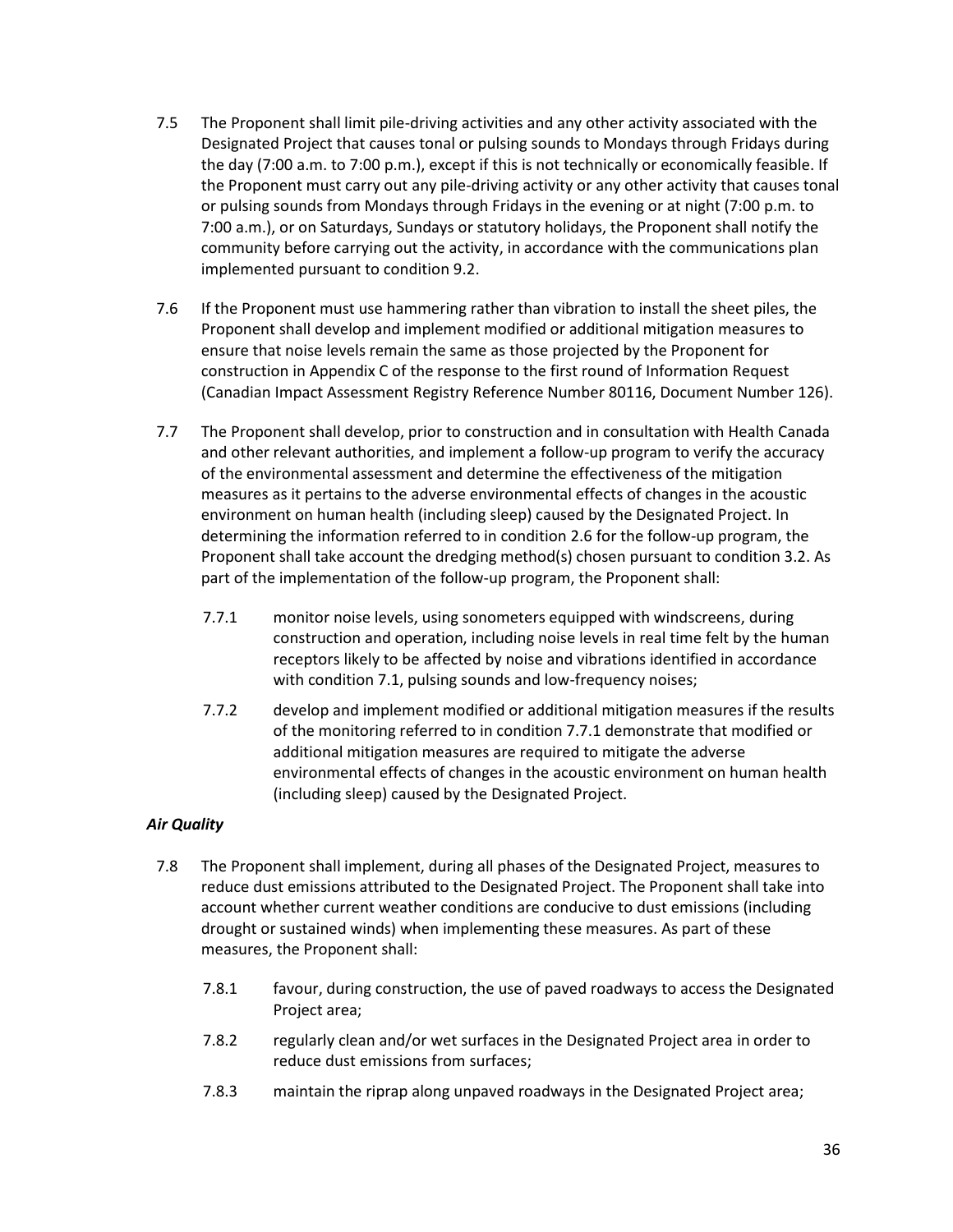- 7.8.4 use dust suppressants that comply with standard NQ 2410‐ 300 of the Bureau de Normalisation du Québec [Quebec standards bureau];
- 7.8.5 establish wheel-washing stations at the exits of sediment management areas and require and ensure that truck operators use them;
- 7.8.6 ensure that open loads of granular material are covered during transport and that sediments are hauled in leakproof dump trucks;
- 7.8.7 implement dust control measures during any activity likely to emit dust (including drilling and boring);
- 7.8.8 implement measures to reduce dust emissions from piles of unconsolidated materials located on Montreal Port Authority territory that are unused for over 48 hours; and
- 7.8.9 temporarily halt all activities associated with the Designated Project when weather conditions are conducive to dust emissions, including drought and sustained winds that may move dust from activities toward human receptors likely to be affected by air quality changes identified pursuant to condition 7.1. The Proponent shall resume activities when permitted by weather conditions.
- 7.9 The Proponent shall implement measures to mitigate airborne emissions, including greenhouse gas emissions, caused by the Designated Project during all phases of the Designated Project, including by:
	- 7.9.1 developing the Designated Project area and optimizing activities associated with the operation of the Designated Project so as to minimize equipment movements and the time and distances required to travel between the different sites;
	- 7.9.2 using, during construction, zero-emission vehicles and equipment or, if a zeroemission vehicle or piece of equipment is not available or its use is not technically or economically feasible, providing the Agency with the justification for this determination and using an equivalent vehicle or piece of equipment that uses diesel or a fuel with low carbon content and that complies with at least the Group 4 emissions standards;
	- 7.9.3 reducing the size, power and time of use of the equipment required for construction to the lowest technically and economically feasible size, power and time of use;
	- 7.9.4 employing, during operation, ship-to-shore gantry cranes, rail-mounted travelling cranes, electric rail-mounted cantilevered cranes, tractor trucks, horizontal transport vehicles, stacking cranes and forklifts for empty containers that are electric or, if a given piece of equipment or vehicle is unavailable in electric mode or its use is technically or economically impractical, providing the Agency with a justification for this determination and using at least hybrid equipment or vehicles;
	- 7.9.5 during operation, minimizing container loading and unloading time;
	- 7.9.6 during construction and operation, implementing a policy forbidding engine idling in mobile equipment and road vehicles in the Designated Project area and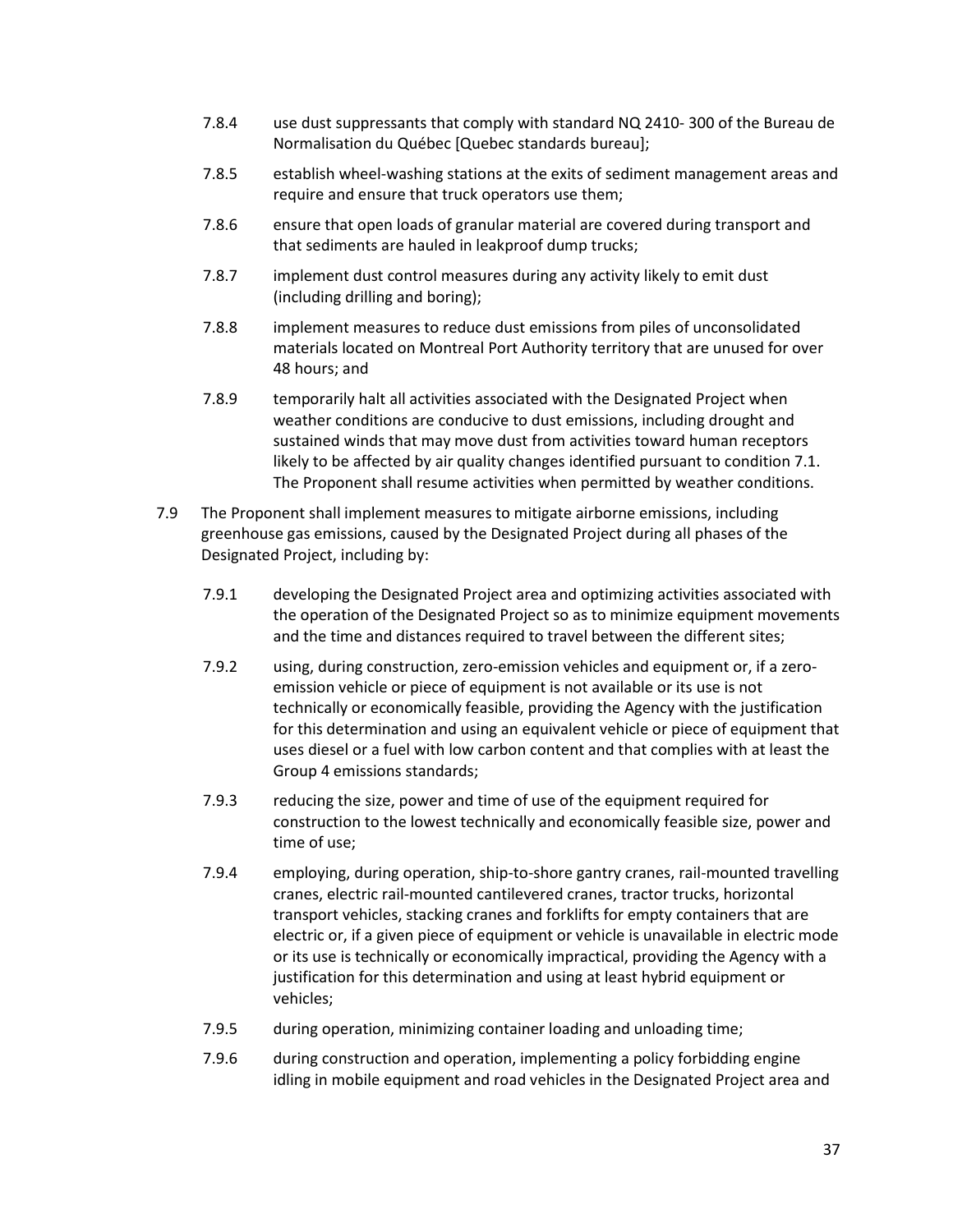requiring and ensuring all persons to comply with this policy, except in the case of health- and safety-related constraints;

- 7.9.7 requiring that the shunting locomotive operators who handle trains on Montreal Port Authority territory use locomotives that satisfy at least the Group 4 emissions standards, in accordance with *the Locomotive Emissions Regulations*, and which are maintained in accordance with the engine maintenance instructions provided by the manufacturer in order to remain at least compliant with the Group 4 emissions standards; and
- 7.9.8 encouraging the operators of trains with automatic stop-start systems serving the Designated Project to use these systems when they are in the Montreal Port Authority territory, except in the case of health and safety-related constraints.
- 7.10 The Proponent shall service all vehicles and equipment operated by it as part of the Designated Project in accordance with the manufacturer's maintenance guidelines to keep them in good working order. The Proponent shall ensure that emission control technologies are not removed from the vehicles and equipment, unless their removal is required for repair and maintenance activities, in which case the technologies shall be reinstalled or replaced before the vehicle or equipment is returned to service.
- 7.11 The Proponent shall provide and maintain, during operation, electrical power so that any ship serving the Designated Project that is equipped to plug into land-based electrical power while berthed can do so.
- 7.12 The Proponent shall implement, during operation, monitoring and communications practices to notify ships serving the Designated Project that are releasing excessive amounts of smoke, including in terms of colour of the smoke and the duration of the smoke occurrence. The Proponent document all observed smoke occurrences and any action taken by the Proponent in response to each smoke occurrence.
- 7.13 The Proponent shall develop, prior to construction and in consultation with Environment and Climate Change Canada and the Quebec's Ministère de l'Environnement et de la Lutte contre les changements climatiques, and implement a follow-up program to verify the accuracy of the environmental assessment and determine the effectiveness of the mitigation measures as it pertains to environmental effects of airborne particulate emissions on human health. As part of the development of the follow-up program, the Proponent shall develop the method to be applied to determine, in consultation with the parties consulted for the development of the follow-up program, if the Designated Project is the source responsible for any exceedances of air quality criteria in relation to particulate emissions observed during the implementation of the follow-up program. As part of the implementation of the follow-up program, the Proponent shall:
	- 7.13.1 install, prior to construction and taking account of the *Lignes directrices concernant les stations de surveillance de la qualité de l'air* [guidelines on air quality monitoring stations] of the Quebec's Ministère de l'Environnement et de la Lutte contre les changements climatiques and the Canadian Council of Ministers of the Environment's *Ambient Air Monitoring Protocol for PM2.5 and Ozone*, at least three new sampling stations on Montreal Port Authority territory in order to monitor emissions from the Designated Project to human receptors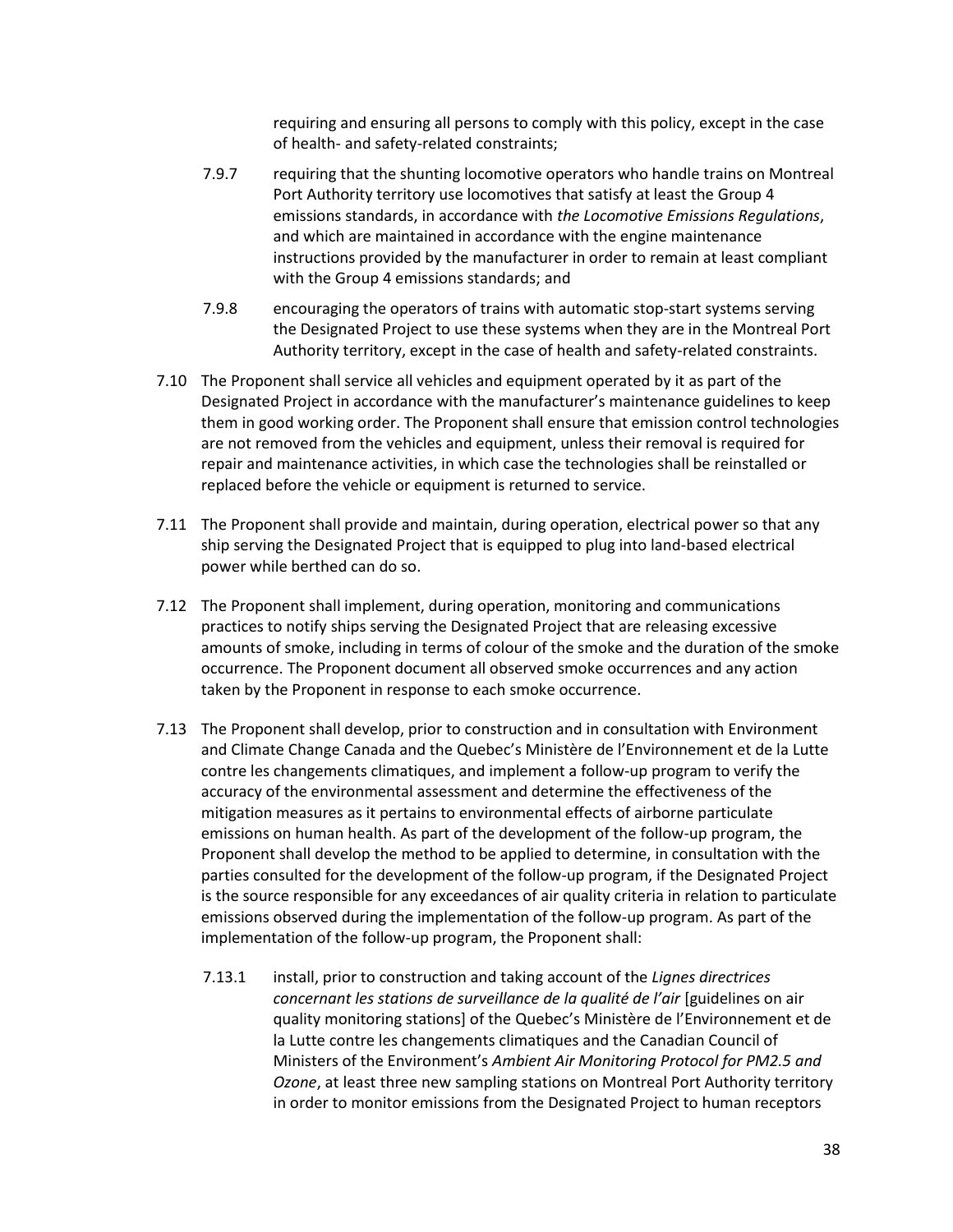likely to be affected by air-quality changes identified pursuant to condition 7.1, including one station that can be used to monitor climate;

- 7.13.2 monitor, prior to construction and during construction and operation, the concentrations of fine particulate matter (PM $_{2,5}$ ), inhalable particulate matter (PM<sub>10</sub>) and total particulate matter (PM<sub>T</sub>) and the dustfalls at the existing sampling station and at the new stations referred to in condition 7.13.1;
- 7.13.3 compare the results of the monitoring referred to in condition 7.13.2 with the values established in Quebec's *Clean Air Regulation* or, for inhalable particulate matter (PM<sub>10</sub>) and fine particulate matter (PM<sub>2.5</sub>), the following alert thresholds:
	- 7.13.3.1 guidelines for inhalable particulate matter (PM $_{10}$ ) recommended by the World Health Organization (24-hour mean) of 50  $\mu$ g/m<sup>3</sup>; and
	- 7.13.3.2 the 24-hour standard for fine particulates (PM<sub>2.5</sub>) specified in the *Canadian Ambient Air Quality Standards* for 2020 by the Canadian Council of Ministers of the Environment of 27  $\mu$ g/m<sup>3</sup>;
- 7.13.4 if any comparison made pursuant to condition 7.13.3 demonstrates an exceedance of values or alert thresholds referred to in condition 7.13.3, determine, in consultation with the parties consulted for the development of the follow-up program, if the Designated Project is the source of the exceedance. If the Proponent determines that the Designated Project is the source of the exceedance, the Proponent shall develop and implement modified or additional mitigation measures to mitigate the adverse environmental effects of airborne particulate emissions on human health.
- 7.14 The Proponent shall develop, prior to construction and in consultation with Environment and Climate Change Canada and the Quebec's Ministère de l'Environnement et de la Lutte contre les changements climatiques, and implement a follow-up program to verify the accuracy of the environmental assessment and determine the effectiveness of the mitigation measures as it pertains to environmental effects of nitrogen dioxide emissions on human health. As part of the development of the follow-up program, the Proponent shall determine the frequency of monitoring referred to in condition 7.14.1 and develop the method to be applied to determine, in consultation with the parties consulted for the development of the follow-up program, if the Designated Project is the source responsible for any exceedances of air quality criteria for nitrogen dioxide observed during the implementation of the follow-up program. As part of the implementation of the follow-up program, the Proponent shall:
	- 7.14.1 monitor the nitrogen dioxide concentrations at one or more sampling station(s) located so as to capture the nitrogen dioxide emissions coming from the Designated Project. The Proponent shall perform this monitoring during construction, in the first year of operation, and subsequently at a frequency that accounts for the nature of the activities carried on under the Designated Project and the representative periods of activities and traffic;
	- 7.14.2 compare the results of the monitoring referred to in condition 7.14.1 with the *Canadian Ambient Air Quality Standards* for nitrogen dioxide of the Canadian Council of Ministers of the Environment that are applicable at the time monitoring is conducted; and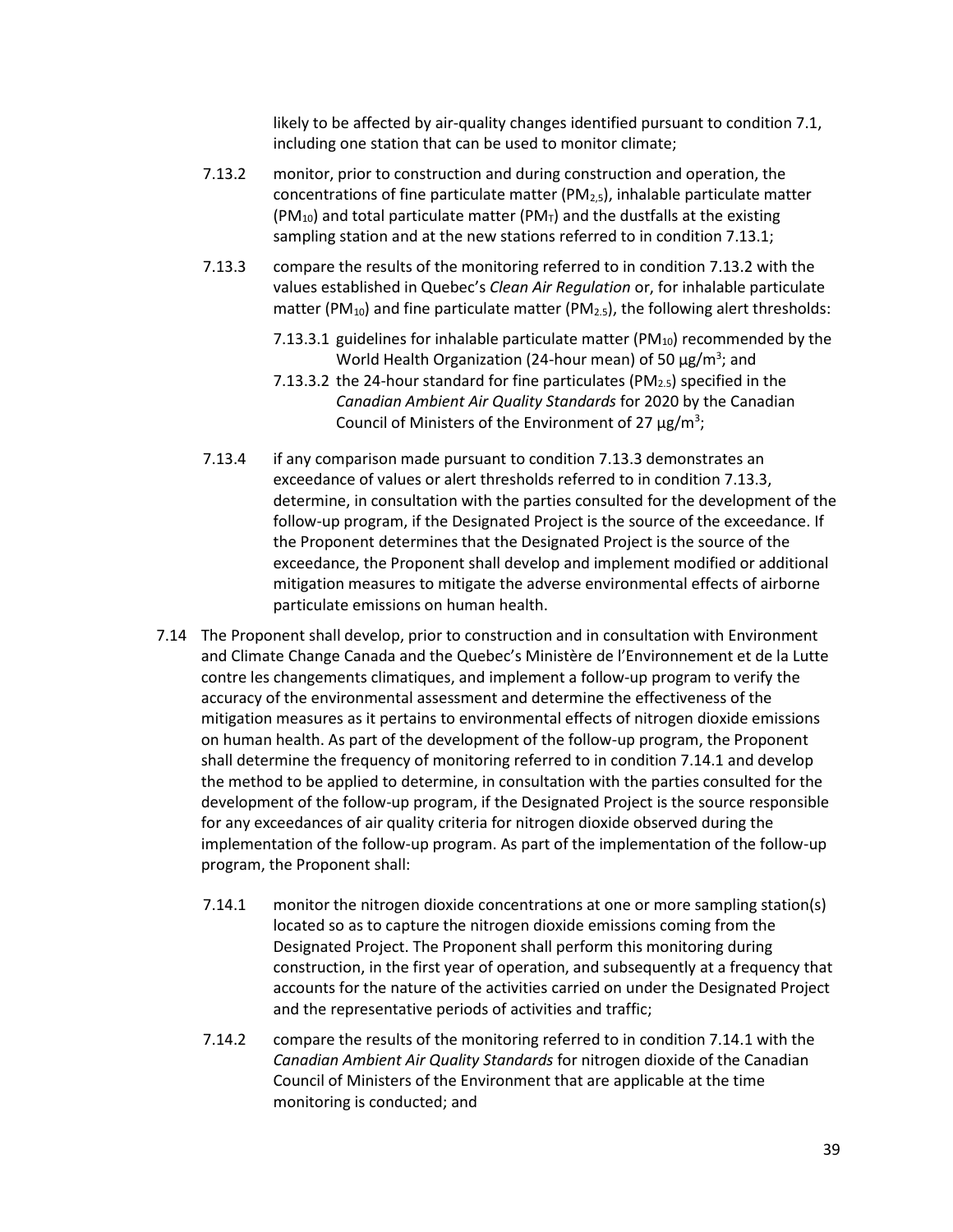- 7.14.3 if any comparison made pursuant to condition 7.14.2 demonstrates an exceedance of the standards referred to in condition 7.14.2, determine, in consultation with the parties consulted for the development of the follow-up program, if the Designated Project is the source of the exceedance. If the Proponent determines that the Designated Project is the source of the exceedance, the Proponent shall develop and implement modified or additional mitigation measures to mitigate the adverse environmental effects on human health of nitrogen dioxide emissions.
- 7.15 The Proponent shall develop, in consultation with Environment and Climate Change Canada, Transport Canada and other relevant authorities, a follow-up program to verify the accuracy of the environmental assessment and determine the effectiveness of the mitigation measures as it pertains to the adverse environmental effects of the greenhouse gas emissions from the Designated Project (including those of ships) during construction and during operation. The Proponent shall develop the follow-up program applicable to construction prior to construction and develop the follow-up program applicable to operation at least one year before operation. The Proponent shall implement the follow-up program during construction and operation. In the context of development of the follow-up program, the Proponent shall define quantifiable targets of reduction of greenhouse gas emissions coming from the Designated Project and identify the reduction measures under its control that will be implemented in the achievement of these targets. As part of the implementation of the follow-up program, the Proponent shall:
	- 7.15.1 monitor the greenhouse gases emitted by the Designated Project during construction and operation at a frequency that accounts for the nature of the activities as part of the Designated Project and the representative periods of activities and traffic and compare the results of this monitoring with the targets defined during the development of the follow-up program;
	- 7.15.2 provide, in the annual report referred to in condition 2.11, the progress achieved during the reporting year to achieve the targets defined during the development of the follow-up program;
	- 7.15.3 develop and implement modified or additional mitigation measures if the results of the monitoring referred to in condition 7.15.1 demonstrate that modified or additional mitigation measures are necessary to mitigate the adverse environmental effects of greenhouse gas emissions coming from the Designated Project and to achieve the targets defined during the development of the followup program; and
	- 7.15.4 update the follow-up program applicable to operation, in accordance with condition 2.7 and including the targets defined during the development of the follow-up program, before the end of the third year of operation and, subsequently according to the schedule determined in each review in consultation with parties consulted for the development of the follow-up program. The Proponent shall implement the updated follow-up program.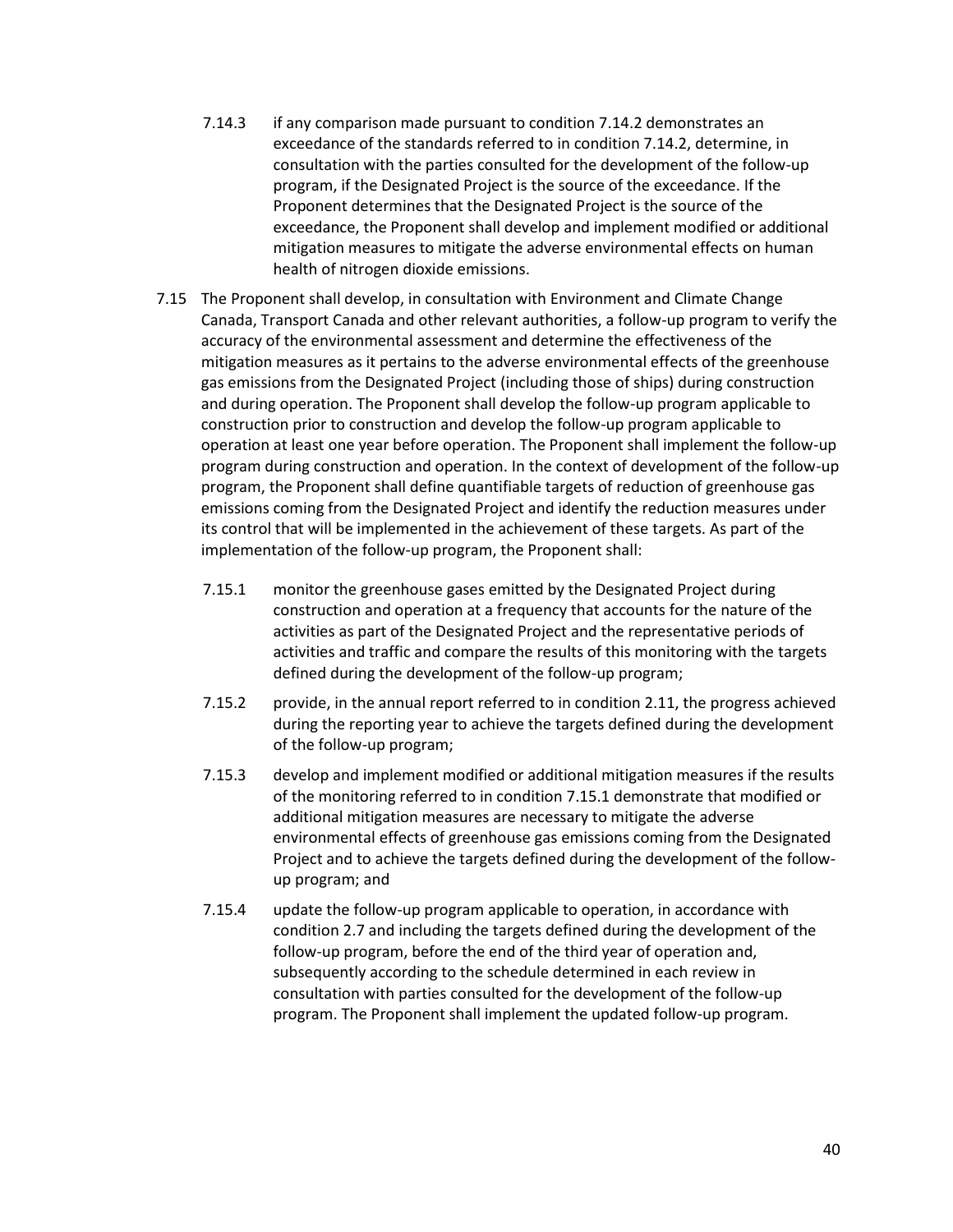# *Water Quality*

- 7.16 The Proponent shall develop, prior to construction and in consultation with relevant authorities, and implement a follow-up program to verify the accuracy of the environmental assessment and determine the effectiveness of the mitigation measures as it pertains to the adverse environmental effects on human health of water-quality changes caused by the Designated Project. As part of the implementation of the follow-up program, the Proponent shall:
	- 7.16.1 regularly monitor, during dredging, ambient concentrations of suspended solids and average concentrations of suspended solids upstream from the drinking water intake for the city of Contrecoeur; and
	- 7.16.2 develop and implement modified or additional mitigation measures if the results of the monitoring referred to in conditions 7.16.1 demonstrate that modified or additional mitigation measures are required to mitigate the adverse environmental effects on human health of water-quality changes caused by the Designated Project.

## **8 Current Traditional Use of Indigenous Lands and Resources**

- 8.1 The Proponent shall develop, prior to construction and in consultation with the Mohawks of Kahnawà:ke First Nation, the Indigenous Community of Odanak and Wôlinak and the Huron-Wendat Nation, a communication protocol for sharing information related to the Designated Project with the First Nations and to receive and respond to any feedback from the First Nations concerning the Designated Project or any environmental effect of the Designated Project. The Proponent shall implement the communication protocol and keep it up to date during construction and operation. The communication protocol shall specify procedures, including a timetable, for sharing information on the following elements:
	- 8.1.1 the timetable and location of each activity associated with the construction and operation of the Designated Project in the terrestrial and aquatic environments that could affect the practice of the First Nations' traditional activities; and
	- 8.1.2 the means for the First Nations to provide feedback to the Proponent about the Designated Project or any environmental effect of the Designated Project and the means for the Proponent to respond to any feedback received in a timely manner.
- 8.2 The Proponent shall develop, prior to construction and in consultation with the Mohawks of Kahnawà:ke First Nation, the Indigenous Community of Odanak and Wôlinak, the Huron-Wendat Nation and relevant authorities, a follow-up program to verify the accuracy of the environmental assessment and determine the effectiveness of the mitigation measures as it pertains to the adverse environmental effects caused by the Designated Project on the traditional fishing and hunting activities of the First Nations and any other complementary activity. The Proponent shall implement the follow-up program during construction and operation.
- 8.3 The Proponent shall develop, in consultation with the Mohawks of Kahnawà:ke First Nation, and implement a technically feasible plan to mitigate the environmental effects of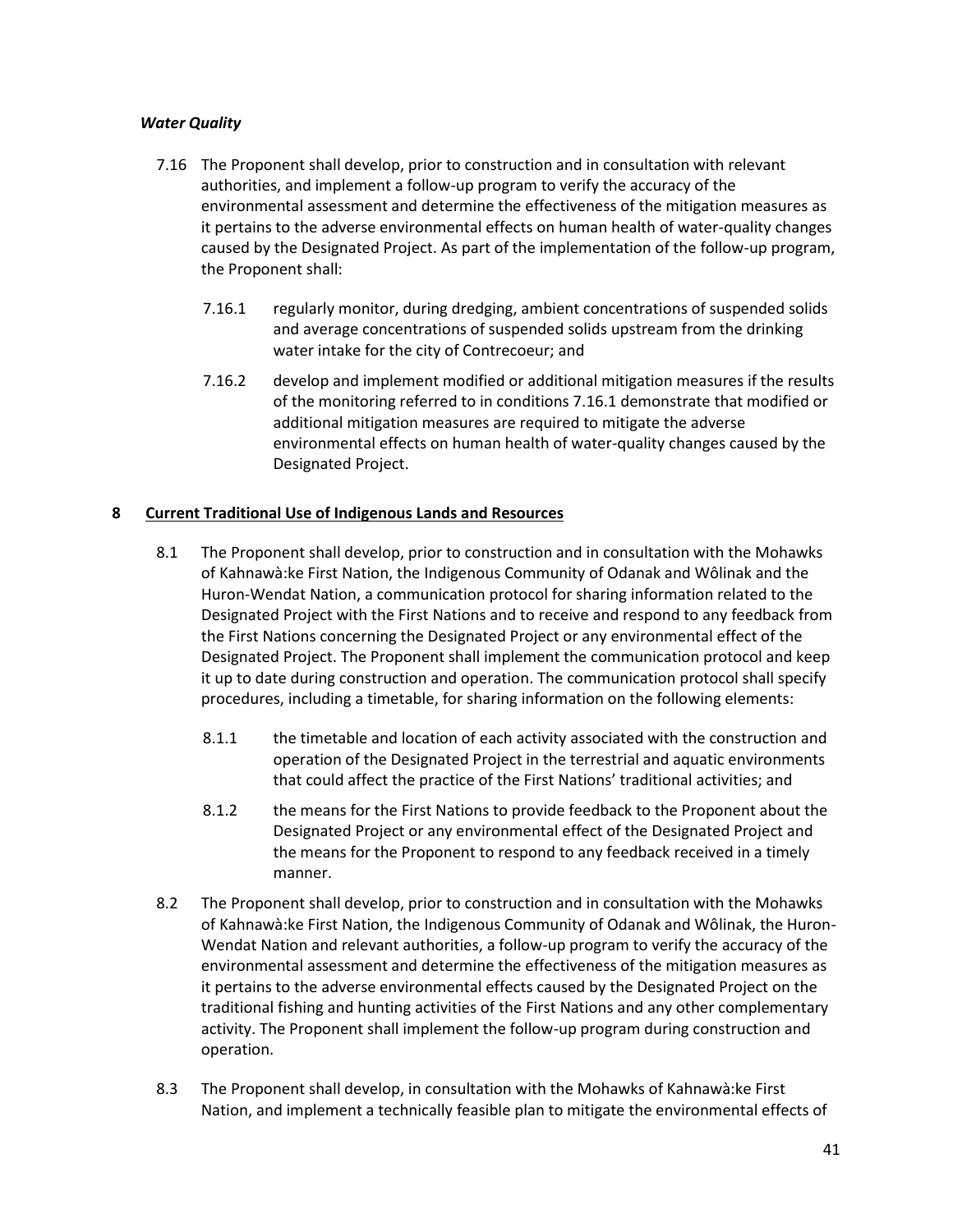operation of the Designated Project on the habitat of the copper redhorse (*Moxostoma hubbsi*) located in the riparian zone of Île Bouchard. The Proponent shall submit the definitive plan to the Agency and the Mohawks of Kahnawà:ke First Nation no later than one year after this Decision Statement is issued. In addition to the Mohawks of Kahnawà:ke First Nation, the Proponent shall identify the measures referred to in condition 8.3.1 in consultation with Fisheries and Oceans Canada, the Quebec's Ministère des Forêts, de la Faune et des Parcs, any other relevant authority, the landowners of Île Bouchard and any other party involved in the implementation of the existing measure in which the Proponent intends to participate. The Proponent shall implement the plan according to the schedule established in accordance with condition 8.3.3 and support the participation of the Mohawks of Kahnawà:ke First Nation in the implementation of the plan according to the conditions agreed in accordance with condition 8.3.4. As part of the development of the compensation plan, the Proponent shall:

- 8.3.1 describe the mitigation measures that will be implemented by the Proponentas part of the implementation of the plan, which will include restoration of the habitat of the copper redhorse (*Moxostoma hubbsi*) and which could involve bioengineering techniques, and/or in which the Proponent will participate if existing comparable measures (including habitat restoration initiatives) are implemented by another party or other parties;
- 8.3.2 demonstrate how the measures referred to in condition 8.3.1 will allow mitigation of the environmental effects of operation of the Designated Project on the habitat of the copper redhorse (*Moxostoma hubbsi*) located in the riparian zone of Île Bouchard;
- 8.3.3 describe how the Proponent will do a follow-up of the measures referred to in condition 8.3.1 to ensure that the plan mitigates the environmental effects of operation of the Designated Project on the habitat of the copper redhorse (Moxostoma hubbsi) located in the riparian zone of Île Bouchard or, if this is not the case, that modified or additional measures are implemented;
- 8.3.4 establish a schedule for implementation of the plan, including the measures referred to in condition 8.3.1 and the follow-up referred to in condition 8.3.3; and
- 8.3.5 agree on the conditions of participation of the Mohawks of Kahnawà:ke First Nation in the implementation of the plan.
- 8.4 The Proponent shall participate in any regional initiative led by a relevant authority pertaining to the monitoring of toxins present in the food resources taken in the St. Lawrence River. In doing so, the Proponent shall:
	- 8.4.1 implement any mitigation measure that is technically and economically feasible or follow-up program identified through any initiative referred to in condition 8.4 and which is under its responsibility; and
	- 8.4.2 submit to the Agency, as part of the annual report referred to in condition 2.11, and to the Mohawks of Kahnawà:ke First Nation, the Indigenous Community of Odanak and Wôlinak and the Huron-Wendat First Nation, the result of its participation in any initiative referred to in condition 8.4, particularly any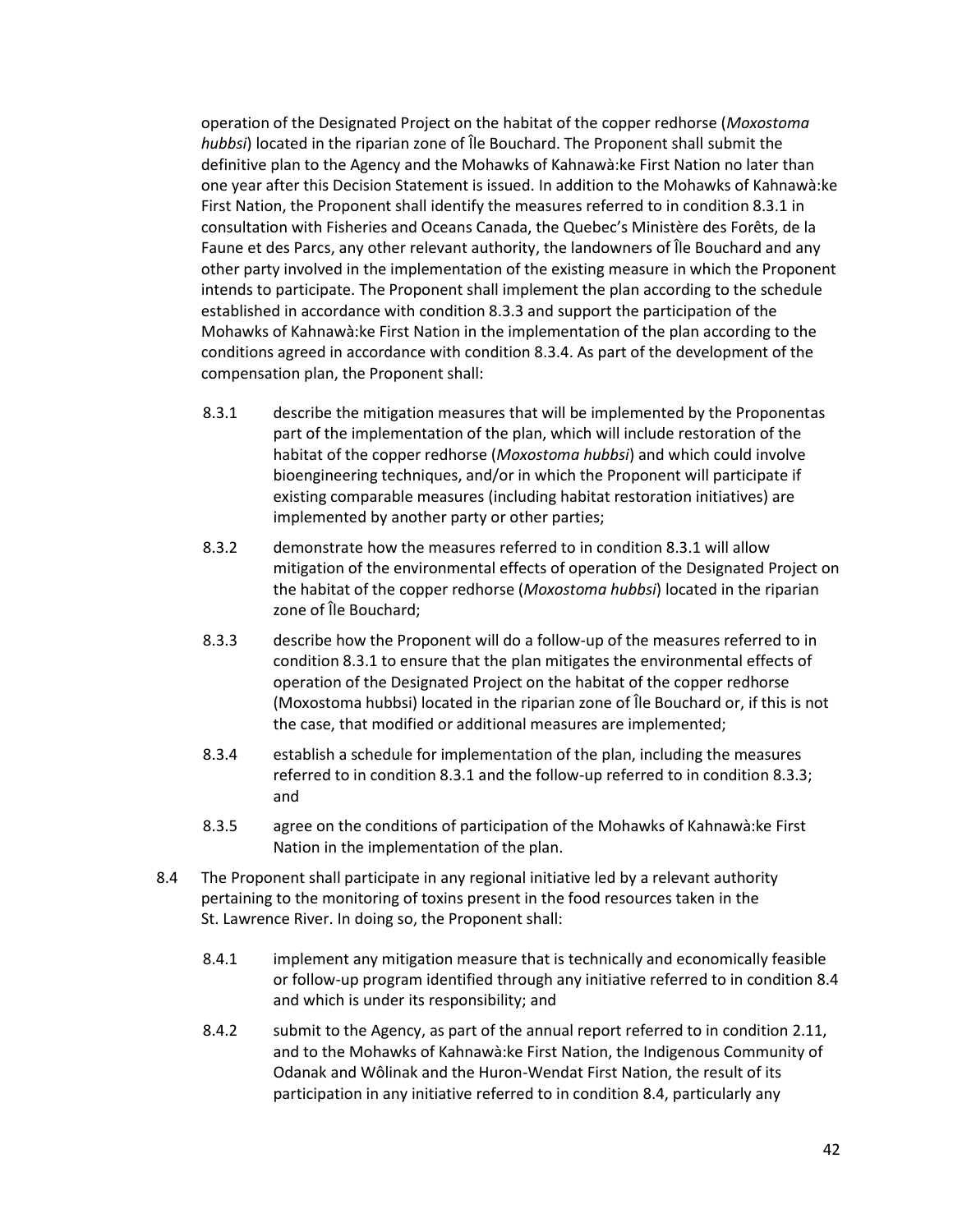mitigation measure or follow-up program the Proponent has implemented or proposes to implement following this participation.

#### **9 Socio-economic impacts**

- 9.1 The Proponent shall identify, prior to construction, the parties that may be potentially affected by the Designated Project or by any environmental effect of the Designated Project, which shall include parties representative of local and municipal governments, nearby residents and users of the immediate surroundings and community, environmental, recreation and tourism, and economic development organizations. The Proponent shall provide a list of the potentially affected parties, including their contact information, to the Agency prior to construction and shall provide an updated list to the Agency upon request during any phase of the Designated Project.
- 9.2 The Proponent shall develop, prior to construction and in consultation with the Mohawks of Kahnawà:ke First Nation, the Indigenous Community of Odanak and Wôlinak, the Huron-Wendat Nation and the potentially affected parties, a communications plan to share information related to the Designated Project. The Proponent shall determine, during the development of the communications plan, procedures for disseminating information related to the Designated Project. The Proponent shall implement the communications plan and keep it up to date during construction and operation. The Proponent shall disseminate the following information as part of the communications plan:
	- 9.2.1 the project schedule, and a description of all activities associated with the construction of the Designated Project and their progress, including:
		- 9.2.1.1 any activity that could impede or restrict temporary or permanent access to the road or rail networks or the aquatic environment, including roads providing public access to the St. Lawrence River;
		- 9.2.1.2 any activity carried out between Monday and Friday between 7:00 p.m. and 7:00 a.m., on the weekend, or a statutory holiday; and
		- 9.2.1.3 any activity that could adversely affect water quality and municipal infrastructures (including the drinking water intake for the municipality of Contrecoeur);
	- 9.2.2 the manner in which the Proponent will inform the community if it must carry on activities associated with the Designated Project during the evening, at night, on the weekend or on a statutory holiday in accordance with condition 7.5;
	- 9.2.3 the schedule for any activity associated with the operation of the Designated Project, including:
		- 9.2.3.1 the schedule of the trains serving the Designated Project; and
		- 9.2.3.2 the schedule of docked ships and loading and unloading activities;
	- 9.2.4 any information related to pleasure boating, including any information about water quality and any information about temporary and permanent restrictions, and navigational tools and measures implemented by the Proponent during construction or operation to take account of the Designated Project (including the restricted navigation areas referred to in condition 9.4);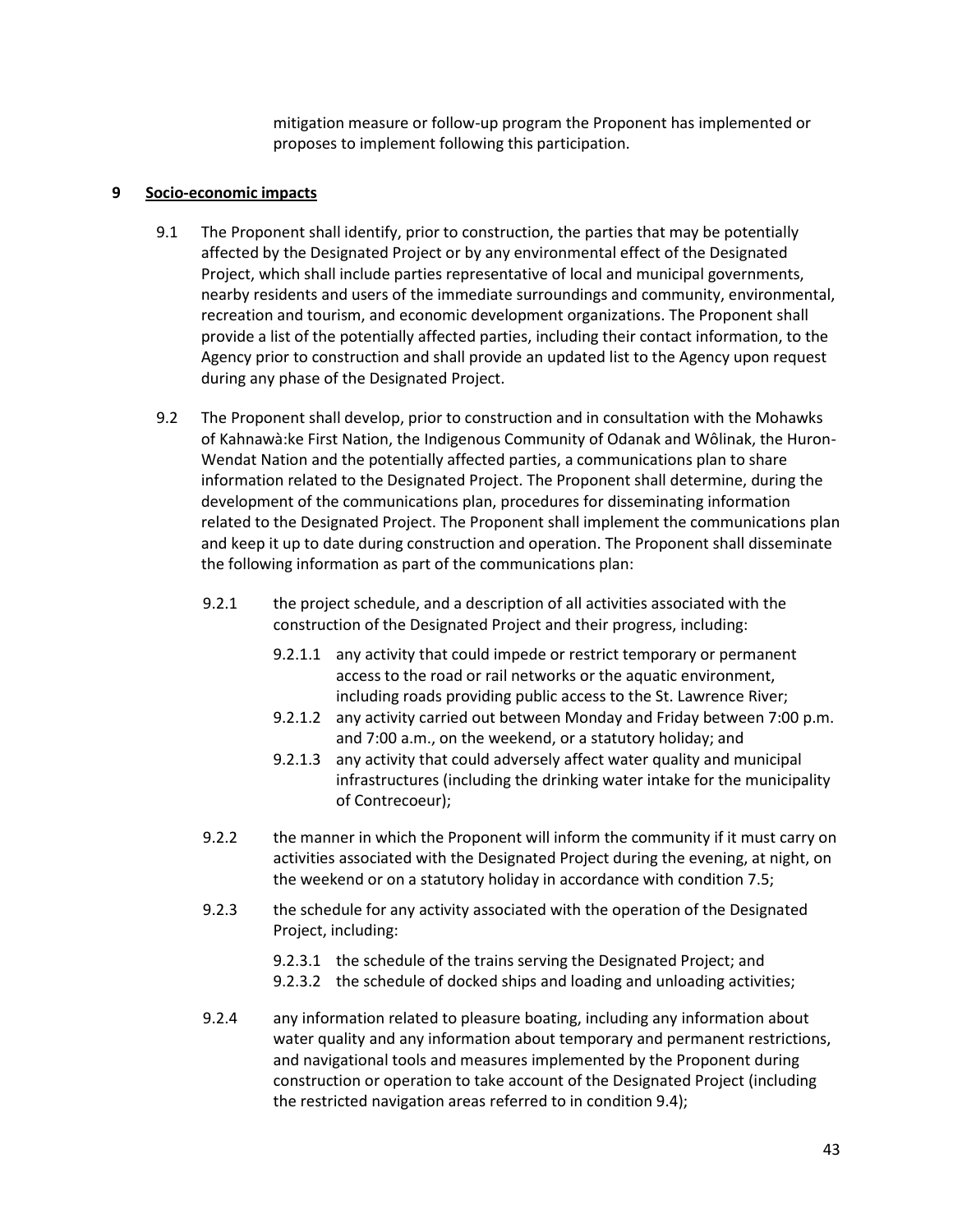- 9.2.5 a summary of the results of the follow-up programs referred to in conditions 7.7 et 7.13 to 7.16; and
- 9.2.6 any other information of interest to the Mohawks of Kahnawà:ke First Nation, the Indigenous Community of Odanak and Wôlinak, the Huron-Wendat Nation and the potentially affected parties identified during the development of the communications plan.
- 9.3 The Proponent shall develop, prior to construction and in consultation with the Mohawks of Kahnawà:ke First Nation, the Indigenous Community of Odanak and Wôlinak, the Huron-Wendat Nation and potentially affected parties, a community liaison protocol. The Proponent shall implement the community liaison protocol during construction and operation. As part of the development and implementation of the protocol, the Proponent shall:
	- 9.3.1 develop a mechanism for parties consulted for the development of the protocol to provide feedback to the Proponent about any adverse environmental effect caused by any component of the Designated Project and the associated issues and for the Proponent to respond to the feedback received in a timely manner (including by the implementation of modified or additional mitigation measures);
	- 9.3.2 establish communication methods for sharing any information relevant to the Designated Project with the community, including the information referred to in the communications plan implemented pursuant to condition 9.2 and the details of the feedback mechanism referred to in condition 9.3.1, including the way to submit feedback; and
	- 9.3.3 document any feedback received and how the Proponent responded to this feedback pursuant to condition 9.3.1, including the implementation or anticipated implementation of any modified or additional mitigation measure by the Proponent, or the Proponent's justification for not requiring a modified or additional mitigation measure in order to respond to the feedback.
- 9.4 The Proponent shall maintain restricted navigation areas to ensure safe navigation in the river study area identified in Figure 1 of the environmental assessment report, including:
	- 9.4.1 a security perimeter around work sites in the aquatic environment during construction; and
	- 9.4.2 a restricted navigation area around the ship loading and unloading area during operation.
- 9.5 The Proponent shall participate, at the request of a relevant authority during any phase of the Designated Project, in the implementation of any technically and economically feasible measure or development under its responsibility related to road safety on Route 132, Montée Lapierre and Montée de la Pomme-d'Or.
- 9.6 The Proponent shall notify, prior to construction, the operators of rented farmland located on Montreal Port Authority territory, of the loss and unavailability of this land during construction and operation. Should some farmland become available again after the end of construction, the Proponent shall offer additional land rental opportunities.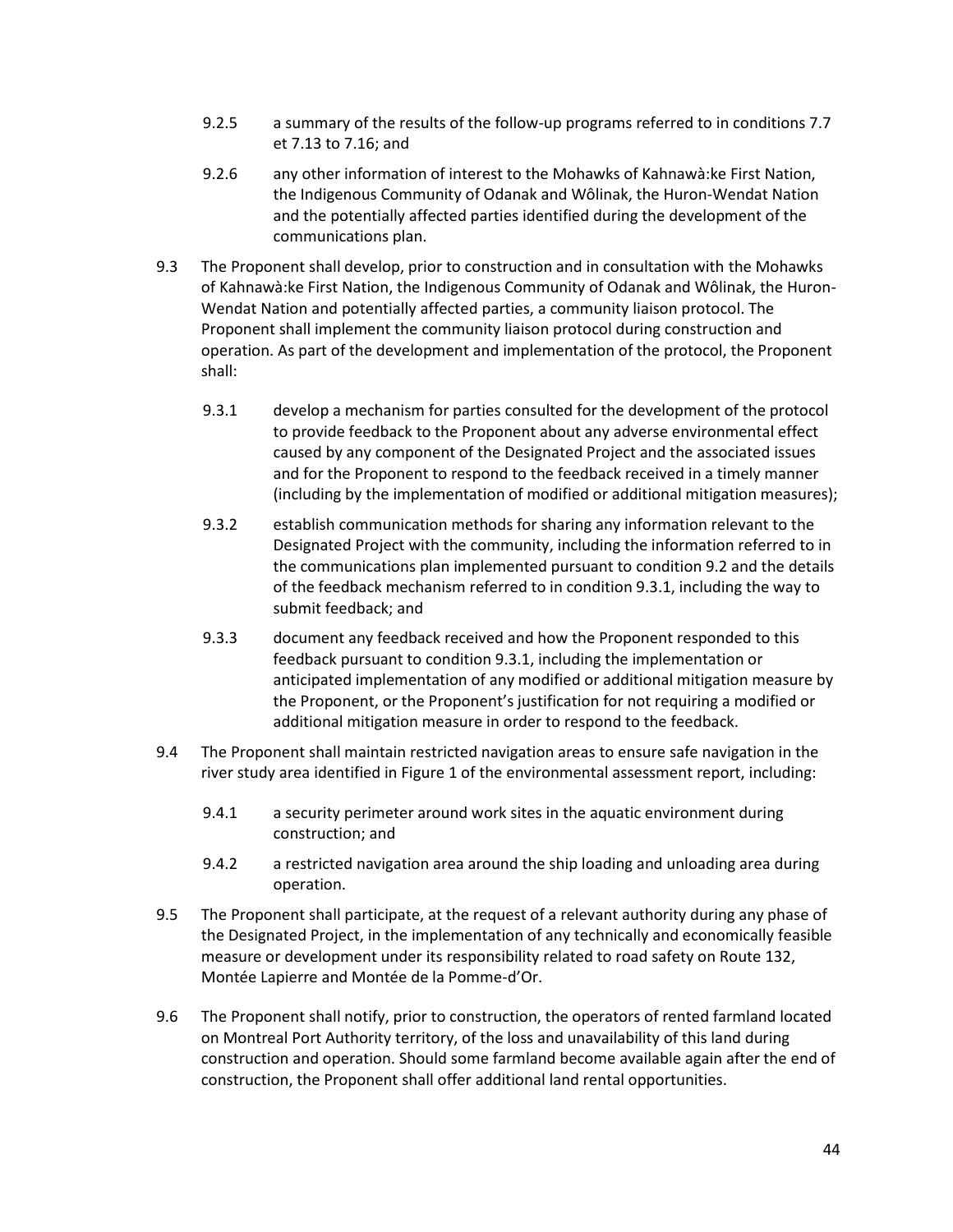## **10 Physical and cultural heritage and structures, sites or things of historical, archaeological, paleontological or architectural significance**

- 10.1 The Proponent shall paint the dock cranes associated with the Designated Project in colours that harmonize with the adjacent environment of the Designated Project.
- 10.2 The Proponent shall develop, from the start of construction, and maintain, during operation, a vegetated slope on the northern edge of Route 132 within the boundaries of the Montreal Port Authority territory, and on the eastern edge of Stream 4, between Route 132 and the St. Lawrence River, except for a portion on the side of Route 132 east of Montée Lapierre, as indicated by the Proponent on Map 57-2 submitted in response to Information Request CEAA-2-57 (Canadian Impact Assessment Registry Reference Number 80116, Document Number 136), and at the road and rail access points associated with the Designated Project.
	- 10.2.1 The Proponent shall mount the vegetated slop referred to in condition 10.2 with a curtain wall on the eastern side of Stream 4, between Route 132 and the St. Lawrence River. The Proponent shall determine the size and location of the curtain wall prior to construction and shall provide to the Agency, prior to construction, the proposed size and location and a justification (using acoustic modelling) demonstrating how the proposed size and location will mitigate the adverse environmental effects of changes in the acoustic environment caused by the Designated Project on the human health of the human receptors likely to be affected by noise and vibrations identified in accordance with condition 7.1.
- 10.3 The Proponent shall develop, prior to construction, and implement, during construction and operation, mitigation measures that take into account the Bureau de Normalisation du Québec standard 4930-100/2016 entitled *Éclairage extérieur – contrôle de la pollution lumineuse* [exterior lighting – control of light pollution] regarding the quantity of light emitted, its direction, spectral composition and duration of use, for the lighting fixtures used for the Designated Project, in order to mitigate the adverse environmental effects of the Designated Project while complying with operational health and safety requirements. As part of these measures, the Proponent shall:
	- 10.3.1 direct lighting fixtures toward active construction zones during construction and toward port infrastructures during operation;
	- 10.3.2 install and maintain, during construction and operation, exterior lighting fixtures with a correlated colour temperature in the 3000-Kelvin range;
	- 10.3.3 use LED-type lighting on high masts and roadway light fixtures to limit light pollution; and
	- 10.3.4 reduce lighting after 11:00 p.m. in parking lots and around the perimeters of buildings associated with the Designated Project to the lowest intensity possible while meeting the operational safety requirements for the Designated Project.
- 10.4 Before the beginning of the surveys referred to in conditions 10.5 and 10.6, the Proponent shall submit to the Agency a letter confirming the Proponent's commitments to provide third-party bodies with all archaeological documentation or collections of Indigenous and non-Indigenous origin generated or discovered during the surveys and during the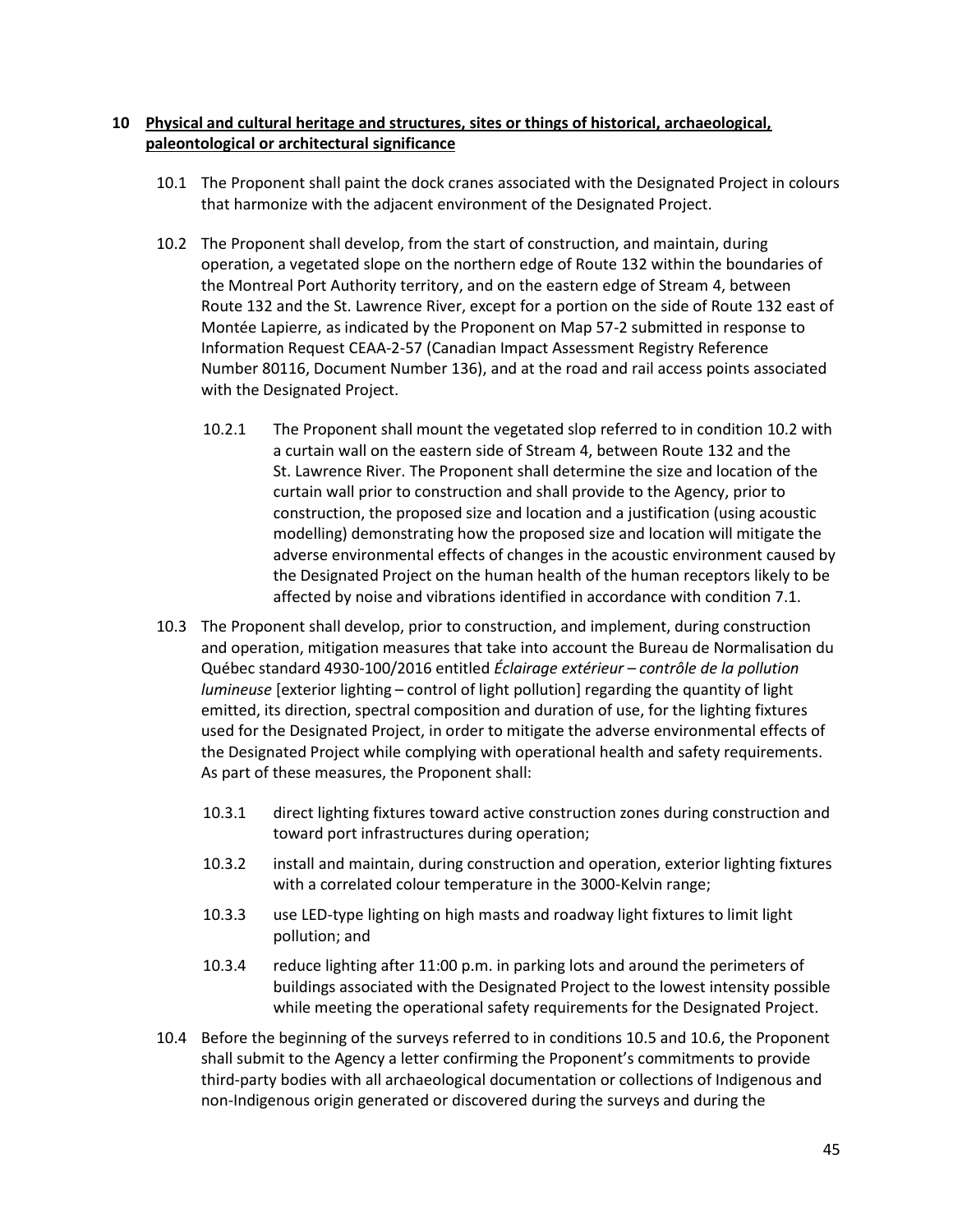implementation of the Designated Project for conservation and public presentation purposes.

- 10.4.1 The Proponent shall inform the Agency annually, as part of the annual report referred to in condition 2.11, of the actions taken by the Proponent during the reporting year to meet the commitment referred to in condition 10.4 and of any conservation or presentation measures implemented by the third-party bodies.
- 10.5 The Proponent shall conduct, in consultation with the Mohawks of Kahnawà:ke First Nation, the Indigenous Community of Odanak and Wôlinak, the Huron-Wendat Nation and relevant authorities, an archaeological survey in the terrestrial areas with archaeological potential identified in Figure 15 of the environmental assessment report and on Île Bouchard. The Proponent shall survey in priority, prior to construction, the areas in the Designated Project area and shall complete the survey of the other areas, including Bouchard Island, in the five years after the beginning of construction. The Proponent shall assign the responsibility for conducting the survey to a qualified person who is a professional terrestrial archaeologist. As part of the conduct of the survey, the Proponent shall:
	- 10.5.1 discuss, before the survey begins, with each First Nation about opportunities for their participation in conducting the survey and allow them to participate in the survey, including the evaluation of the survey results;
	- 10.5.2 define, before the survey begins, the plots where the survey will be conducted by using digital technologies and taking into account past land occupation in the Designated Project area;
	- 10.5.3 implement the survey methodology developed in consultation with the Indigenous Community of Odanak and Wôlinak as part of the environmental assessment, including the use of visual surveys, georadar (including for the shoreline terraces), core sampling, shovel sampling and the establishment of test trenches;
	- 10.5.4 assess, in consultation with the Mohawks of Kahnawà:ke First Nation, the Indigenous Community of Odanak and Wôlinak and the Huron-Wendat Nation, the survey results;
	- 10.5.5 should any artifact be discovered during the survey, carry out an archaeological dig at the location of the discovery and implement measures, in consultation with the Mohawks of Kahnawà:ke First Nation, the Indigenous Community of Odanak and Wôlinak, the Huron-Wendat Nation and relevant authorities, involving the management and conservation of any artifact discovered; and
	- 10.5.6 submit, within 30 days following the completion of the survey report for each area, including Île Bouchard, the survey results to the Agency and the parties consulted for the archaeological survey, including the results of any archaeological dig conducted and the details of any measure implemented relating to the management and conservation of any artifact discovered.
- 10.6 The Proponent shall conduct, prior to construction and in consultation with Parks Canada, the Quebec's Ministère de la Culture et des Communications, the Mohawks of Kahnawà:ke First Nation, the Indigenous Community of Odanak and Wôlinak, the Huron-Wendat Nation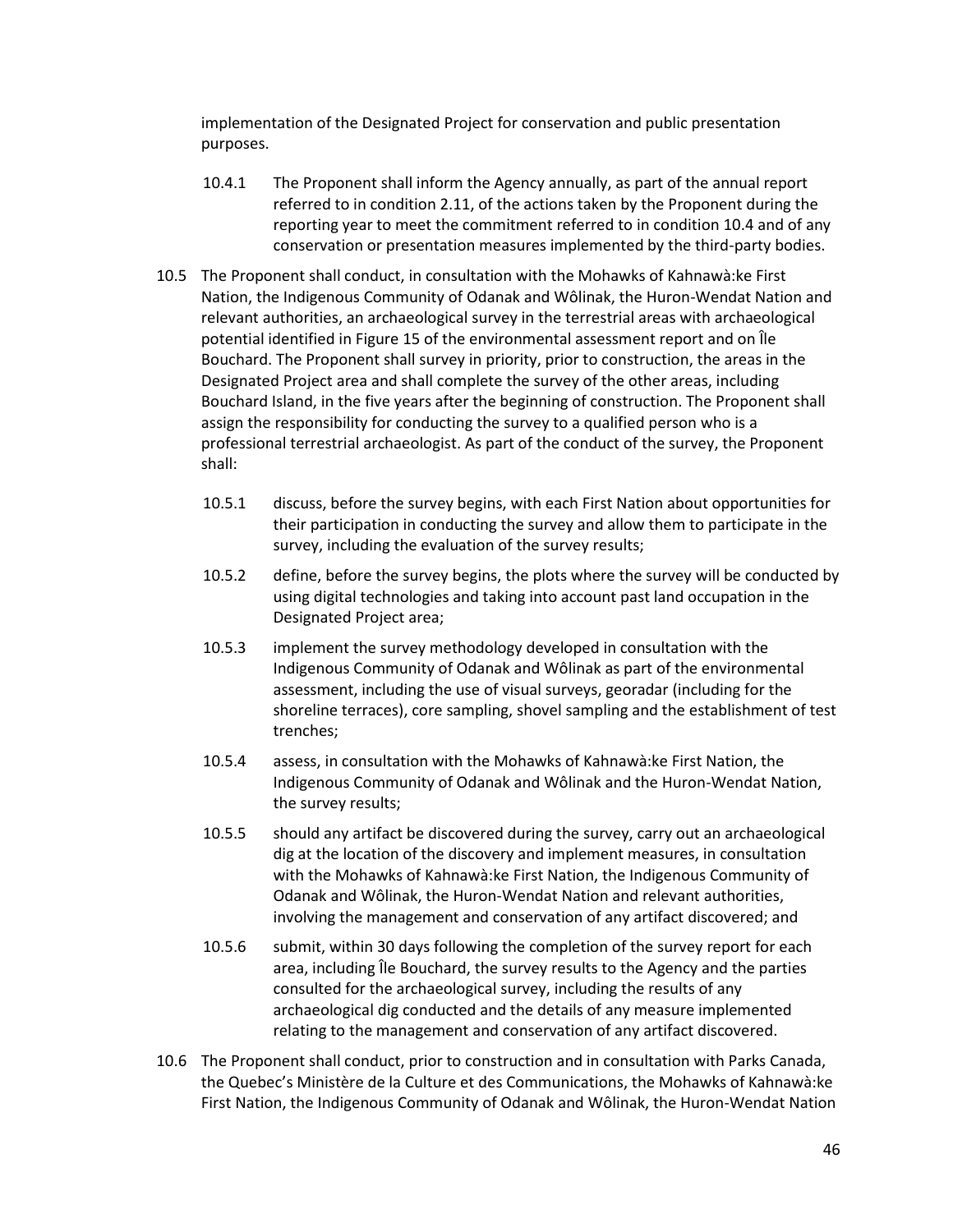and any other stakeholder in the heritage field identified by the Proponent, an archaeological survey of the maritime archaeological survey area identified by the Proponent on Map C11-1 submitted in response to Comment 211 (Canadian Impact Assessment Registry Reference Number 80116, Document Number 136). The Proponent shall assign the responsibility of conducting the survey to a qualified person who is a professional maritime archaeologist. As part of the conduct of the survey, the Proponent shall:

- 10.6.1 discuss, before the survey begins, with each First Nation about opportunities for their participation in conducting the survey and allow them to participate in the survey, including the evaluation of the survey results;
- 10.6.2 conduct a visual inspection of the surface and underwater area;
- 10.6.3 provide side-scan sonar and a high-resolution multibeam sonar coverage and, if recommended by the qualified person conducting the survey, high-resolution marine magnetometer coverage to identify any anomaly with archaeological potential in the area where the survey is being conducted;
- 10.6.4 inspect, unless it is not technically or economically feasible, all the anomalies with archaeological potential identified pursuant to condition 10.6.3 by using a subaquatic investigation method recommended by the qualified person and document the heritage value of each anomaly; and
- 10.6.5 submit, at least 90 days before the start of construction, the survey results to the Agency and the parties consulted for the archaeological survey, including any additional measure recommended by the qualified person to be implemented as part of the Designated Project in connection with any anomaly with archaeological potential that cannot be investigated pursuant to condition 10.6.4.
- 10.7 The Proponent shall implement any additional measure recommended pursuant to condition 10.6.5, including archaeological monitoring during dredging, to investigate any anomaly with archaeological potential that cannot be inspected with a subaquatic investigation method pursuant to condition 10.6.4.
- 10.8 The Proponent shall develop, in consultation with Parks Canada, the Quebec's Ministère de la Culture et des Communications, the Mohawks of Kahnawà:ke First Nation, the Indigenous Community of Odanak and Wôlinak, and the Huron-Wendat Nation, and implement a chance-find procedure that must be implemented in the event of a chance discovery during construction, of any structure, site or thing of historical, archaeological, paleontological or architectural significance previously unidentified by the Proponent or reported to the Proponent by a First Nation or other party. As part of the chance-find procedure, the Proponent shall:
	- 10.8.1 immediately halt work at the location of the discovery;
	- 10.8.2 delineate an area of at least 30 metres around the discovery as a no-work zone. The no-work requirement shall not apply to actions required to be undertaken to protect the integrity of the discovery;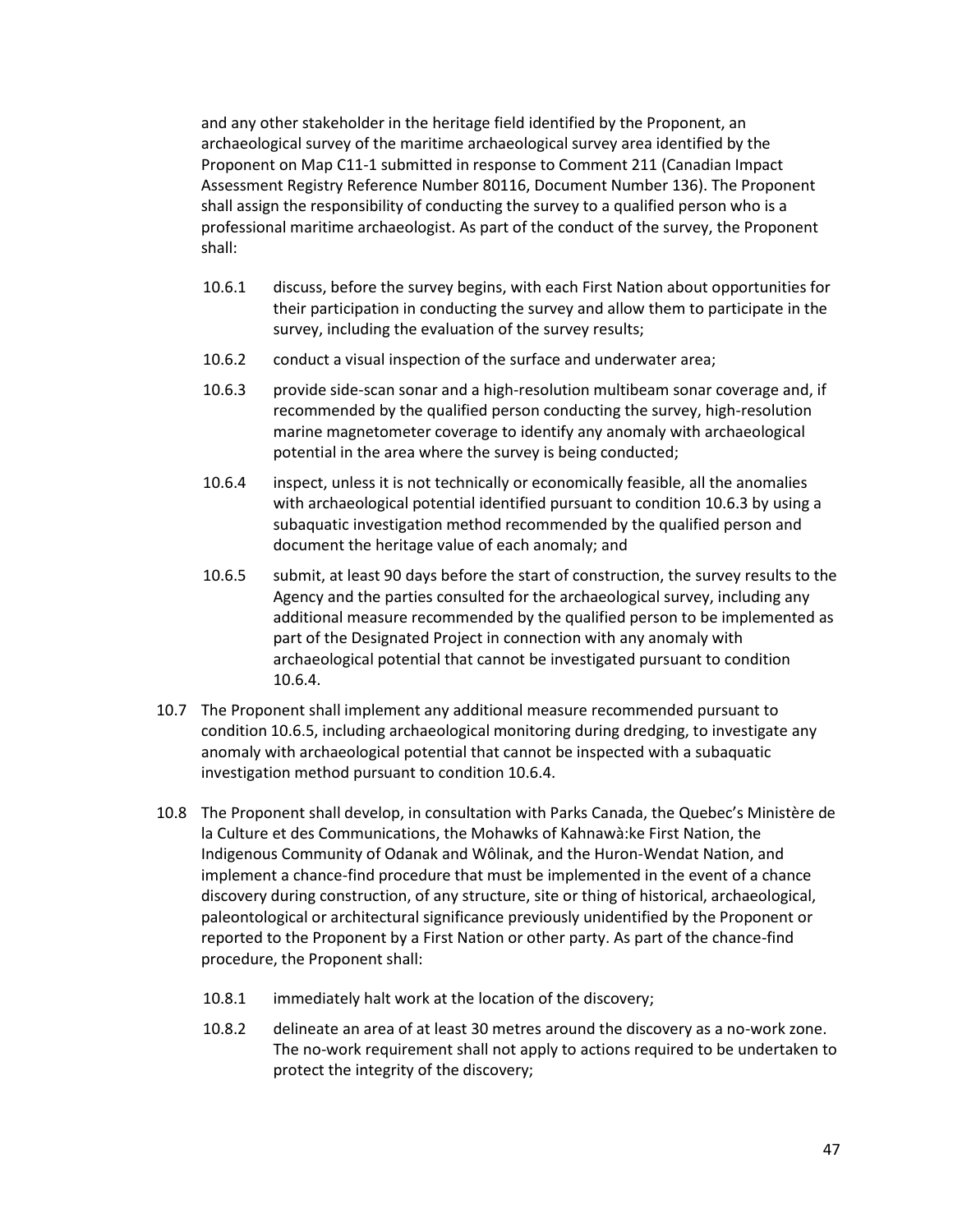- 10.8.3 give a qualified person, who is an archaeologist, the responsibility for conducting an assessment at the location of the discovery in accordance with Quebec's *Cultural Heritage Act*;
- 10.8.4 inform the Mohawks of Kahnawà:ke First Nation, the Indigenous Community of Odanak and Wôlinak and the Huron-Wendat Nation within 24 hours of the discovery and allow the First Nations to monitor the archaeological works; and
- 10.8.5 consult Parks Canada, the Quebec's Ministère de la Culture et des Communications, the Mohawks of Kahnawà:ke First Nation, the Indigenous Community of Odanak and Wôlinak and the Huron-Wendat Nation on all applicable legislative or legal requirements and associated regulations and protocols with respect to the discovery, recording, transferring and safekeeping of structures, sites or things of historical, archaeological, paleontological or architectural significance, and comply with them.
- 10.9 The Proponent shall assign the responsibility of monitoring all excavation activities undertaken by the Proponent in the terrestrial environment during construction to a qualified person who is a professional archaeologist. If any structure, site or thing of historical, archaeological, paleontological or architectural significance is discovered during the excavation, the Proponent shall implement the chance-find procedure referred to in condition 10.8.
- 10.10 The Proponent shall develop, prior to construction, and implement a follow-up program to verify the accuracy of the environmental assessment and determine the effectiveness of the mitigation measures as it pertains to the adverse environmental effects of changes to the environment on physical heritage caused by the Designated Project. As part of the implementation of the follow-up program, the Proponent shall:
	- 10.10.1 monitor the growth, composition and abundance of the vegetation on the vegetated slope developed pursuant to condition 10.2. The Proponent shall carry out this monitoring on at least a monthly basis during the first year after the development of the slope, at least every two months during the second year after the development of the slope and on a semi-annual basis at a minimum during the third, fourth and fifth years after the development of the slope; and
	- 10.10.2 develop and implement modified or additional mitigation measures if the results of the monitoring referred to in condition 10.10.1 demonstrate that modified or additional mitigation measures are required to mitigate the adverse environmental effects of changes to the environment on physical heritage caused by the Designated Project.

#### **11 Accidents and malfunctions**

- 11.1 The Proponent shall take all reasonable measures to prevent accidents and malfunctions that may result in adverse environmental effects and mitigate any adverse environmental effect from accidents and malfunctions that do occur.
- 11.2 The Proponent shall consult, prior to construction, the Mohawks of Kahnawà:ke First Nation, the Indigenous Community of Odanak and Wôlinak, the Huron-Wendat Nation and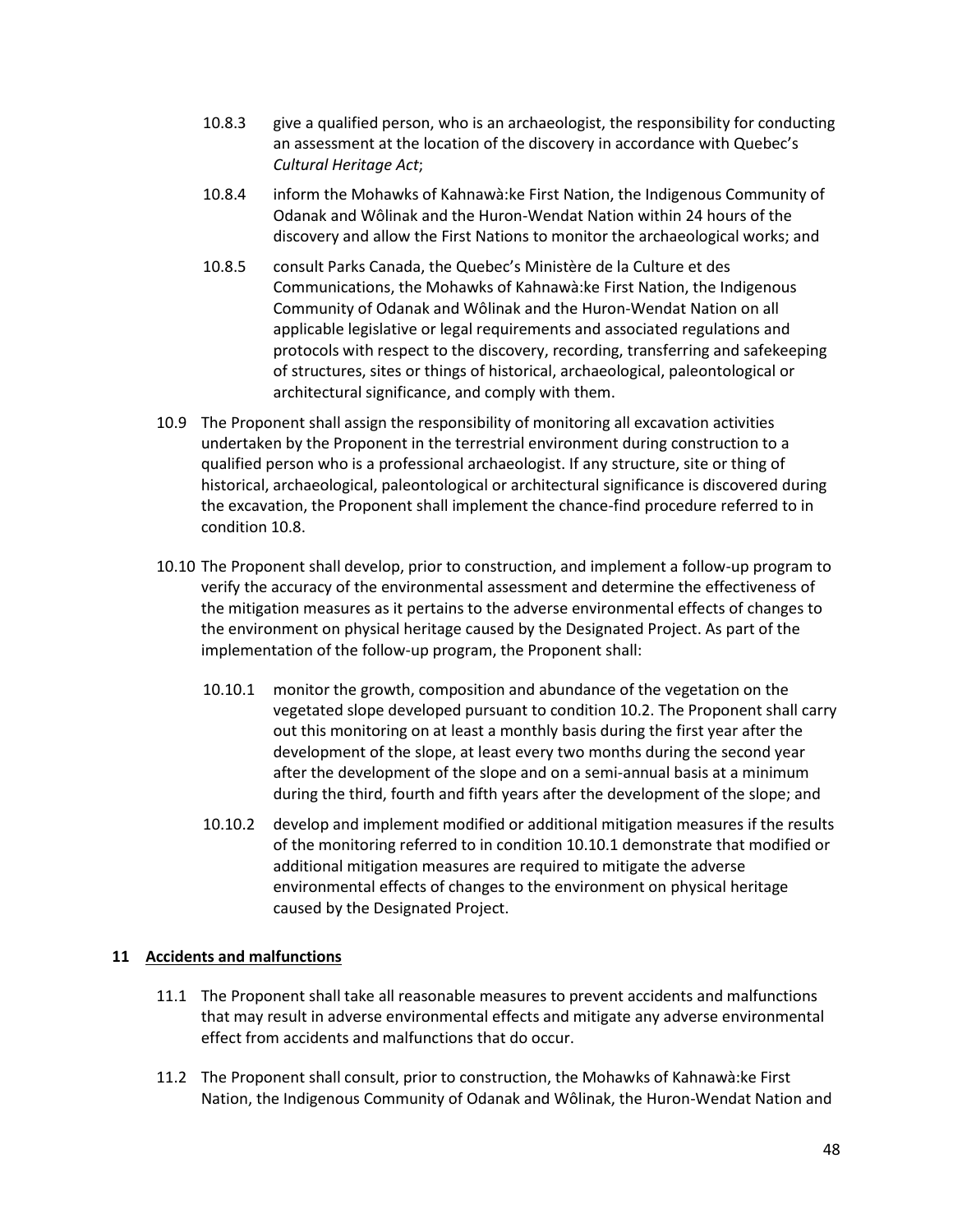relevant authorities on the measures to be implemented to prevent accidents and malfunctions, including the measures referred to in condition 11.1.

- 11.3 The Proponent shall develop, prior to each phase of the Designated Project and in consultation with the Mohawks of Kahnawà:ke First Nation, the Indigenous Community of Odanak and Wôlinak, the Huron-Wendat Nation and relevant authorities, an accident and malfunction response plan in relation to each phase of the Designated Project. The Proponent shall integrate and refer to the plans, procedures and intervention organizations established, as the case may be, by the relevant authorities in the response plan in case of accident or malfunction. Each accident and malfunction plan shall include:
	- 11.3.1 a description of the types of accidents and malfunctions that may cause adverse environmental effects during any phase of the Designated Project;
	- 11.3.2 the measures under the control of the Proponent to be implemented in response to each type of accident and malfunction referred to in condition 11.3.1, including alert systems, to mitigate any adverse environmental effect caused by the accident or malfunction. The measures shall include the implementation of measures to protect sensitive habitats (including aquatic grass beds, wetlands and the habitat of the western chorus frog (*Pseudacris triseriata*)) in the case of a spill of any deleterious substance (including hydrocarbons); and
	- 11.3.3 for each type of accident and malfunction referred to in condition 11.3.1, the roles and responsibilities (including in terms of measures to be implemented and equipment to be mobilized) of each relevant authority concerned participating in the response in case of accident or malfunction.
- 11.4 The Proponent shall maintain up-to-date the accident and malfunction response plan referred to in condition 11.3 during all phases of the Designated Project. The Proponent shall submit any updated accident and malfunction response plan to the Agency, the Mohawks of Kahnawà:ke First Nation, the Indigenous Community of Odanak and Wôlinak, the Huron-Wendat Nation and the relevant authorities involved in its implementation within 30 days of the plan being updated.
- 11.5 In the event of an accident or malfunction with the potential to cause adverse environmental effects, including an accident or a malfunction referred to in condition 11.3.1, the Proponent shall immediately implement the measures appropriate to respond to the accident or malfunction, including any measure referred to in condition 11.3.2, and shall:
	- 11.5.1 implement the communications plan referred to in condition 11.6 as it relates to accidents and malfunctions;
	- 11.5.2 notify relevant authorities with responsibilities related to emergency response (including environmental emergencies) in accordance with applicable regulatory and legislative requirements;
	- 11.5.3 notify, as soon as possible and pursuant to the communications plan referred to in condition 11.6, the Mohawks of Kahnawà:ke First Nation, the Indigenous Community of Odanak and Wôlinak, the Huron-Wendat Nation and the parties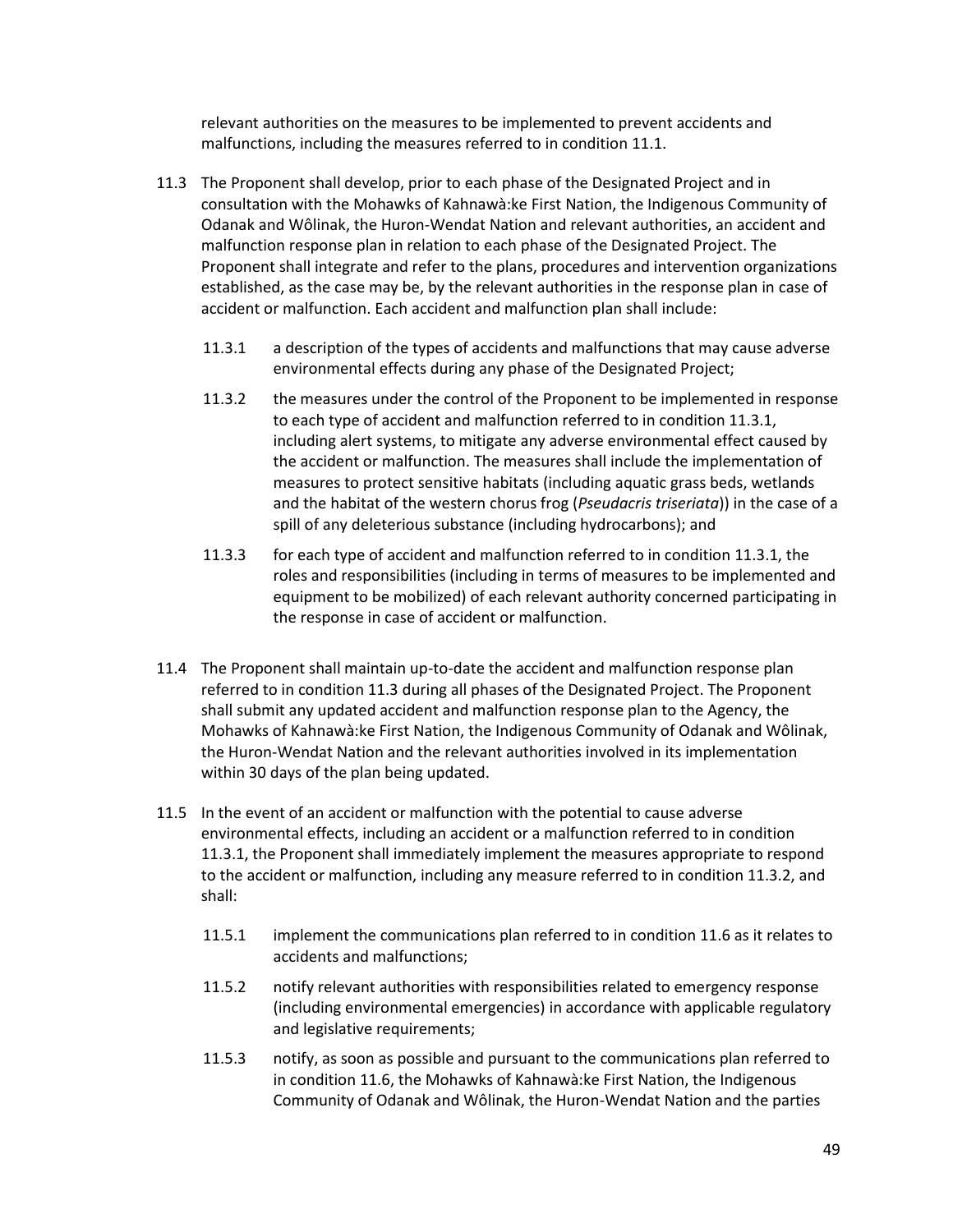potentially affected of the accident or malfunction, and notify the Agency in writing no later than 24 hours following the accident or malfunction. For the notification to the Mohawks of Kahnawà:ke First Nation, the Indigenous Community of Odanak and Wôlinak, the Huron-Wendat Nation, potentially affected parties and the Agency, the Proponent shall specify:

- 11.5.3.1 the date and time when and location where the accident or malfunction occurred;
- 11.5.3.2 a summary description of the accident or malfunction; and
- 11.5.3.3 a list of any substance potentially released into the environment as a result of the accident or malfunction.
- 11.5.4 submit a written report to the Agency no later than 30 days after the day on which the accident or malfunction occurred. The written report shall include:
	- 11.5.4.1 a detailed description of the accident or malfunction and of its adverse environmental effects;
	- 11.5.4.2 a description of the measures that were taken by the Proponent to mitigate the adverse environmental effects caused by the accident or malfunction;
	- 11.5.4.3 any view from the Mohawks of Kahnawà:ke First Nation, the Indigenous Community of Odanak and Wôlinak and the Huron-Wendat Nation and potentially affected parties and advice from relevant authorities received with respect to the accident or malfunction, its adverse environmental effects and the measures taken by the Proponent to mitigate these adverse environmental effects;
	- 11.5.4.4 a description of any residual adverse environmental effect and any modified or additional measure required by the Proponent to mitigate residual adverse environmental effects; and
	- 11.5.4.5 details concerning the implementation of the accident or malfunction response plan referred to in condition 11.3;
- 11.5.5 submit a written report to the Agency no later than 90 days after the day on which the accident or malfunction occurred that includes a description of the changes made to avoid a subsequent occurrence of the accident or malfunction and of the modified or additional measure(s) implemented by the Proponent to mitigate and monitor residual adverse environmental effects and to carry out any required progressive reclamation, taking into account the information submitted in the written report pursuant to condition 11.5.4. The report shall include all additional views from the Mohawks of Kahnawà:ke First Nation, the Indigenous Community of Odanak and Wôlinak, the Huron-Wendat Nation and potentially affected parties and advice from relevant authorities received by the Proponent since the views and advice referred to in condition 11.5.4.3 were received by the Proponent.
- 11.6 The Proponent shall develop, in consultation with the Mohawks of Kahnawà:ke First Nation, the Indigenous Community of Odanak and Wôlinak, the Huron-Wendat Nation and potentially affected parties, a communications plan for accidents and malfunctions occurring in relation to the Designated Project. The Proponent shall develop the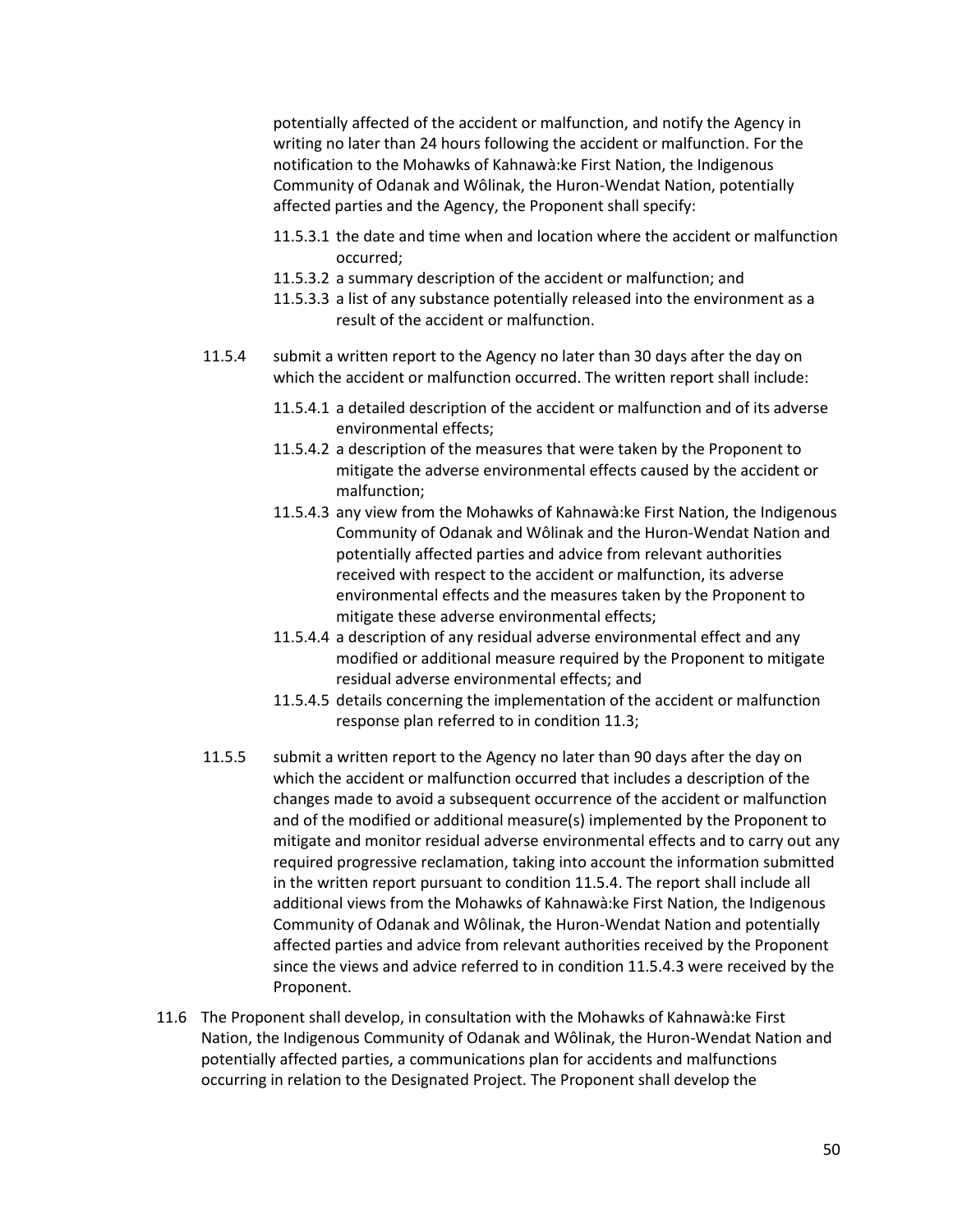communications plan prior to construction and shall implement and keep it up to date during all phases of the Designated Project. The plan shall include:

- 11.6.1 the types of accidents and malfunctions requiring the Proponent to notify the Mohawks of Kahnawà:ke First Nation, the Indigenous Community of Odanak and Wôlinak, the Huron-Wendat Nation and potentially affected parties;
- 11.6.2 the manner by which the Mohawks of Kahnawà:ke First Nation, the Indigenous Community of Odanak and Wôlinak, the Huron-Wendat Nation and potentially affected parties shall be notified by the Proponent of an accident or malfunction and of any opportunity to assist in the response to the accident or malfunction; and
- 11.6.3 the contact information of the Proponent that representatives of the Mohawks of Kahnawà:ke First Nation, the Indigenous Community of Odanak and Wôlinak, the Huron-Wendat Nation and potentially affected parties may contact and of the representatives of the Mohawks of Kahnawà:ke First Nation, the W8banaki Nation (Odanak First Nation and Wôlinak First Nation), the Huron-Wendat Nation and potentially affected parties to which the Proponent shall provide notification.

# **12 Schedules**

- 12.1 The Proponent shall submit to the Agency a schedule for all conditions set out in this Decision Statement no later than 60 days prior to the start of construction. This schedule shall detail all activities planned to fulfil each condition set out in this Decision Statement and the commencement and estimated completion month(s) and year(s) for each of these activities.
- 12.2 The Proponent shall submit to the Agency a schedule outlining all activities required to carry out all phases of the Designated Project no later than 60 days prior to the start of construction. The schedule shall indicate the commencement and estimated completion month(s) and year(s) and duration of each of these activities.
- 12.3 The Proponent shall submit to the Agency in writing an update to schedules referred to in conditions 12.1 and 12.2 every year no later than March 31.
- 12.4 The Proponent shall provide the Mohawks of Kahnawà:ke First Nation, the Indigenous Community of Odanak and Wôlinak, the Huron-Wendat Nation and potentially affected parties with the schedules referred to in conditions 12.1 and 12.2 and any update to the initial schedule made pursuant to condition 12.3 at the same time the Proponent provides these documents to the Agency.

# **13 Record keeping**

13.1 The Proponent shall maintain all records relevant to the implementation of the conditions set out in this Decision Statement. The Proponent shall provide the aforementioned records to the Agency upon demand within a timeframe specified by the Agency.